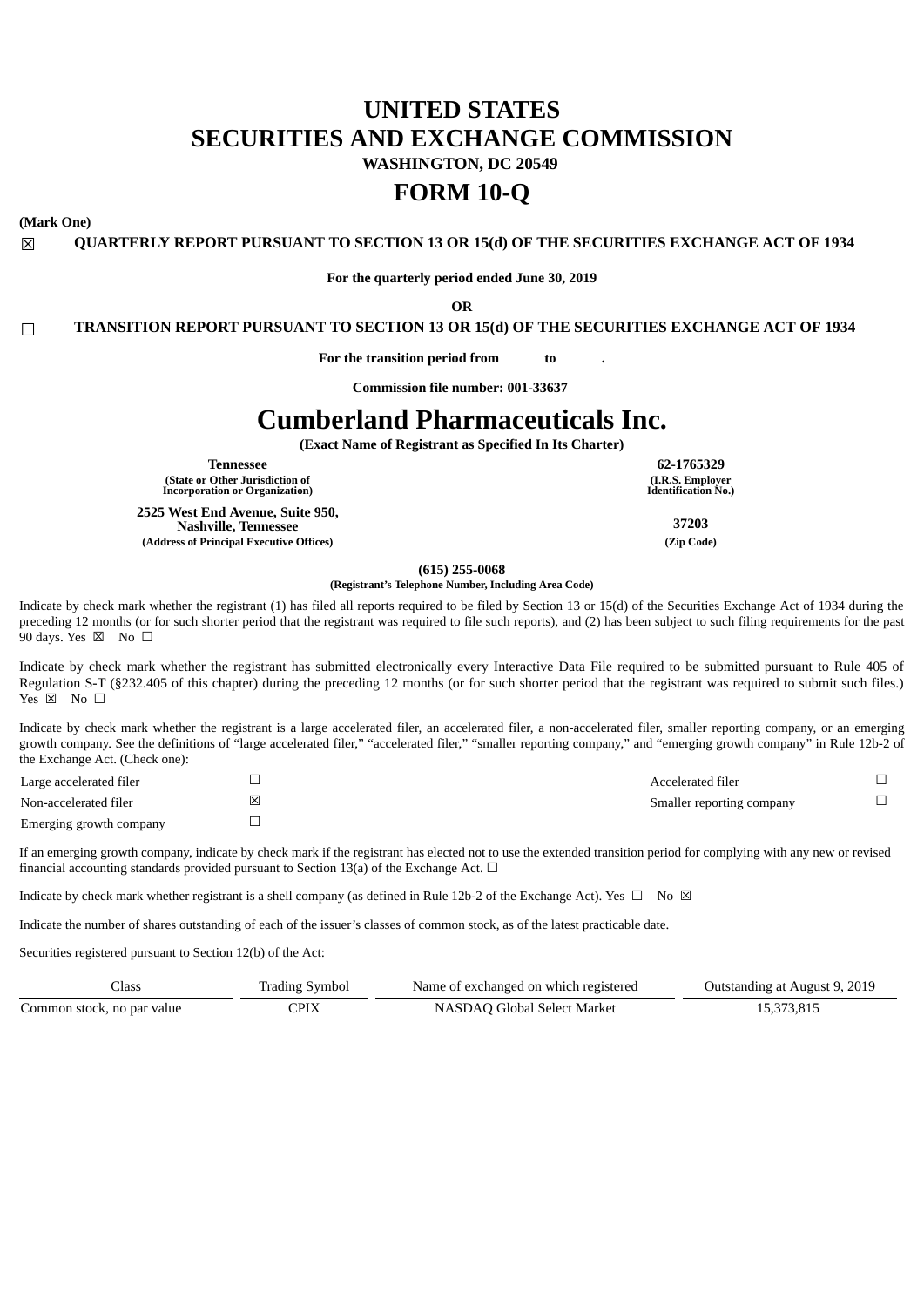# **CUMBERLAND PHARMACEUTICALS INC. INDEX**

<span id="page-1-0"></span>

| <b>PART I - FINANCIAL INFORMATION</b>                                                         | $\overline{1}$           |
|-----------------------------------------------------------------------------------------------|--------------------------|
| <b>Item 1. Financial Statements (Unaudited)</b>                                               | $\overline{1}$           |
| <b>Condensed Consolidated Balance Sheets</b>                                                  | $\mathbf{\underline{1}}$ |
| <b>Condensed Consolidated Statements of Operations and Comprehensive Income (loss)</b>        | $\overline{2}$           |
| <b>Condensed Consolidated Statements of Cash Flows</b>                                        | $\overline{3}$           |
| <b>Condensed Consolidated Statements of Equity</b>                                            | $\overline{\mathbf{4}}$  |
| <b>Notes to the Unaudited Condensed Consolidated Financial Statements</b>                     | $\overline{5}$           |
| Item 2. Management's Discussion and Analysis of Financial Condition and Results of Operations | 15                       |
| <b>Item 3. Quantitative and Qualitative Disclosures About Market Risk</b>                     | 25                       |
| <b>Item 4. Controls and Procedures</b>                                                        | 25                       |
| <b>PART II - OTHER INFORMATION</b>                                                            | 26                       |
| <b>Item 1. Legal Proceedings</b>                                                              | 26                       |
| <b>Item 1A. Risk Factors</b>                                                                  | $\overline{26}$          |
| Item 2. Unregistered Sales of Equity Securities and Use of Proceeds                           | 26                       |
| Item 6. Exhibits                                                                              | 26                       |
| <b>SIGNATURES</b>                                                                             | 28                       |
|                                                                                               |                          |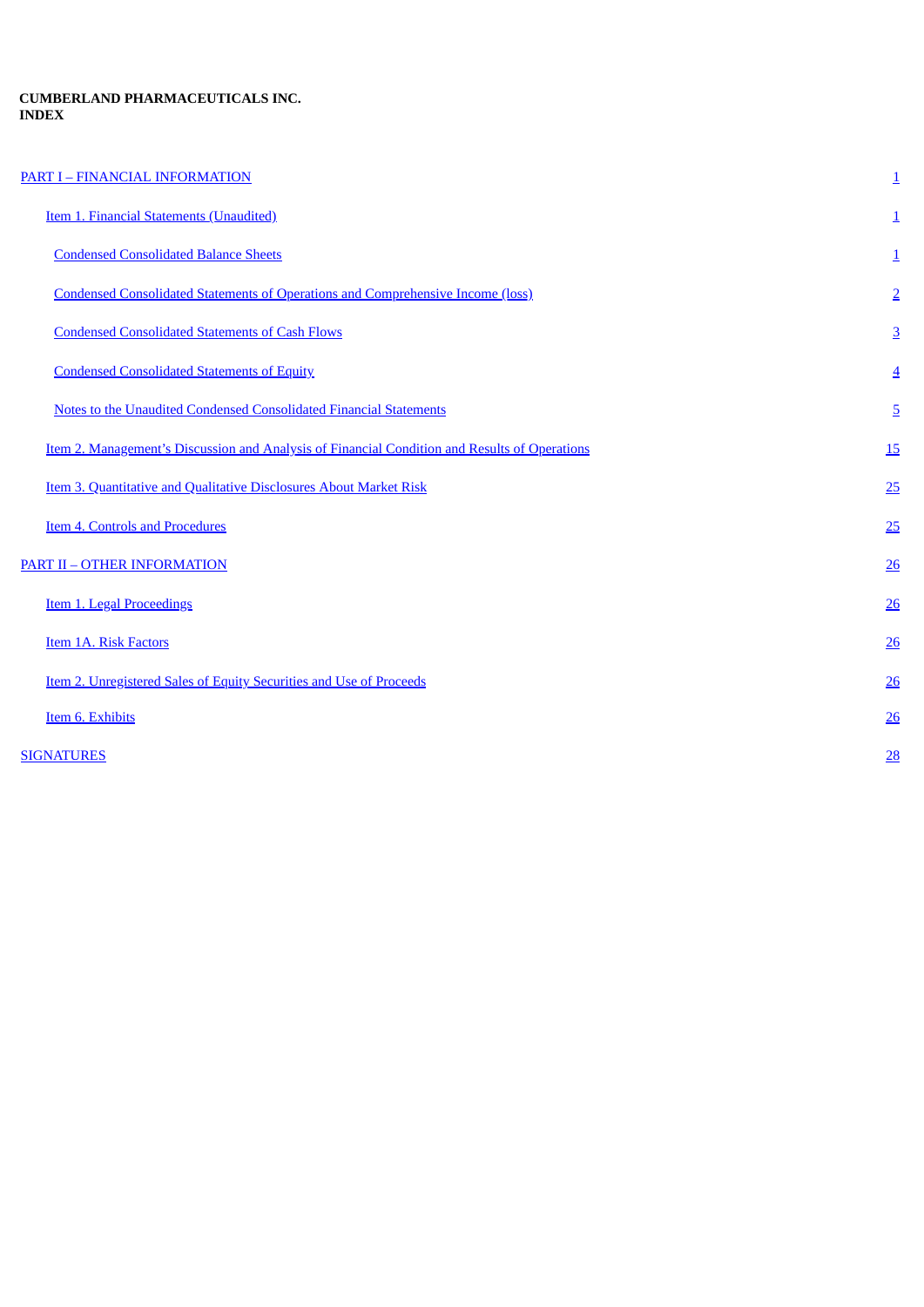# **PART I – FINANCIAL INFORMATION**

# <span id="page-2-1"></span><span id="page-2-0"></span>**Item 1. Financial Statements (Unaudited)**

# **CUMBERLAND PHARMACEUTICALS INC. AND SUBSIDIARIES Condensed Consolidated Balance Sheets (Unaudited)**

|                                                                                                                                                                                 | June 30, 2019 |               |    | <b>December 31, 2018</b> |  |  |
|---------------------------------------------------------------------------------------------------------------------------------------------------------------------------------|---------------|---------------|----|--------------------------|--|--|
| <b>ASSETS</b>                                                                                                                                                                   |               |               |    |                          |  |  |
| Current assets:                                                                                                                                                                 |               |               |    |                          |  |  |
| Cash and cash equivalents                                                                                                                                                       | \$            | 20,951,180 \$ |    | 27,938,960               |  |  |
| Marketable securities                                                                                                                                                           |               | 9,479,686     |    | 8,290,679                |  |  |
| Accounts receivable, net                                                                                                                                                        |               | 8,427,278     |    | 7,844,249                |  |  |
| Inventories, net                                                                                                                                                                |               | 10,648,859    |    | 12,078,343               |  |  |
| Prepaid and other current assets                                                                                                                                                |               | 2,425,354     |    | 2,963,806                |  |  |
| Total current assets                                                                                                                                                            |               | 51,932,357    |    | 59,116,037               |  |  |
| Non-current inventories                                                                                                                                                         |               | 15,840,962    |    | 15,749,000               |  |  |
| Property and equipment, net                                                                                                                                                     |               | 737,238       |    | 771,213                  |  |  |
| Intangible assets, net                                                                                                                                                          |               | 32,044,234    |    | 33,655,099               |  |  |
| Goodwill                                                                                                                                                                        |               | 882,000       |    | 784,000                  |  |  |
| Deferred tax assets, net                                                                                                                                                        |               | 43,605        |    | 87,210                   |  |  |
| Other assets                                                                                                                                                                    |               | 6,065,828     |    | 2,531,309                |  |  |
| <b>Total assets</b>                                                                                                                                                             | \$            | 107,546,224   | \$ | 112,693,868              |  |  |
| <b>LIABILITIES AND EQUITY</b>                                                                                                                                                   |               |               |    |                          |  |  |
| <b>Current liabilities:</b>                                                                                                                                                     |               |               |    |                          |  |  |
| Accounts payable                                                                                                                                                                | \$            | 9,539,981     | \$ | 11,093,297               |  |  |
| Other current liabilities                                                                                                                                                       |               | 12,777,148    |    | 16,710,927               |  |  |
| Total current liabilities                                                                                                                                                       |               | 22,317,129    |    | 27,804,224               |  |  |
| Revolving line of credit                                                                                                                                                        |               | 20,000,000    |    | 20,000,000               |  |  |
| Other long-term liabilities                                                                                                                                                     |               | 11,540,378    |    | 9,319,143                |  |  |
| <b>Total liabilities</b>                                                                                                                                                        |               | 53,857,507    |    | 57,123,367               |  |  |
| Commitments and contingencies                                                                                                                                                   |               |               |    |                          |  |  |
| Equity:                                                                                                                                                                         |               |               |    |                          |  |  |
| Shareholders' equity:                                                                                                                                                           |               |               |    |                          |  |  |
| Common stock-no par value; 100,000,000 shares authorized; 15,471,070 and<br>15,481,497 shares issued and outstanding as of June 30, 2019 and December 31, 2018,<br>respectively |               | 49,938,254    |    | 51,098,613               |  |  |
| Retained earnings                                                                                                                                                               |               | 4,122,769     |    | 4,746,154                |  |  |
| Total shareholders' equity                                                                                                                                                      |               | 54,061,023    |    | 55,844,767               |  |  |
| Noncontrolling interests                                                                                                                                                        |               | (372, 306)    |    | (274, 266)               |  |  |
| Total equity                                                                                                                                                                    |               | 53,688,717    |    | 55,570,501               |  |  |
| Total liabilities and equity                                                                                                                                                    | \$            | 107,546,224   | \$ | 112,693,868              |  |  |

<span id="page-2-2"></span>See accompanying Notes to Unaudited Condensed Consolidated Financial Statements.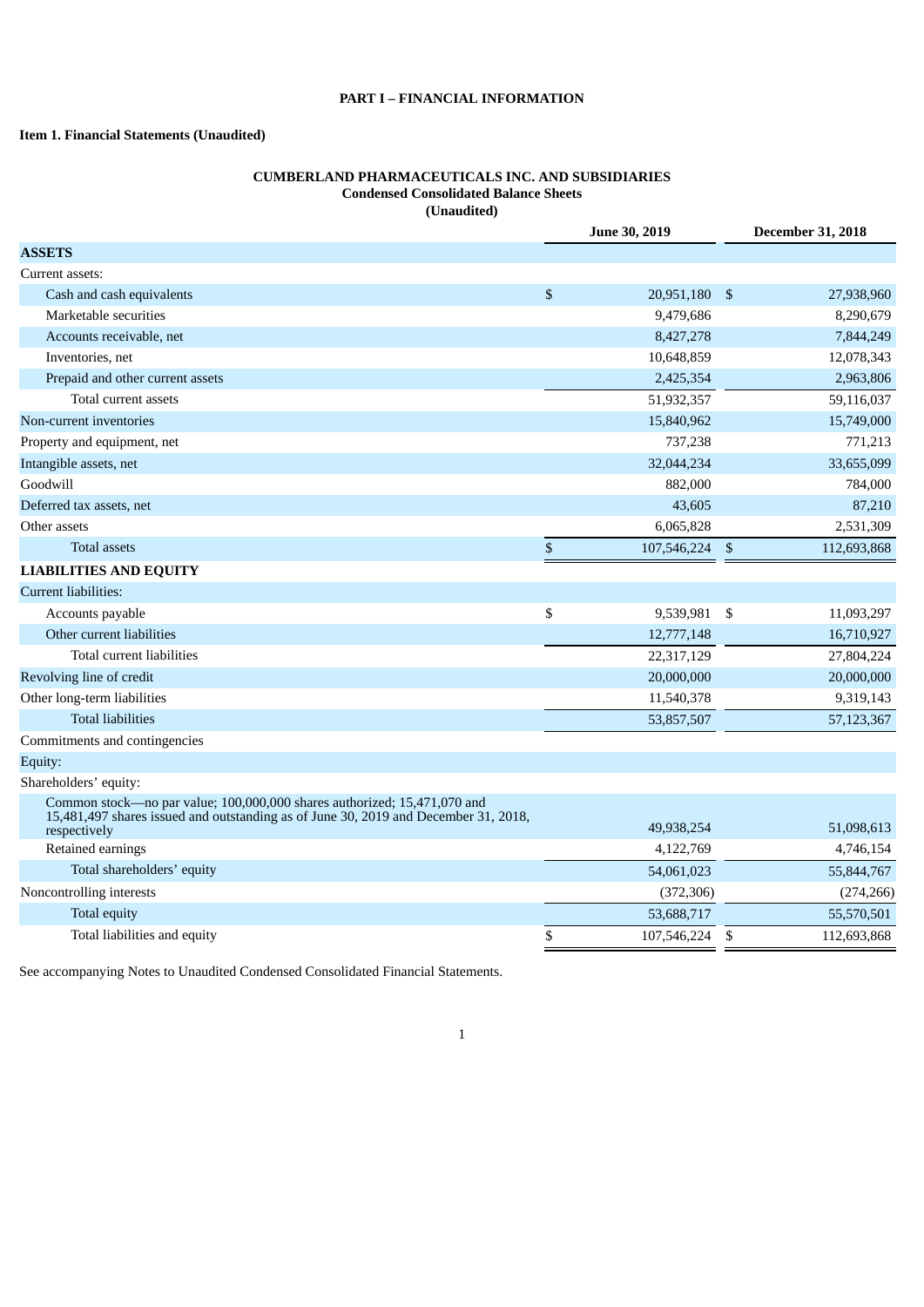## **CUMBERLAND PHARMACEUTICALS INC. AND SUBSIDIARIES Condensed Consolidated Statements of Operations and Comprehensive Income (loss) (Unaudited)**

|                                                                          | Three months ended June 30, |                           |                 | Six months ended June 30, |                 |               |  |
|--------------------------------------------------------------------------|-----------------------------|---------------------------|-----------------|---------------------------|-----------------|---------------|--|
|                                                                          | 2019                        |                           | 2018            |                           | 2019            | 2018          |  |
| Net revenues                                                             | \$<br>11,580,600 \$         |                           | 10,163,724 \$   |                           | 23,483,347 \$   | 18,751,329    |  |
| Costs and expenses:                                                      |                             |                           |                 |                           |                 |               |  |
| Cost of products sold                                                    | 2,012,196                   |                           | 1,523,319       |                           | 4,011,932       | 3,051,280     |  |
| Selling and marketing                                                    | 5,153,129                   |                           | 5,076,250       |                           | 10,273,634      | 9,746,761     |  |
| Research and development                                                 | 1,458,366                   |                           | 1,450,390       |                           | 2,725,967       | 3,325,329     |  |
| General and administrative                                               | 2,528,916                   |                           | 2,334,223       |                           | 5,198,972       | 4,664,504     |  |
| Amortization                                                             | 1,029,708                   |                           | 648,520         |                           | 2,051,353       | 1,284,655     |  |
| Total costs and expenses                                                 | 12,182,315                  |                           | 11,032,702      |                           | 24,261,858      | 22,072,529    |  |
| Operating income (loss)                                                  | (601, 715)                  |                           | (868, 978)      |                           | (778, 511)      | (3,321,200)   |  |
| Interest income                                                          | 130,565                     |                           | 149,706         |                           | 246,426         | 232,200       |  |
| Interest expense                                                         | (91,200)                    |                           | (22,019)        |                           | (152, 111)      | (40, 321)     |  |
| Income (loss) before income taxes                                        | (562, 350)                  |                           | (741, 291)      |                           | (684, 196)      | (3, 129, 321) |  |
| Income tax (expense) benefit                                             | (4, 462)                    |                           | (4, 159)        |                           | 76,966          | (8,318)       |  |
| Net income (loss)                                                        | (566, 812)                  |                           | (745, 450)      |                           | (607, 230)      | (3, 137, 639) |  |
| Net (income) loss at subsidiary attributable to noncontrolling interests | 17,305                      |                           | 24,762          |                           | (16, 155)       | 37,712        |  |
| Net income (loss) attributable to common shareholders                    | \$<br>(549, 507)            | $\boldsymbol{\mathsf{S}}$ | $(720, 688)$ \$ |                           | $(623, 385)$ \$ | (3,099,927)   |  |
| Earnings (loss) per share attributable to common shareholders            |                             |                           |                 |                           |                 |               |  |
| - basic                                                                  | \$<br>$(0.04)$ \$           |                           | $(0.05)$ \$     |                           | $(0.04)$ \$     | (0.20)        |  |
| - diluted                                                                | \$<br>$(0.04)$ \$           |                           | $(0.05)$ \$     |                           | $(0.04)$ \$     | (0.20)        |  |
| Weighted-average shares outstanding                                      |                             |                           |                 |                           |                 |               |  |
| - basic                                                                  | 15,523,628                  |                           | 15,674,954      |                           | 15,497,989      | 15,682,348    |  |
| - diluted                                                                | 15,523,628                  |                           | 15,674,954      |                           | 15,497,989      | 15,682,348    |  |
| Comprehensive income (loss) attributable to common shareholders          | (549, 507)                  |                           | (720, 688)      |                           | (623, 385)      | (3,099,927)   |  |
| Net (income) loss at subsidiary attributable to noncontrolling interests | 17,305                      |                           | 24,762          |                           | (16, 155)       | 37,712        |  |
| Total comprehensive income (loss)                                        | \$<br>(566, 812)            | $\mathfrak{s}$            | $(745, 450)$ \$ |                           | $(607, 230)$ \$ | (3, 137, 639) |  |

2

<span id="page-3-0"></span>See accompanying Notes to Unaudited Condensed Consolidated Financial Statements.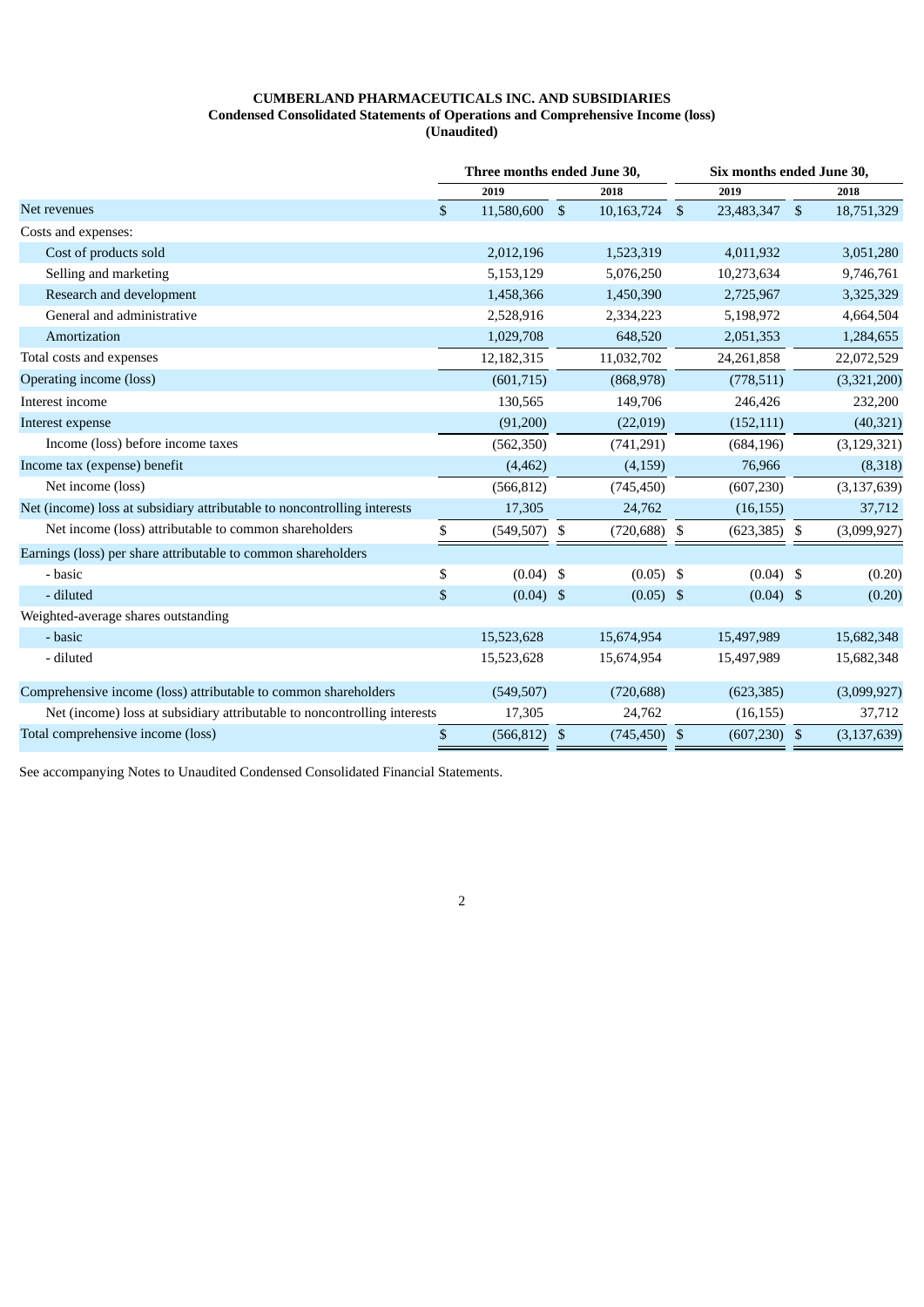# **CUMBERLAND PHARMACEUTICALS INC. AND SUBSIDIARIES Condensed Consolidated Statements of Cash Flows (Unaudited)**

|                                                                                          | Six months ended June 30, |                 |      |               |
|------------------------------------------------------------------------------------------|---------------------------|-----------------|------|---------------|
|                                                                                          |                           | 2019            | 2018 |               |
| Cash flows from operating activities:                                                    |                           |                 |      |               |
| Net income (loss)                                                                        | \$                        | $(607, 230)$ \$ |      | (3, 137, 639) |
| Adjustments to reconcile net income (loss) to net cash provided by operating activities: |                           |                 |      |               |
| Depreciation and amortization expense                                                    |                           | 2,174,397       |      | 1,394,728     |
| Deferred tax expense                                                                     |                           | 43,605          |      |               |
| Share-based compensation                                                                 |                           | 760,982         |      | 665,309       |
| (Decrease) increase in non-cash contingent consideration                                 |                           | (321, 894)      |      |               |
| Noncash interest expense                                                                 |                           | 28,111          |      | 33,730        |
| Noncash investment gains                                                                 |                           | (125, 804)      |      | (118, 188)    |
| Net changes in assets and liabilities affecting operating activities:                    |                           |                 |      |               |
| Accounts receivable                                                                      |                           | (583,029)       |      | 2,589,017     |
| Inventories                                                                              |                           | 1,429,484       |      | (607, 653)    |
| Other current assets and other assets                                                    |                           | 141,577         |      | 804,729       |
| Accounts payable and other current liabilities                                           |                           | (1, 132, 333)   |      | (730, 760)    |
| Other long-term liabilities                                                              |                           | (342, 940)      |      | 136,402       |
| Net cash provided by operating activities                                                |                           | 1,464,926       |      | 1,029,675     |
| Cash flows from investing activities:                                                    |                           |                 |      |               |
| Additions to property and equipment                                                      |                           | (89,070)        |      | (131, 684)    |
| Purchases of marketable securities                                                       |                           | (9,627,191)     |      | (16,916,890)  |
| Proceeds from sale of marketable securities                                              |                           | 8,563,988       |      | 6,904,205     |
| Cash paid for acquisitions                                                               |                           | (5,000,000)     |      |               |
| Additions to intangible assets                                                           |                           | (395,005)       |      | (593, 121)    |
| Net cash used in investing activities                                                    |                           | (6,547,278)     |      | (10,737,490)  |
| Cash flows from financing activities:                                                    |                           |                 |      |               |
| Borrowings on line of credit                                                             |                           | 36,000,000      |      | 24,000,000    |
| Repayments on line of credit                                                             |                           | (36,000,000)    |      | (21,800,000)  |
| Proceeds from sales of common stock, net of offering costs                               |                           |                 |      | 200,909       |
| Payments of deferred offering costs                                                      |                           |                 |      | (248, 108)    |
| Cash payment of contingent consideration                                                 |                           | (684, 738)      |      |               |
| Repurchase of common shares                                                              |                           | (1,220,690)     |      | (1,951,199)   |
| Net cash (used in) provided by financing activities                                      |                           | (1,905,428)     |      | 201,602       |
| Net increase (decrease) in cash and cash equivalents                                     |                           | (6,987,780)     |      | (9,506,213)   |
| Cash and cash equivalents at beginning of period                                         | \$                        | 27,938,960      |      | 45,412,868    |
| Cash and cash equivalents at end of period                                               | \$                        | 20,951,180 \$   |      | 35,906,655    |
|                                                                                          |                           |                 |      |               |
| Supplemental non-cash operating, investing and financing activities:                     |                           |                 |      |               |
| Recognition of operating lease assets and liabilities through adoption of ASC 842        | $\boldsymbol{\$}$         | 3,629,320 \$    |      |               |
| Repurchase of subsidiary shares from noncontrolling interests                            | \$                        | $(800,000)$ \$  |      |               |
| Additions to intangible assets from final purchase price allocation                      | $\mathbb{S}$              | 148,000 \$      |      |               |

<span id="page-4-0"></span>See accompanying Notes to Unaudited Condensed Consolidated Financial Statements.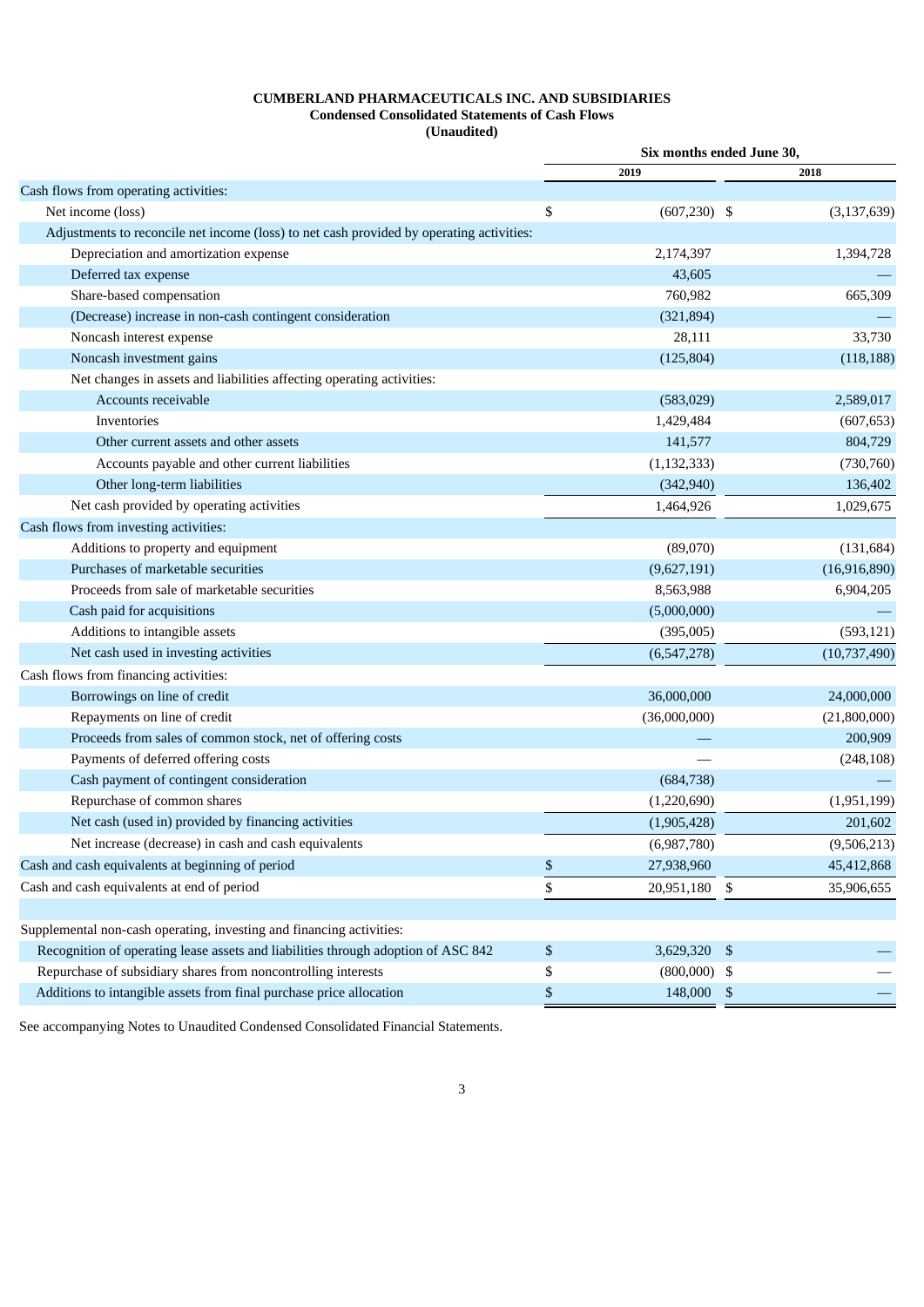## **CUMBERLAND PHARMACEUTICALS INC. AND SUBSIDIARIES Condensed Consolidated Statements of Equity (Unaudited)**

|                                                               | <b>Common stock</b> |    |               |                          |                 |  |                     |
|---------------------------------------------------------------|---------------------|----|---------------|--------------------------|-----------------|--|---------------------|
|                                                               | <b>Shares</b>       |    | <b>Amount</b> | <b>Retained earnings</b> | interests       |  | <b>Total equity</b> |
| Balance, December 31, 2017                                    | 15,723,075          | -S | 52,410,941    | 11,709,222 \$            | $(198, 562)$ \$ |  | 63,921,601          |
| Proceeds from sales of common stock, net of<br>offering costs | 30,704              |    | 200,909       |                          |                 |  | 200,909             |
| Share-based compensation                                      | 145,550             |    | 339,209       |                          |                 |  | 339,209             |
| Repurchase of common shares                                   | (172, 079)          |    | (1, 195, 225) |                          |                 |  | (1, 195, 225)       |
| Net loss                                                      |                     |    |               | (2,379,239)              | (12,950)        |  | (2,392,189)         |
| Balance, March 31, 2018                                       | 15,727,250          |    | 51,755,834 \$ | 9,329,983 \$             | $(211,512)$ \$  |  | 60,874,305          |

| Balance, March 31, 2018                                       | 15,727,250 | 51,755,834 | 9,329,983 \$         | $(211,512)$ \$  | 60,874,305 |
|---------------------------------------------------------------|------------|------------|----------------------|-----------------|------------|
| Proceeds from sales of common stock, net of<br>offering costs |            |            |                      |                 | $\Omega$   |
| Share-based compensation                                      | 4,750      | 326,100    |                      |                 | 326,100    |
| Repurchase of common shares                                   | (127, 291) | (784, 505) |                      |                 | (784, 505) |
| Net loss                                                      |            |            | (720, 688)           | (24,762)        | (745, 450) |
| Balance, June 30, 2018                                        | 15,604,709 | 51,297,429 | 8,609,295 \$<br>- \$ | $(236, 274)$ \$ | 59,670,450 |

|                                                                 | <b>Common stock</b> |      |                 |                |                          | <b>Noncontrolling</b> |                 |                     |
|-----------------------------------------------------------------|---------------------|------|-----------------|----------------|--------------------------|-----------------------|-----------------|---------------------|
|                                                                 | <b>Shares</b>       |      | <b>Amount</b>   |                | <b>Retained earnings</b> |                       | interests       | <b>Total equity</b> |
| Balance, December 31, 2018                                      | 15,481,497          | - \$ | 51,098,613      | -\$            | 4,746,154 \$             |                       | $(274, 266)$ \$ | 55,570,501          |
| Share-based compensation                                        | 187,486             |      | 364,434         |                |                          |                       |                 | 364,434             |
| Repurchase of common shares                                     | (121, 466)          |      | (703,790)       |                |                          |                       |                 | (703,790)           |
| Net loss                                                        |                     |      |                 |                | (73, 878)                |                       | 33,460          | (40, 418)           |
| Balance, March 31, 2019                                         | 15,547,517 \$       |      | 50,759,257      | \$             | 4,672,276 \$             |                       | $(240, 806)$ \$ | 55,190,727          |
|                                                                 |                     |      |                 |                |                          |                       |                 |                     |
| Balance, March 31, 2019                                         | 15,547,517 \$       |      | $50,759,257$ \$ |                | 4,672,276 \$             |                       | $(240, 806)$ \$ | 55,190,727          |
| Share-based compensation                                        | 8,000               |      | 396,548         |                |                          |                       |                 | 396,548             |
| Repurchase of subsidiary shares from<br>noncontrolling interest |                     |      | (685, 805)      |                |                          |                       | (114, 195)      | (800,000)           |
| Repurchase of common shares                                     | (84, 447)           |      | (531,746)       |                |                          |                       |                 | (531,746)           |
| Net loss                                                        |                     | \$   |                 | $\mathfrak{S}$ | $(549,507)$ \$           |                       | $(17,305)$ \$   | (566, 812)          |
| Balance, June 30, 2019                                          | 15,471,070          |      | 49,938,254      | \$             | 4,122,769                | S                     | $(372,306)$ \$  | 53,688,717          |

<span id="page-5-0"></span>See accompanying Notes to Unaudited Condensed Consolidated Financial Statements.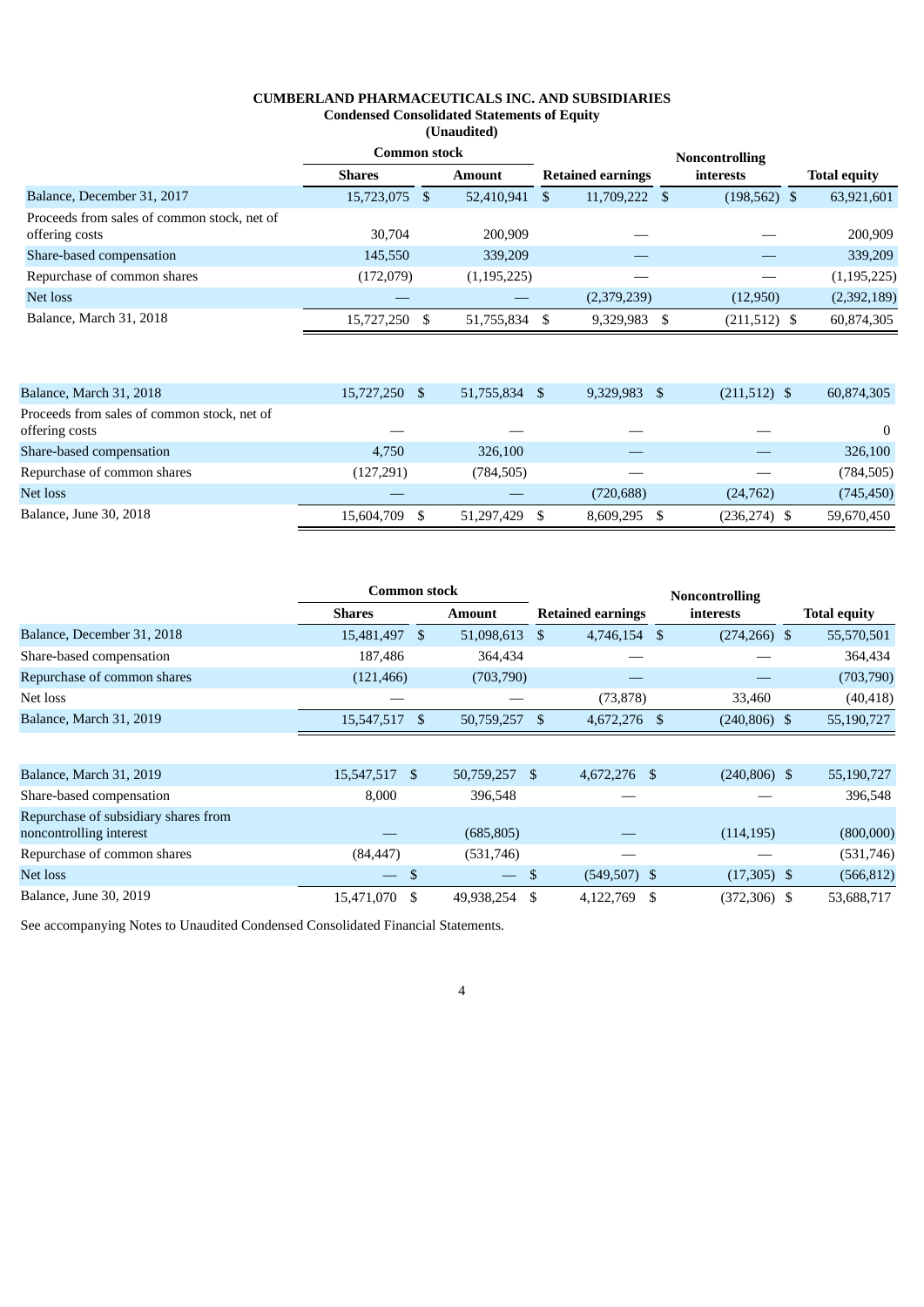## **CUMBERLAND PHARMACEUTICALS INC. AND SUBSIDIARIES Notes to Condensed Consolidated Financial Statements (Unaudited)**

## **(1) ORGANIZATION AND BASIS OF PRESENTATION**

Cumberland Pharmaceuticals Inc. ("Cumberland," the "Company," or as used in the context of "we," "us," or "our") is a specialty pharmaceutical company focused on the acquisition, development and commercialization of branded prescription products. The Company's primary target markets are hospital acute care, gastroenterology, and oncology supportive care. These medical specialties are characterized by relatively concentrated prescriber bases that the Company believes can be penetrated effectively by small, targeted sales forces. Cumberland is dedicated to providing innovative products that improve quality of care for patients and address unmet or poorly met medical needs.

Cumberland focuses its resources on maximizing the commercial potential of its products, as well as developing new product candidates, and has both internal development and commercial capabilities. The Company's products are manufactured by third parties, which are overseen by Cumberland's quality control and manufacturing professionals. The Company works closely with its third-party distribution partners to make its products available in the United **States** 

In the opinion of management, the accompanying unaudited condensed consolidated financial statements of the Company have been prepared on a basis consistent with the December 31, 2018 audited consolidated financial statements, with the exception of the impacts of adopting accounting pronouncements during 2019, and include all adjustments, consisting of only normal recurring adjustments, necessary to fairly present the information set forth herein. All significant intercompany accounts and transactions have been eliminated in consolidation. The unaudited condensed consolidated financial statements have been prepared in accordance with the regulations of the Securities and Exchange Commission (the "SEC"), and certain information and disclosures have been condensed or omitted as permitted by the SEC for interim period presentation. These unaudited condensed consolidated financial statements should be read in conjunction with the audited consolidated financial statements and notes included in our Annual Report on Form 10-K for the year ended December 31, 2018 (the "2018 Annual Report on Form 10-K"). The results of operations for the three and six months ended June 30, 2019 are not necessarily indicative of the results to be expected for the entire fiscal year or any future period.

Total comprehensive income (loss) consisted solely of net income (loss) for the three and six months ended June 30, 2019 and 2018.

#### *Recent Accounting Guidance*

## *Recent Adopted Accounting Pronouncement*

In February 2016, the Financial Accounting Standards Board ("FASB") issued guidance in the form of a FASB Accounting Standards Update ("ASU") No. 2016-02, "Leases." The new standard establishes a right-of-use ("ROU") model that requires a lessee to record an ROU asset and a lease liability on the balance sheet for all leases with terms longer than twelve months. Leases will be classified as either finance (formerly "capital leases") or operating, with classification affecting the pattern of expense recognition in the income statement. The standard provides for a modified retrospective transition approach for lessees for capital and operating leases existing at, or entered into after, the beginning of the earliest comparative period presented in the financial statements, with certain optional practical expedients. In July 2018, the FASB issued ASU 2018-11, "Leases: Targeted Improvements", allowing for an alternative transition method (the effective date approach). It allows an entity to initially apply the new lease guidance at the adoption date (rather than at the beginning of the earliest period presented). Cumberland adopted the lease guidance effective January 1, 2019 using the package of transition practical expedients. This allowed the Company to retain the lease classification for any leases existing prior to adoption, in addition to other benefits. See additional discussion of the impact of adopting the lease accounting guidance in Note 6.

#### *Recent Accounting Pronouncements - Not Yet Adopted*

In June 2016, the FASB issued ASU No. 2016-13, "Financial Instruments-Credit Losses," which changes the impairment model for most financial assets and certain other instruments. For trade and other receivables, held-to-maturity debt securities, loans and other instruments, companies will be required to use a new forward-looking "expected loss" model that generally will result in the earlier recognition of allowances for losses. For available-for-sale debt securities with unrealized losses, companies will measure credit losses in a manner similar to what they do today, except that the losses will be recognized as allowances rather than as reductions in the amortized cost of the securities. Companies will have to disclose significantly more information, including information they use to track credit quality by year of origination for most financing receivables. Companies will apply the ASU's provisions as a cumulative-effect adjustment to retained earnings as of the beginning of the first reporting period in which the guidance is adopted. This standard is effective for the Company on January 1, 2020 with early adoption permitted. The Company is in the initial stage of evaluating the impact of this new standard on its trade and other receivables.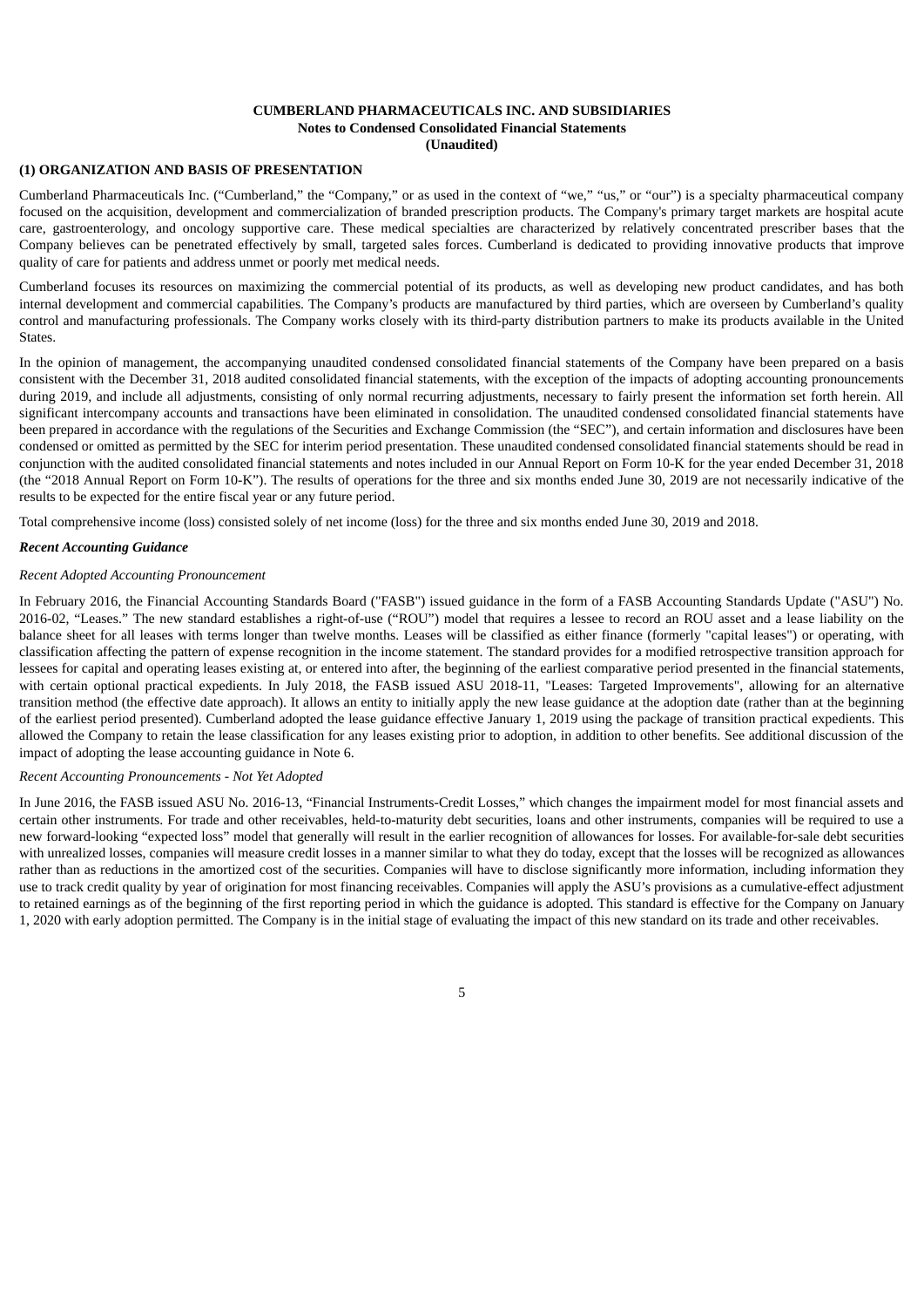In November 2018, the FASB issued ASU No. 2018-18, "Collaboration Arrangements: Clarifying the Interaction between Topic 808 and Topic 606" (ASU 2018-18). The issuance of ASU 2014-09 raised questions about the interaction between the guidance on collaborative arrangements and revenue recognition. ASU 2018-18 addresses this uncertainty by (1) clarifying that certain transactions between collaborative arrangement participants should be accounted for as revenue under ASU 2014-09 when the collaboration arrangement participant is a customer, (2) adding unit of account guidance to assess whether the collaboration arrangement or a part of the arrangement is with a customer and (3) precluding a company from presenting transactions with collaboration arrangement participants that are not directly related to sales to third parties together with revenue from contracts with customers. The new standard will be effective for the Company on January 1, 2020 with early adoption permitted. The Company is in the initial stage of evaluating the impact of this new standard on its condensed consolidated financial statements and related disclosures.

In May 2019, the FASB issued ASU 2019-05, "Financial Instruments-Credit Losses (Topic 326): Targeted Transition Relief" which provides transition relief for ASU 2016-13 by providing entities with an alternative to irrevocably elect the fair value option for eligible financial assets measured at amortized cost upon adoption of the new credit losses standard. Certain eligibility requirements must be met, the election must be applied on an instrument-by-instrument basis, and the election is not available for either available-for-sale or held-to-maturity debt securities. As Cumberland has not yet adopted ASU 2016-13, the effective dates are the same as those in ASU 2016-13, January 1, 2020. The Company is in the initial stage of evaluating the impact of this new standard on its condensed consolidated financial statements and related disclosures.

In January 2017, the FASB issued ASU No. 2017-04, "Simplifying the Test for Goodwill Impairment" (ASU 2017-04). The guidance removes Step 2 of the goodwill impairment test, which requires a hypothetical purchase price allocation. As a result of the revised guidance, a goodwill impairment will be the amount by which a reporting unit's carrying value exceeds its fair value, not to exceed the carrying amount of goodwill. The new standard will be effective for the Company on January 1, 2020 and will be applied prospectively. The Company is in the initial stage of evaluating the impact of this new standard on its condensed consolidated financial statements and related disclosures.

# *Accounting Policies:*

## *Use of Estimates*

The preparation of the condensed consolidated financial statements in conformity with U.S. generally accepted accounting principles requires management of the Company to make estimates and assumptions that affect the reported amounts of assets and liabilities and disclosure of contingent liabilities at the date of the consolidated financial statements and the reported amounts of revenues and expenses during the period. Actual results could differ from those estimates under different assumptions and conditions. The Company's most significant estimates include: (1) its allowances for chargebacks and accruals for rebates and product returns (2) the allowances for obsolescent or unmarketable inventory (3) assumptions used in estimating acquisition date fair value of assets acquired in business combinations and (4) valuation of contingent consideration liability associated with business combinations.

#### *Operating Segments*

The Company has one operating segment which is specialty pharmaceutical products. Management has chosen to organize the Company based on the type of products sold. Operating segments are identified as components of an enterprise about which separate discrete financial information is evaluated by the chief operating decision maker, or decision-making group, in making decisions regarding resource allocation and assessing performance. The Company, which uses consolidated financial information in determining how to allocate resources and assess performance, has concluded that our specialty pharmaceutical products compete in similar economic markets and similar circumstances. Substantially all of the Company's assets are located in the United States and total revenues are primarily attributable to U.S. customers.

## **(2) MARKETABLE SECURITIES**

The Company invests in marketable debt securities in order to maximize its return on cash. Marketable securities consist of short-term cash investments, U.S. Treasury notes and bonds, corporate bonds and commercial paper. At the time of purchase, the Company classifies marketable securities as either trading securities or available-for-sale securities, depending on the intent at that time. As of June 30, 2019 and December 31, 2018, marketable securities were comprised solely of trading securities. Trading securities are carried at fair value with unrealized gains and losses recognized as a component of interest income in the consolidated statements of operations.

The Company's fair value measurements follow the appropriate rules as well as the fair value hierarchy that prioritizes the information used to develop the measurements. It applies whenever other guidance requires (or permits) assets or liabilities to be measured at fair value and gives the highest priority to unadjusted quoted prices in active markets for identical assets or liabilities (Level 1 measurements) and the lowest priority to unobservable inputs (Level 3 measurements).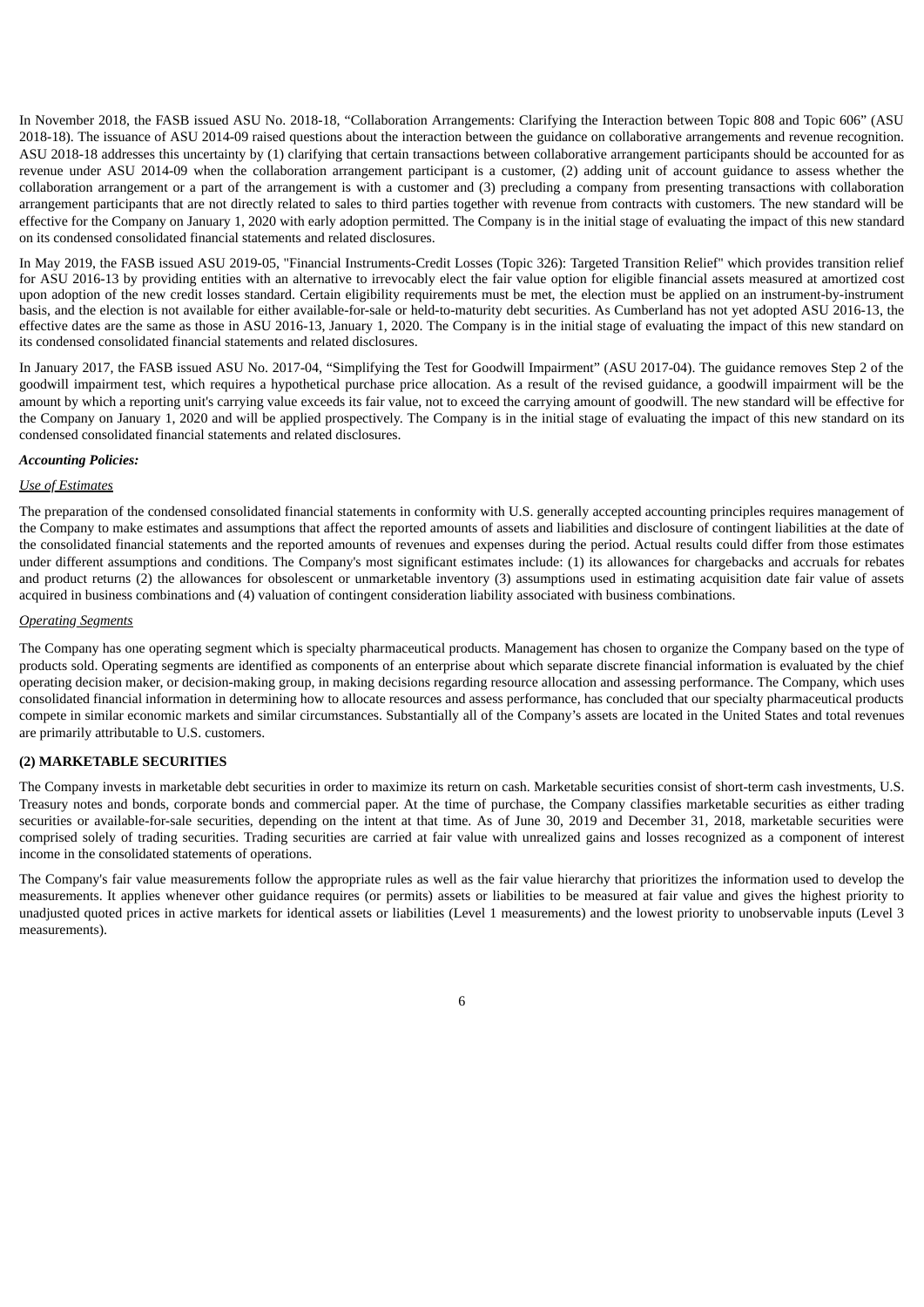A summary of the fair value hierarchy that prioritizes observable and unobservable inputs used to measure fair value into three broad levels is described below:

Level 1 - Quoted prices for identical instruments in active markets.

- Level 2 Quoted prices for similar instruments in active markets; quoted prices for identical or similar instruments in markets that are not active; and model-derived valuations whose inputs are observable or whose significant value drivers are observable.
- Level 3 Significant inputs to the valuation model are unobservable.

The Company's fair values of marketable securities are determined based on valuations provided by a third-party pricing service, as derived from such service's pricing models, and are considered either Level 1 or Level 2 measurements, depending on the nature of the investment. The Company has no marketable securities in which the fair value is determined based on Level 3 measurements. The level of management judgment required in evaluating fair value for Level 1 investments is minimal. Similarly, there is little subjectivity or judgment required for Level 2 investments valued using valuation models that are standard across the industry and whose parameter inputs are quoted in active markets. Inputs to the models may include, but are not limited to, reported trades, executable bid and ask prices, broker/dealer quotations, prices or yields of securities with similar characteristics, benchmark curves or information pertaining to the issuer, as well as industry and economic events. Based on the information available, the Company believes that the valuations provided by the third-party pricing service, as derived from such service's pricing models, are representative of prices that would be received to sell the assets at the measurement date (exit prices). There were no transfers of assets between levels within the fair value hierarchy.

The following table summarizes the fair value of our marketable securities, by level within the fair value hierarchy, as of each period end:

|                                           |                | <b>June 30, 2019</b> |                          |  |              | <b>December 31, 2018</b> |                |  |                          |  |           |  |
|-------------------------------------------|----------------|----------------------|--------------------------|--|--------------|--------------------------|----------------|--|--------------------------|--|-----------|--|
|                                           | <b>Level 1</b> |                      | <b>Level 2</b>           |  | <b>Total</b> |                          | <b>Level 1</b> |  | <b>Level 2</b>           |  | Total     |  |
| U.S. Treasury notes and bonds             | 5,155,696 \$   |                      | $\overline{\phantom{m}}$ |  | 5,155,696 \$ |                          | 5,034,955 \$   |  | $\overline{\phantom{a}}$ |  | 5,034,955 |  |
| Corporate bonds                           |                |                      |                          |  |              |                          |                |  | 2,504,551                |  | 2,504,551 |  |
| Commercial paper                          |                |                      | 2,265,824                |  | 2,265,824    |                          |                |  |                          |  |           |  |
| Short-term cash investments               |                |                      | 2,058,166                |  | 2,058,166    |                          |                |  | 751.173                  |  | 751,173   |  |
| Total fair value of marketable securities | 5,155,696      |                      | 4,323,990                |  | 9,479,686    |                          | 5,034,955      |  | 3,255,724                |  | 8,290,679 |  |

## **(3) EARNINGS (LOSS) PER SHARE**

The following table reconciles the numerator and denominator used to calculate diluted earnings (loss) per share for the three and six months ended June 30, 2019 and 2018:

|                                                       | Three months ended June 30, |            |  |  |  |  |
|-------------------------------------------------------|-----------------------------|------------|--|--|--|--|
|                                                       | 2019                        | 2018       |  |  |  |  |
| Numerator:                                            |                             |            |  |  |  |  |
| Net income (loss) attributable to common shareholders | $(549,507)$ \$              | (720, 688) |  |  |  |  |
| Denominator:                                          |                             |            |  |  |  |  |
| Weighted-average shares outstanding $-$ basic         | 15,523,628                  | 15,674,954 |  |  |  |  |
| Dilutive effect of other securities                   |                             |            |  |  |  |  |
| Weighted-average shares outstanding - diluted         | 15,523,628                  | 15,674,954 |  |  |  |  |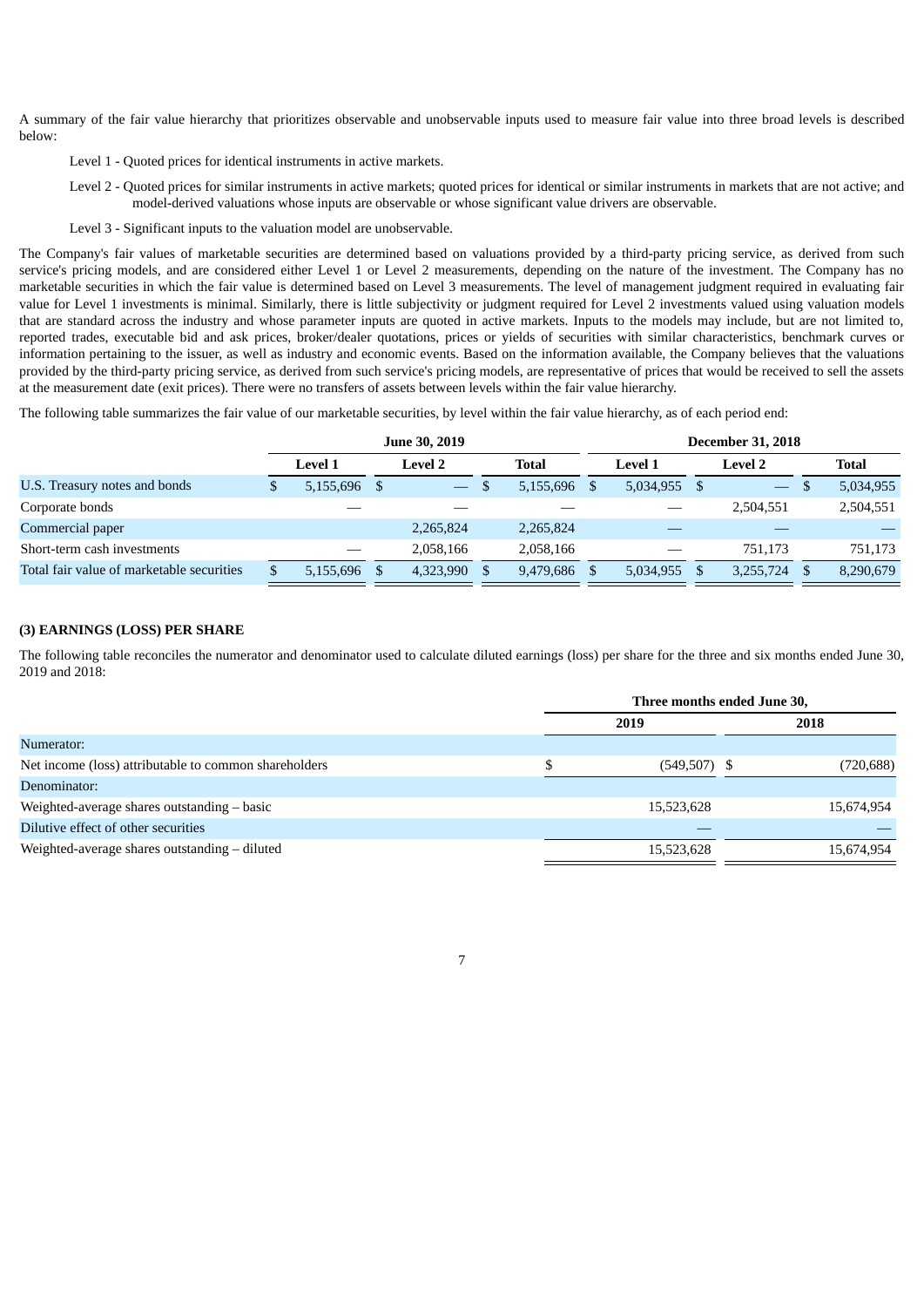|                                                       | Six months ended June 30, |            |  |             |  |
|-------------------------------------------------------|---------------------------|------------|--|-------------|--|
|                                                       |                           | 2019       |  | 2018        |  |
| Numerator:                                            |                           |            |  |             |  |
| Net income (loss) attributable to common shareholders |                           | (623, 385) |  | (3,099,927) |  |
| Denominator:                                          |                           |            |  |             |  |
| Weighted-average shares outstanding – basic           |                           | 15.497.989 |  | 15,682,348  |  |
| Dilutive effect of other securities                   |                           |            |  |             |  |
| Weighted-average shares outstanding - diluted         |                           | 15,497,989 |  | 15,682,348  |  |

As of June 30, 2019 and 2018, restricted stock awards and options to purchase 13,500 and 231,905 shares of common stock, respectively, were outstanding but were not included in the computation of diluted earnings per share because the effect would be antidilutive.

#### **(4) REVENUES**

#### *Product Revenues*

The Company accounts for revenues from contracts with customers under ASC 606, which became effective January 1, 2018. As part of the adoption of ASC 606, the Company applied the new standard on a modified retrospective basis analyzing open contracts as of January 1, 2018. Results for reporting periods beginning after January 1, 2018 are presented under ASC 606. As discussed in Note 10, during November 2018 Cumberland entered into an agreement to acquire the global responsibility for Vibativ. The product began contributing to Cumberland's net revenue during 2018.

The Company's net revenues consisted of the following for the three and six months ended June 30, 2019 and 2018:

|                    |                  | Three months ended June 30, | Six months ended June 30, |                   |
|--------------------|------------------|-----------------------------|---------------------------|-------------------|
|                    | 2019             | 2018                        | 2019                      | 2018              |
| Products:          |                  |                             |                           |                   |
| Acetadote          | \$<br>983,473 \$ | 841,431 \$                  | 1,832,976 \$              | 2,115,741         |
| Omeclamox-Pak      | 478,604          | 89,952                      | 678,141                   | 231,344           |
| Kristalose         | 3,476,807        | 3,203,743                   | 6,785,050                 | 6,473,097         |
| Vaprisol           | 212,526          | 1,685,900                   | 499,202                   | 1,779,790         |
| Caldolor           | 1,054,718        | 1,101,023                   | 2,372,599                 | 2,140,771         |
| Ethyol             | 2,008,247        | 2,809,691                   | 5,099,429                 | 5,065,764         |
| Totect             | 154,910          | 269,190                     | 235,805                   | 681,964           |
| <b>Vibativ</b>     | 2,599,280        |                             | 4,659,471                 |                   |
| Other              | 612,035          | 162,794                     | 1,320,674                 | 262,858           |
| Total net revenues | \$<br>11,580,600 | - \$<br>10,163,724 \$       | 23,483,347                | 18,751,329<br>-\$ |

## *Other Revenues*

During the three months ended June 30, 2019, Cumberland executed a License and Distribution agreement with HongKong WinHealth Pharma Group Co. Limited ("WinHealth") for our Caldolor and Acetadote brands in China and Hong Kong. In conjunction with these new arrangements, the Company terminated a previous License and Distribution agreement with Gloria Pharmaceuticals Co ("Gloria Pharmaceuticals") for the two brands. In addition, we also signed a new License and Distribution agreement with DB Pharm Korea Co., Ltd. ("DB Pharm") for Vibativ in South Korea. As a result of these agreements, Cumberland recognized approximately \$0.3 million of non-refundable up-front payments as other revenue in the consolidated statement of operations during the three months ended June 30, 2019. Cumberland's performance obligation was satisfied upon entering into the agreements to license each of the products intellectual property. CET grant revenue for the three and six months ended June 30, 2019 included in other revenue was \$0.2 million and \$0.8 million, respectively.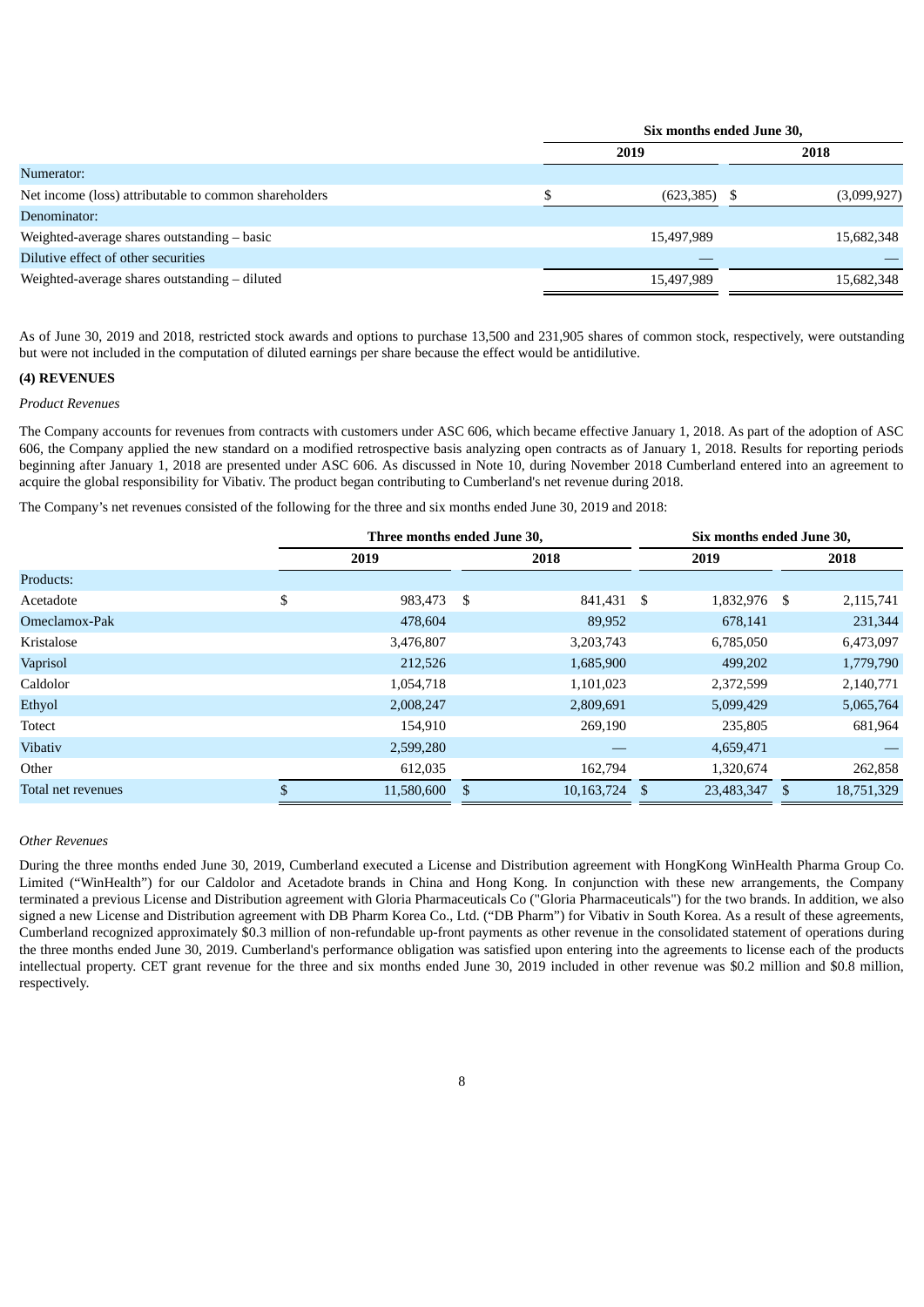The Company has agreements with international partners for commercialization of the Company's products. The international agreements provide that each of the partners are responsible for seeking regulatory approvals for the products, and following approvals, each partner will handle ongoing distribution and sales in the respective international territories. The Company maintains responsibility for the intellectual property and product formulations. Under the international agreements, the Company is typically entitled to receive a non-refundable, up-front payment at the time each agreement is entered into as a result of providing the distinct intellectual property rights for the respective international territory. These agreements also provide for additional payments upon the partners' achievement of defined regulatory approvals, sales milestones or both. The Company may also be entitled to receive royalties on future sales of the products under the agreements and a transfer price on supplies. The contractual payments associated with the partners achievement of regulatory approvals, sales milestones and royalties on future sales are recognized as revenue upon occurrence, or at such time that the Company has a high degree of confidence that the revenue would not be reversed in a subsequent period.

#### **(5) INVENTORIES**

The Company works closely with third parties to manufacture and package finished goods for sale. Based on the relationship with the manufacturer or packager, the Company will either take title to the finished goods at the time of shipment or at the time of arrival from the manufacturer. The Company then warehouses such goods until distribution and sale. Inventories are stated at the lower of cost or net realizable value with cost determined using the first-in, first-out method.

The Company continually evaluates inventory for potential losses due to excess, obsolete or slow-moving inventory by comparing sales history and sales projections to the inventory on hand. When evidence indicates that the carrying value may not be recoverable, a charge is taken to reduce the inventory to its current net realizable value. At June 30, 2019 and December 31, 2018, the Company has recognized and maintained cumulative charges for potential obsolescence and discontinuance losses of approximately \$0.1 million and \$0.3 million, respectively.

In connection with the acquisition of certain product rights related to the Kristalose brand, the Company is responsible for the purchase of the active pharmaceutical ingredient ("API") for Kristalose and maintains the inventory at the third-party manufacturer. As the API is consumed in production, the value of the API is transferred from raw materials to finished goods. API for the Company's Vaprisol brand is also included in the raw materials inventory total. Consigned inventory represents Authorized Generic inventory stored until shipment.

As part of the Vibativ acquisition, Cumberland acquired API and work in process inventories of \$14.9 million that are classified as non-current inventories at June 30, 2019 and December 31, 2018. Non-current inventories also include \$0.6 million and \$0.8 million in Vibativ finished goods at June 30, 2019 and December 31, 2018, respectively. During 2019, Cumberland also obtained \$0.3 million in non-current inventory for API related to its ifetroban clinical initiatives.

The Company's net inventories consisted of the following:

|                                         | <b>June 30, 2019</b> | <b>December 31, 2018</b> |
|-----------------------------------------|----------------------|--------------------------|
|                                         |                      |                          |
| Raw materials and work in process       | 19,076,378 \$        | 18,378,450               |
| Consigned inventory                     | 774.225              | 937,006                  |
| Finished goods, net of reserves         | 6,639,218            | 8,511,887                |
| Total inventories                       | 26,489,821           | 27,827,343               |
| less non-current inventories            | (15,840,962)         | (15,749,000)             |
| Total inventories classified as current | 10,648,859           | 12,078,343               |

## **(6) LEASES**

In March 2016, the FASB issued ASU 2016-02. ASU 2016-02's core principle is to increase transparency and comparability among organizations by recognizing lease assets and liabilities on the balance sheet and disclosing key information. The Company adopted ASU 2016-02 under the alternative transition method (the effective date approach). It allowed the Company to initially apply the new lease guidance at the adoption date (rather than at the beginning of the earliest period presented). Prior periods have not been adjusted.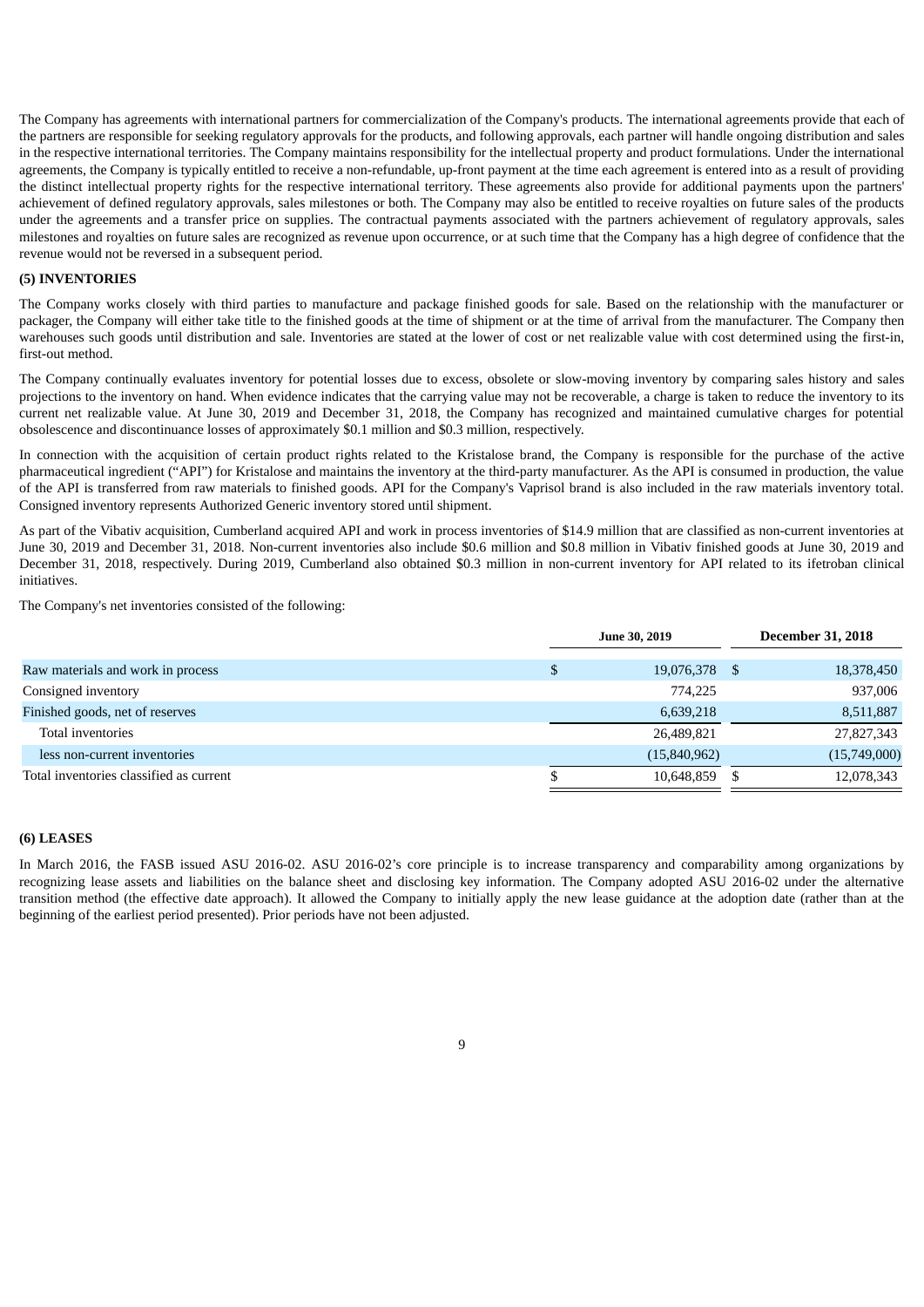The primary effect of adopting ASU 2016-02 to the Company was to record right-of-use assets and obligations for the leases currently classified as operating leases. The Company's significant operating leases include the lease of approximately 25,500 square feet of office space in Nashville, Tennessee for its corporate headquarters. This lease currently expires in October 2022. The operating leases also include the lease of approximately 14,200 square feet of wet laboratory and office space in Nashville, Tennessee by Cumberland Emerging Technologies ("CET"), our majority-owned subsidiary, where it operates the CET Life Sciences Center. This lease currently expires in April 2023. The Company did not have any leases classified as finance leases at January 1, 2019 or June 30, 2019. The new lease accounting standard did not have a significant impact on the Company's Condensed Consolidated Statements of Operations and Comprehensive Income (Loss) for any period presented.

The Company elected the package of practical expedients offered in the transition guidance which allows management not to reassess lease identification, lease classification and initial direct costs at the adoption date.

These operating leases resulted in initial ROU assets of \$3.6 million and lease liabilities of \$3.8 million as of January 1, 2019 for non-cancelable operating leases with original lease terms in excess of one year.

Operating lease liabilities were recorded as the present value of remaining lease payments not yet paid for the lease term discounted using the incremental borrowing rate associated with each lease. Operating lease right-of-use assets represent operating lease liabilities adjusted for lease incentives and initial direct costs. As the Company's leases do not contain implicit borrowing rates, the incremental borrowing rates were calculated based on information available at January 1, 2019. Incremental borrowing rates reflect the Company's estimated interest rates for collateralized borrowings over similar lease terms. The weighted-average remaining lease term is 3.5 years and the weighted-average incremental borrowing rate used to discount the present value of the remaining lease payments is 7.42%.

#### *Lease Position*

At June 30, 2019, the Company recorded the following on the Condensed Consolidated Balance Sheet:

| <b>Right-of-Use Assets</b>          | <b>Balance Sheet Classification</b> | <b>June 30, 2019</b> |           |
|-------------------------------------|-------------------------------------|----------------------|-----------|
| Operating lease right-of-use assets | Other non-current assets            |                      | 3,260,767 |
| Total                               |                                     |                      | 3.260.767 |

| <b>Lease Liabilities</b>    | <b>Balance Sheet Classification</b> |  | <b>June 30, 2019</b> |
|-----------------------------|-------------------------------------|--|----------------------|
| Current:                    |                                     |  |                      |
| Operating lease liabilities | Other current liabilities           |  | 899.262              |
| Noncurrent:                 |                                     |  |                      |
| Operating lease liabilities | Other long-term liabilities         |  | 2,502,850            |
| <b>Total</b>                |                                     |  | 3,402,112            |

| <b>Maturity of Leases Liabilities at June 30, 2019</b> | <b>Operating Leases</b> |
|--------------------------------------------------------|-------------------------|
| 2019                                                   | 532,465<br>D            |
| 2020                                                   | 1,120,066               |
| 2021                                                   | 1,144,889               |
| 2022                                                   | 1,019,313               |
| 2023                                                   | 92,477                  |
| <b>After 2023</b>                                      | $\Omega$                |
| Total lease payments                                   | 3,909,210               |
| Less: Interest                                         | (507,098)               |
| Present value of lease liabilities                     | 3,402,112               |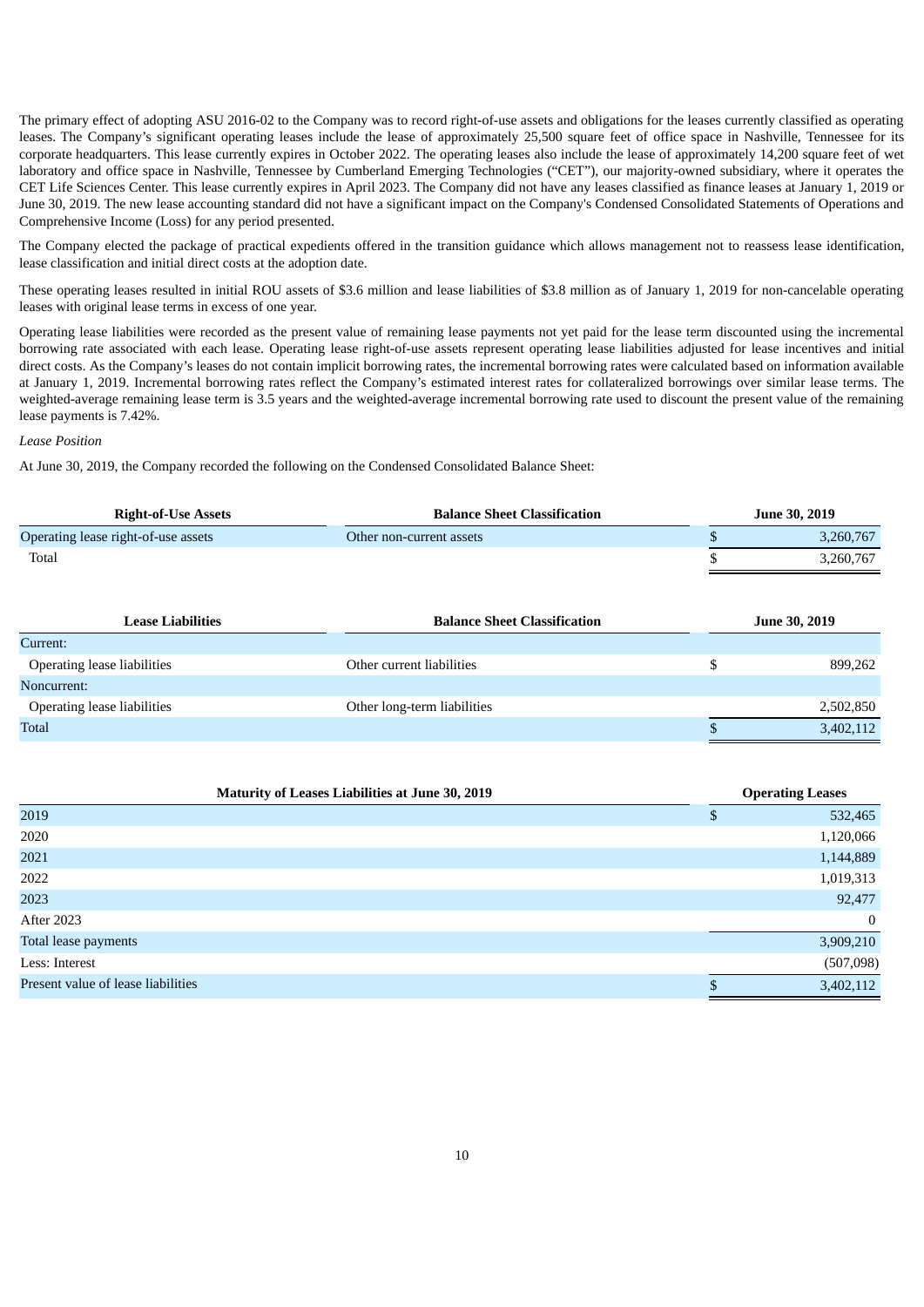# **(7) SHAREHOLDERS' EQUITY AND DEBT**

#### *Share repurchases*

The Company currently has a share repurchase program to repurchase up to \$10 million of its common stock pursuant to Rule 10b-18 of the Securities Exchange Act of 1934. In January 2019, the Company's Board of Directors established the current \$10 million repurchase program to replace the prior authorizations. During the six months ended June 30, 2019 and June 30, 2018, the Company repurchased 205,913 shares and 299,370 shares, respectively, of common stock for approximately \$1.2 million and \$2.0 million, respectively.

#### *Share purchases and sales*

During the Company's March 2019 trading window, several members of Cumberland's Board of Directors entered into share purchase agreements of the Company's stock pursuant to Rule 10b-18 of the Securities Exchange Act of 1934. These purchases are designed to increase ownership in the Company by the members of the Board. During the March 2019 trading window, one member of the Board of Directors entered into a share sale agreement, as required by a policy change by his employer, which prohibits his ownership in a pharmaceutical company. The policy change did not impact his ability to serve on the Company's Board of Directors. This Board member sold 47,969 Cumberland shares during the second quarter 2019.

#### *Share Sale*

In November 2017, the Company filed a Shelf Registration on Form S-3 with the SEC associated with the sale of up to \$100 million in corporate securities. The Shelf Registration was declared effective in January 2018. During the six months ended June 30, 2018, the Company issued 30,704 shares of common stock for gross proceeds of \$0.2 million as part of its At-The-Market ("ATM") sales agreement with B. Riley FBR. The Company did not issue any shares under the ATM during the six months ended June 30, 2019.

#### *Restricted Share Grants*

During the six months ended June 30, 2019, and June 30, 2018, the Company issued 222,469 shares and 233,330 shares of restricted stock to employees and directors, respectively. Restricted stock issued to employees generally cliff-vests on the fourth anniversary of the date of grant and for directors on the oneyear anniversary of the date of grant. Stock compensation expense is presented as a component of general and administrative expense in the condensed consolidated statements of operations and comprehensive income (loss).

## *Cumberland Emerging Technologies*

In April 2019, Cumberland Emerging Technologies ("CET"), our majority-owned subsidiary, entered into an agreement with WinHealth whereby WinHealth will make a \$1 million investment through the purchase of shares of CET stock. As part of the agreement, WinHealth obtained a Board position at CET and the first opportunity to license CET products for the Chinese market. In connection with WinHealth's investment in CET, Cumberland also made an additional \$1 million investment in CET. Cumberland purchased additional CET shares through contribution of \$0.3 million in cash and a conversion of \$0.7 million in intercompany loans payable. Upon completion of the additional investment by WinHealth and Cumberland, Gloria Pharmaceuticals agreed to return it's shares in CET in exchange for a payment of \$0.8 million.

#### *Debt Agreement*

On May 10, 2019, the Company entered into a third amendment ("Third Amendment") to the Revolving Credit Loan Agreement, dated July 28, 2017, with Pinnacle Bank ("Pinnacle Agreement"). The Third Amendment extended the term of the Pinnacle Agreement through July 31, 2021 as well as modified certain definitions and terms of the existing financial covenants. The initial revolving line of credit under the Pinnacle Agreement was for up to an aggregate principal amount of \$12.0 million with the ability to increase the principal amount available for borrowing up to \$20.0 million, upon the satisfaction of certain conditions. On October 17, 2018, the Company entered into a second amendment ("Second Amendment") which increased the maximum aggregate principal available for borrowing under the Pinnacle Agreement to \$20.0 million. Cumberland increased the maximum aggregate principal available for borrowing to support potential future acquisitions and general corporate purposes.

The interest rate on the Pinnacle Agreement is based on LIBOR plus an interest rate spread. There is no LIBOR minimum and the LIBOR pricing provides for an interest rate spread of 1.75% to 2.75% (representing an interest rate of 5.15% at June 30, 2019). In addition, a fee of 0.25% per year is charged on the unused line of credit. Interest and the unused line fee are payable quarterly. Borrowings under the line of credit are collateralized by substantially all of our assets.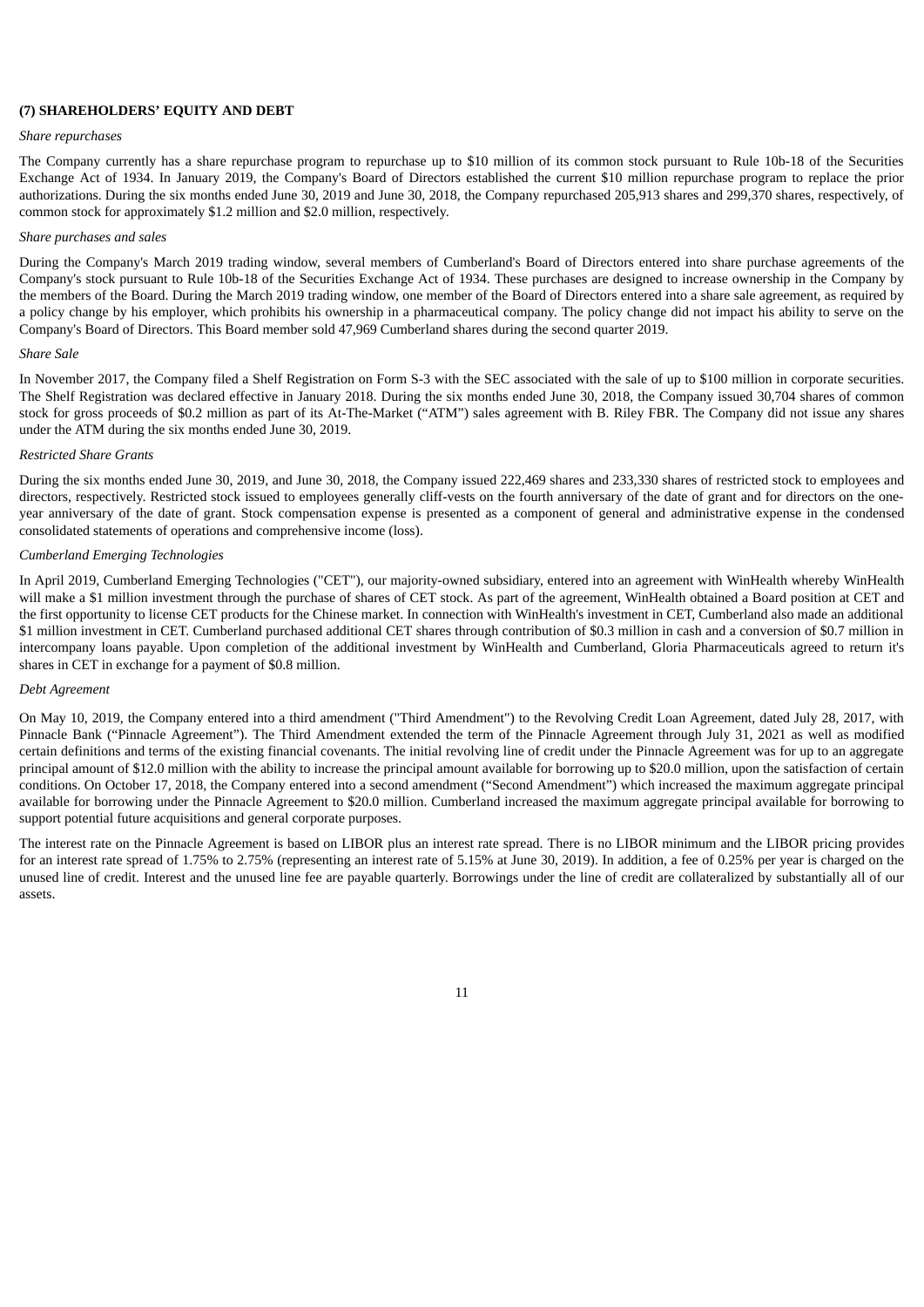Under the Pinnacle Agreement, Cumberland was initially subject to one financial covenant, the maintenance of a Funded Debt Ratio, as such term is defined in the agreement and determined on a quarterly basis. On August 14, 2018, the Company amended the Pinnacle Agreement ("First Amendment") to replace the single financial covenant with the maintenance of either the Funded Debt Ratio or a Tangible Capital Ratio, as defined in the First Amendment. The Third Amendment modified the definition of the Funded Debt Ratio and the compliance target of the Tangible Capital Ratio. Both Third Amendment modifications were related to the Vibativ transaction. The Company was in compliance with the Tangible Capital Ratio financial covenant as of June 30, 2019.

#### **(8) INCOME TAXES**

On December 22, 2017, the U.S. government enacted comprehensive tax legislation commonly referred to as the Tax Cuts and Jobs Act ("the Tax Act"). The Tax Act makes broad and complex changes to the U.S. tax code, including, but not limited to, (1) reducing the U.S. federal corporate tax rate to 21%; (2) eliminating the corporate alternative minimum tax ("AMT") and changing how AMT credits can be realized; (3) capital expensing; and (4) creating new limitations on deductible interest expense and executive compensation.

The SEC staff issued Staff Accounting Bulletin ("SAB") 118, providing guidance on applying the Tax Act. SAB 118 provides a measurement period that should not extend beyond one year from the Tax Act enactment date for companies to complete the accounting under ASC 740. In accordance with SAB 118, a company reflects the income tax effects of the Tax Act for which the accounting under ASC 740 is complete. To the extent that a company's accounting for certain income tax effects of the Tax Act is incomplete but a reasonable estimate is available, it must record the estimate in the financial statements. If a company cannot determine an estimate, it should continue to apply ASC 740 on the basis of the tax laws that were in effect immediately prior to enactment of the Tax Act. The Company expects it will continue to pay minimal taxes in future periods through the continued utilization of net operating loss carryforwards, as it is able to achieve taxable income through its operations.

#### **(9) COLLABORATIVE AGREEMENTS**

Cumberland is a party to several collaborative arrangements with research institutions to identify and pursue promising pharmaceutical product candidates. The Company has determined that these collaborative agreements do not meet the criteria for accounting under ASC Topic 808, *Collaborative Agreements*. The agreements do not specifically designate each party's rights and obligations to each other under the collaborative arrangements. Except for patent defense costs, expenses incurred by one party are not required to be reimbursed by the other party. The funding for these programs is primarily provided through Federal Small Business Administration (SBIR/STTR) and other grant awards. Expenses incurred under these collaborative agreements are included in research and development expenses and funding received from grants are recorded as net revenues in the condensed consolidated statements of operations and comprehensive income (loss).

## **(10) RECENT ADDITIONS AND EXPECTED RETURN OF PRODUCT RIGHTS**

#### *Omeclamox-Pak*

In December 2018, Cumberland completed an agreement with Gasto-enterlogics Inc. ("GEL") to acquire the remaining product rights associated with Omeclamox-Pak, including the product's FDA-approved New Drug Application and the domestic and international trademarks. As part of the transaction, which was accounted for as an asset acquisition, Cumberland paid \$2.3 million during 2018 and ended Cumberland's payments of royalties and manufacturing fees to GEL. The Company has now assumed responsibility for the maintenance of the product's FDA approval and for the oversight of the product's manufacturing and packaging.

#### *Vibativ*

During November 2018, the Company closed on an agreement with Theravance Biopharma ("Theravance") to acquire the global responsibility for Vibativ including the marketing, distribution, manufacturing and regulatory activities associated with the brand. Vibativ is a patented, FDA approved injectable antiinfective for the treatment of certain serious bacterial infections including hospital-acquired and ventilator-associated bacterial pneumonia and complicated skin and skin structure infections. It addresses a range of Gram-positive bacterial pathogens, including those that are considered difficult-to-treat and multidrug-resistant. Cumberland acquired Vibativ to further add to its product offerings, increase its net revenue and positively contribute to the Company's operating results. While Cumberland is still evaluating the tax deductibility of the goodwill acquired in the acquisition, it expects those amounts to be deductible for tax purposes.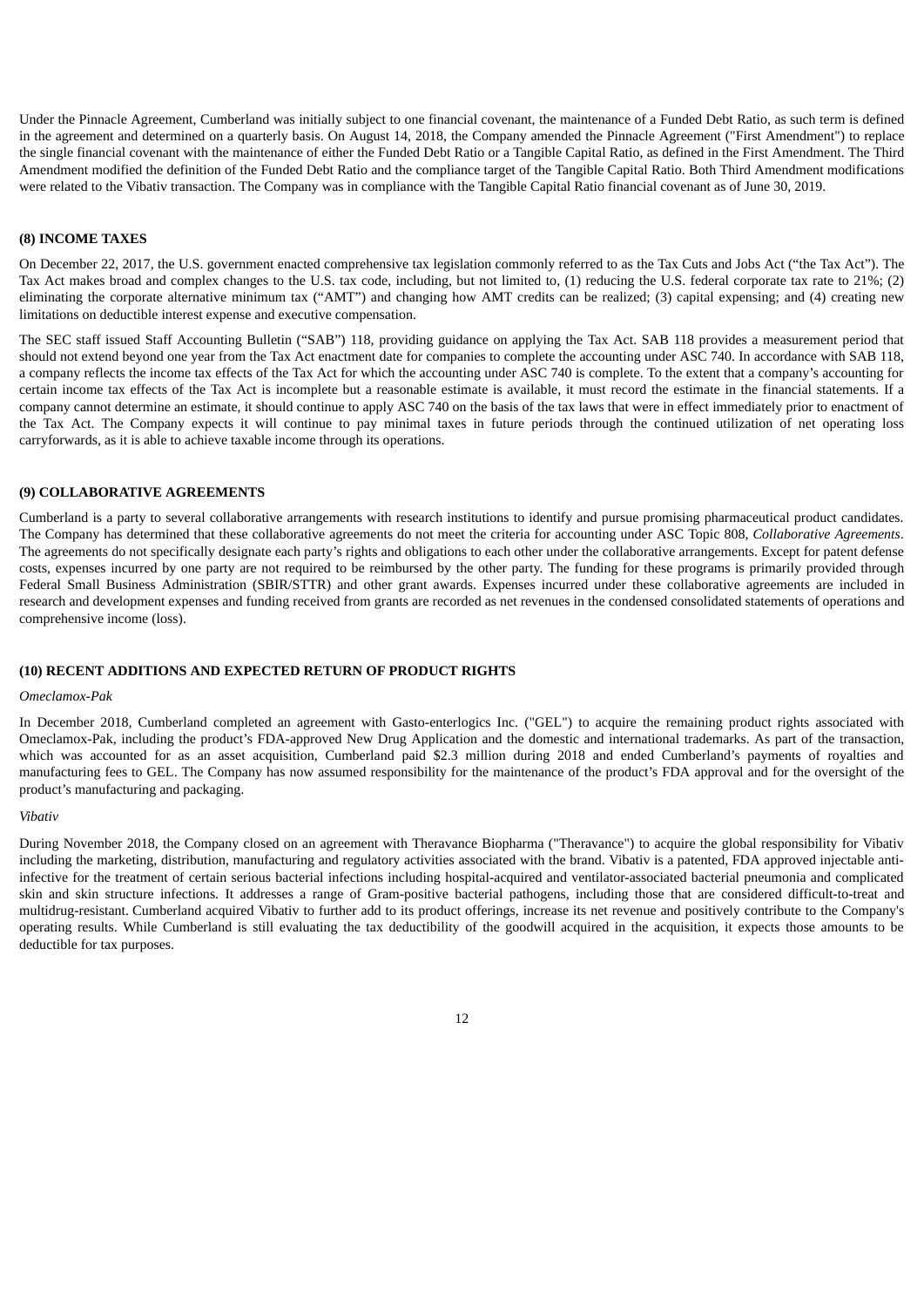Cumberland has accounted for the transaction as a business combination in accordance with ASC 805 and the product sales are included in the results of operations subsequent to the acquisition date. The Company made an upfront payment of \$20.0 million at the closing of the transaction and a \$5.0 million milestone payment in early April 2019. In addition, Cumberland has agreed to pay a royalty of up to 20% on future net sales of the product. The future royalty payments are required to be recognized at their acquisition-date fair value as part of the contingent consideration transferred in the business combination.

The following table summarizes the initial payments and consideration for the business combination:

| Consideration:                                             |            |
|------------------------------------------------------------|------------|
| Cash paid at closing                                       | 20,000,000 |
| Cash payment during early 2019                             | 5,000,000  |
| Fair value of contingent consideration - net sales royalty | 9,182,000  |
| <b>Total consideration</b>                                 | 34,182,000 |

The contingent consideration liability represents the future net sales royalty payments discussed above. Cumberland prepared the valuations of the contingent consideration liability and the intangible assets utilizing significant unobservable inputs. As a result, the valuations are classified as Level 3 fair value measurements. The Company will continue to evaluate the assets acquired and liabilities assumed during the measurement period.

The following table presents the changes in the Company's Level 3 contingent consideration liability that is measured at fair value on a recurring basis. The contingent consideration earned and accrued in operating expenses is paid to the seller quarterly.

|                                                                                 | <b>Contingent consideration</b><br>liability |
|---------------------------------------------------------------------------------|----------------------------------------------|
| Balance at November 12, 2018                                                    | \$<br>9,034,000                              |
| Change in fair value of contingent consideration included in operating expenses | (40,000)                                     |
| Contingent consideration earned and accrued in operating expenses               | 508,000                                      |
| Balance at December 31, 2018                                                    | 9,502,000                                    |
| Adjustment to initial fair value of the contingent consideration liability      | 148,000                                      |
| Cash payment of royalty during the period                                       | (684, 738)                                   |
| Change in fair value of contingent consideration included in operating expenses | (321, 894)                                   |
| Contingent consideration earned and accrued in operating expenses               | 423,041                                      |
| Balance at June 30, 2019                                                        | 9,066,409                                    |

The following table summarizes the final allocation of the fair values of the assets acquired as part of the acquisition of Vibativ:

| Finished goods inventory                            | \$<br>6,624,000 |
|-----------------------------------------------------|-----------------|
| Work in process - unlabeled vials                   | 3,970,000       |
| Work in process - validation vials                  | 1,827,000       |
| Raw materials                                       | 9,129,000       |
| Total inventory                                     | 21,550,000      |
|                                                     |                 |
|                                                     |                 |
| Intellectual property amortizable intangible assets | 11,750,000      |
| Goodwill                                            | 882,000         |
| Total intangibles and goodwill                      | 12,632,000      |
| Total assets acquired                               | 34,182,000      |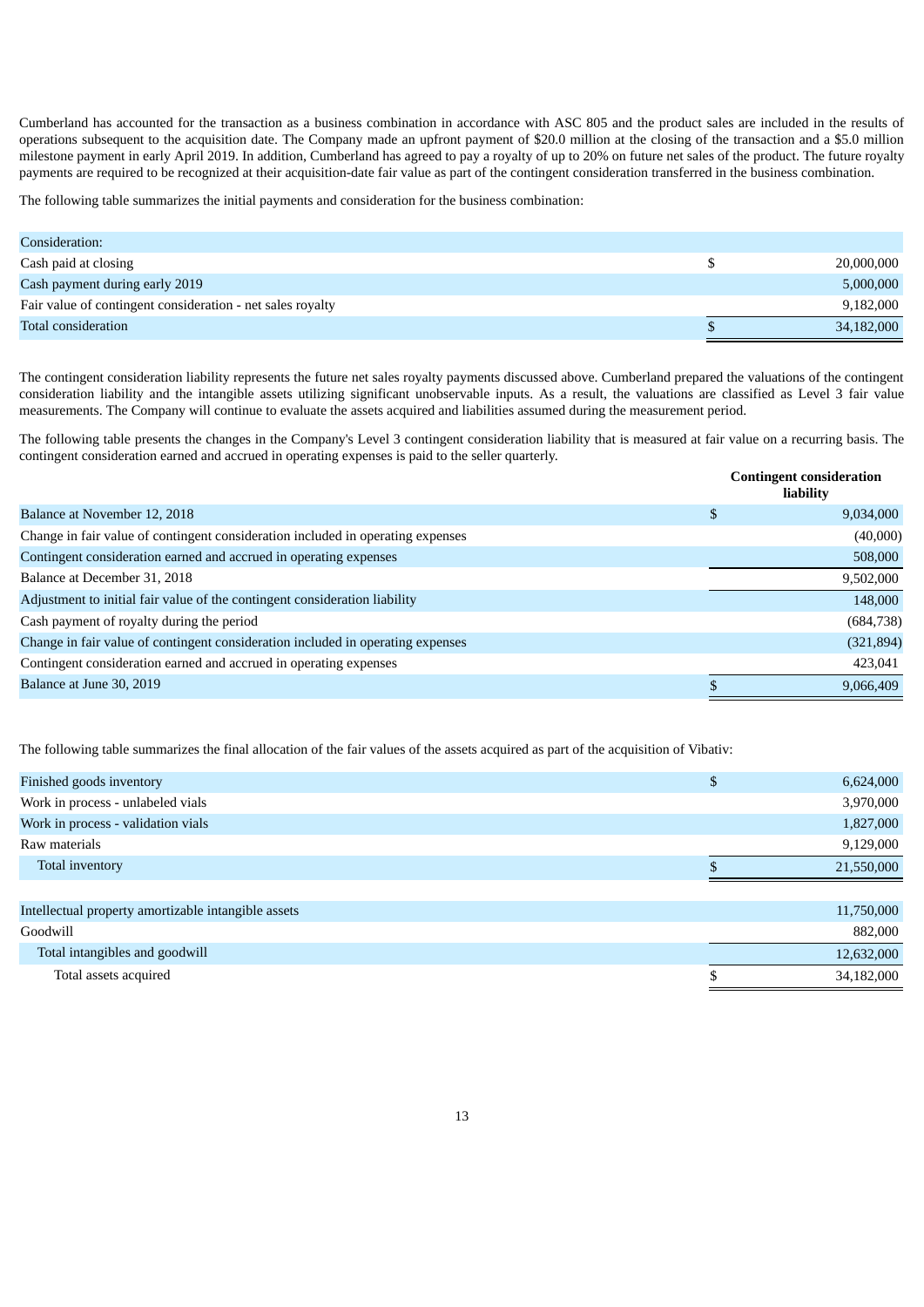The Company's contingent consideration liability is a Level 3 fair value measurement that is updated on a recurring basis at each reporting period using a valuation model. Consistent with Level 3 fair value measurements, there are significant inputs to the valuation model that are unobservable. The current portion of the contingent consideration liability is \$2.1 million and the non-current portion is \$7.0 million.

## *Ethyol and Totect*

<span id="page-15-0"></span>During May 2019, Cumberland entered into a Dissolution Agreement with Clinigen Healthcare Limited ("Agreement") in which the Company will return the exclusive rights to commercialize Ethyol and Totect in the United States to Clinigen. The Agreement results in a transition from the Company's current arrangement with Clinigen effective September 30, 2019. Under the terms of the agreement, Cumberland will no longer be involved directly or indirectly with the distribution, marketing and promotion of either Ethyol or Totect or any competing products. In exchange for the return of these product license rights and not competing with either product, Cumberland will receive \$5 million in financial consideration paid over the two-years following September 30, 2019.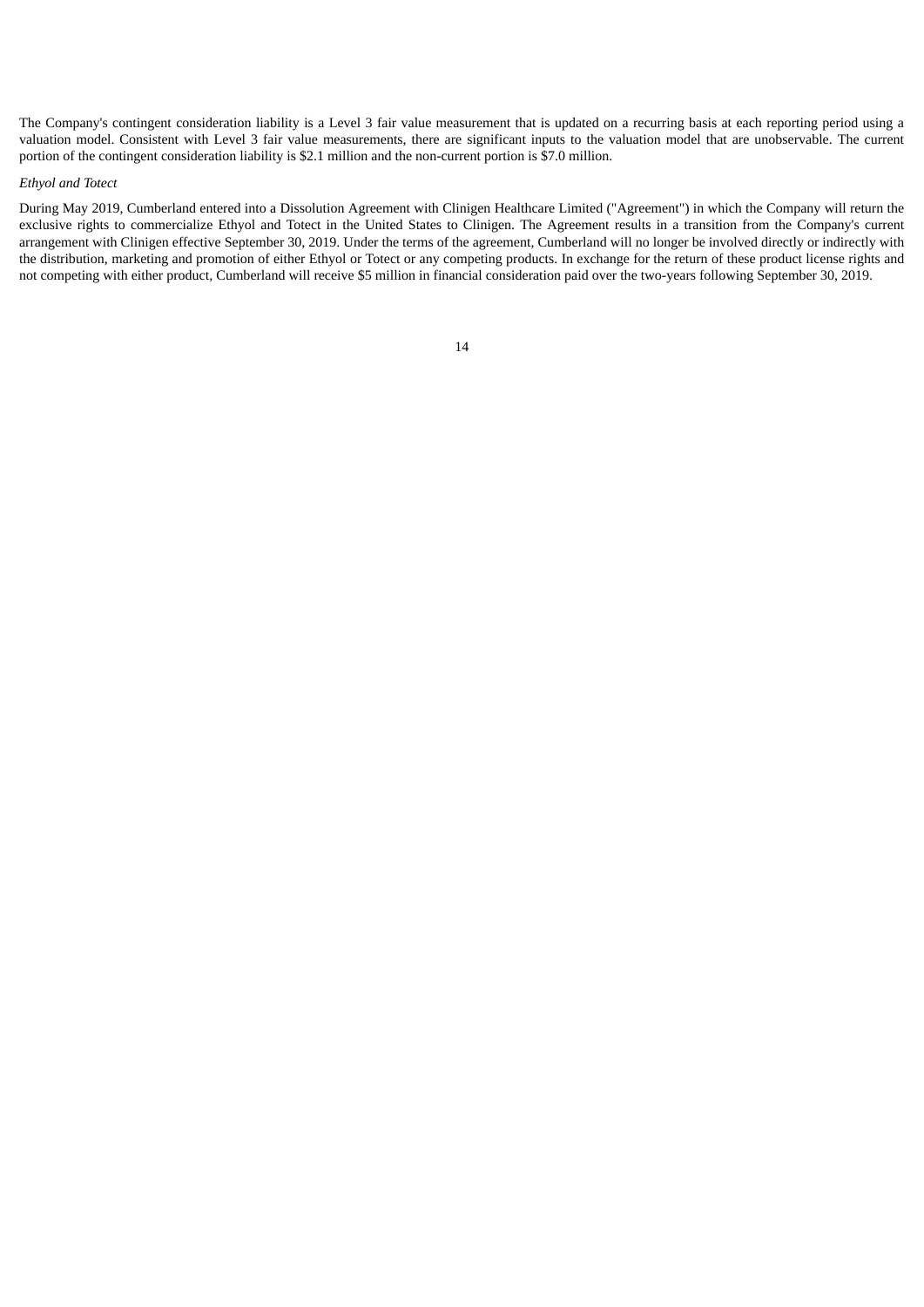#### **Item 2. Management's Discussion and Analysis of Financial Condition and Results of Operations**

#### *Disclosure regarding forward-looking statements*

The following discussion contains certain forward-looking statements which reflect management's current views of future events and operations. These statements involve certain risks and uncertainties, and actual results may differ materially from them. Forward-looking statements are made pursuant to the safe harbor provisions of the Private Securities Litigation Reform Act of 1995. We caution you that our actual results may differ significantly from the results we discuss in these forward-looking statements. Some important factors which may cause results to differ from expectations include: availability of additional debt and equity capital required to finance the business model; market conditions at the time additional capital is required; our ability to continue to acquire branded products; product sales; and management of our growth and integration of our acquisitions. While forward-looking statements reflect our beliefs and best judgment based upon current information, they are not guarantees of future performance. Other important factors that may cause actual results to differ materially from forward-looking statements are discussed in the sections entitled "Risk Factors" and "Special Note Regarding Forward-Looking Statements" of our Annual Report on Form 10-K for the year ended December 31, 2018 ("2018 Annual Report on Form 10-K"). We do not undertake to publicly update or revise any of our forward-looking statements, even in the event that experience or future changes indicate that the anticipated results will not be realized. The following presentation of management's discussion and analysis of financial condition and results of operations should be read in conjunction with our unaudited condensed consolidated financial statements and related notes included in this report on Form 10-Q.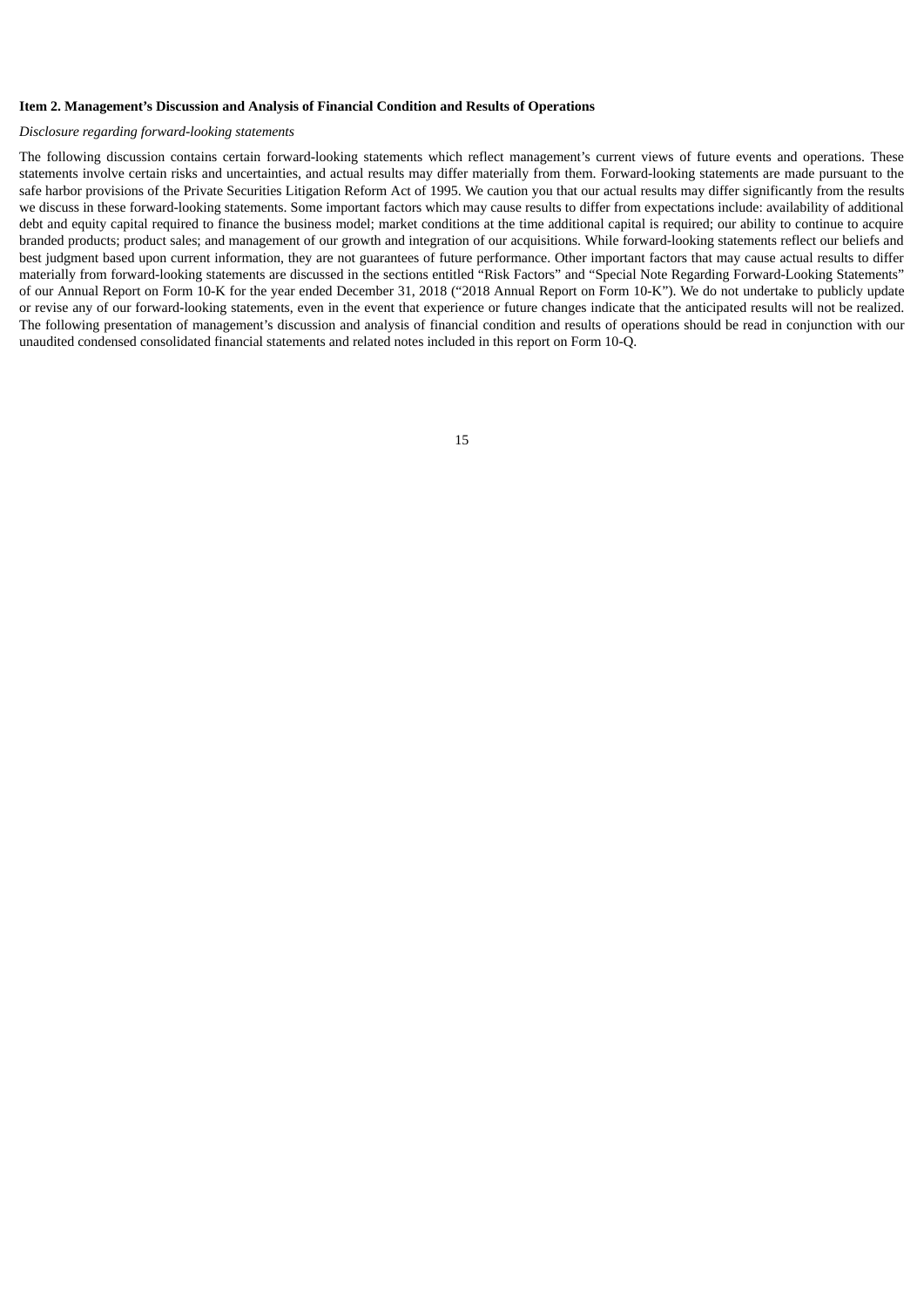# **OVERVIEW**

#### **Our Business**

Cumberland Pharmaceuticals Inc. ("Cumberland," the "Company," or as used in the context of "we," "us," or "our"), is a specialty pharmaceutical company focused on the acquisition, development, and commercialization of branded prescription products. Our primary target markets are hospital acute care and gastroenterology. These medical specialties are characterized by relatively concentrated prescriber bases that we believe can be penetrated effectively by small, targeted sales forces. Cumberland is dedicated to providing innovative products that improve the quality of care for patients and address unmet or poorly met medical needs. We promote our approved products through our hospital and field sales forces in the United States and are establishing a network of international partners to bring our medicines to patients in their countries.

Our portfolio of FDA approved brands includes:

- **Acetadote®** (*acetylcysteine*) Injection, for the treatment of acetaminophen poisoning;
- **Caldolor®** (*ibuprofen*) Injection, for the treatment of pain and fever;
- **Kristalose®** (*lactulose*) for Oral Solution, a prescription laxative, for the treatment of chronic and acute constipation;
- **Omeclamox ®-Pak**, (*omeprazole, clarithromycin, and amoxicillin*) for the treatment of Helicobacter pylori (*H. pylori*) infection and related duodenal ulcer disease;
- **Vaprisol®** (*conivaptan*) Injection, to raise serum sodium levels in hospitalized patients with euvolemic and hypervolemic hyponatremia;
- **Ethyol®** *(amifostine)* Injection, for the reduction of xerostomia (dry mouth) in patients undergoing post-operative radiation treatment for head and neck cancer and the renal toxicity associated with the administration of cisplatin in patients with advanced ovarian cancer;
- **Totect®** *(dexrazoxane hydrochloride)* Injection, for emergency oncology intervention, to treat the toxic effects of anthracycline chemotherapy in case of extravasation (drug leakage from the bloodstream into the tissues); and
- **Vibativ ®** (*telavancin*) Injection, for the treatment of certain serious bacterial infections including hospital-acquired and ventilator-associated bacterial pneumonia, as well as complicated skin and skin structure infections.

Our pipeline of product candidates includes:

- **Hepatoren ®** (*ifetroban*) Injection, a Phase II candidate for the treatment of critically ill patients suffering from liver and kidney failure associated with hepatorenal syndrome ("HRS");
- **Boxaban ®** *(ifetroban)* Oral Capsules, a Phase II candidate for the treatment of asthma patients with aspirin-exacerbated respiratory disease ("AERD");
- **Vasculan ®** *(ifetroban)* Oral Capsules, a Phase II candidate for the treatment of patients with the systemic sclerosis ("SSc") form of autoimmune disease;
- **Portaban ®** *(ifetroban)* Injection and Oral Capsules, a Phase II candidate for the treatment of patients with portal hypertension associated with liver disease; and
- **RediTrex**™ (*methotrexate*) Injection, an approval submission candidate for the treatment of active rheumatoid, juvenile idiopathic and severe psoriatic arthritis, as well as severe disabling psoriasis.

We have both product development and commercial capabilities and believe we can leverage our existing infrastructure to support our expected growth. Our management team consists of pharmaceutical industry veterans experienced in business development, product development, regulatory, manufacturing, sales, marketing, and finance. Our business development team identifies, evaluates, and negotiates product acquisition, licensing, and co-promotion opportunities. Our product development team creates proprietary product formulations, manages our clinical studies, prepares all regulatory submissions, and manages our medical call center. Our quality and manufacturing professionals oversee the manufacture, release, and shipment of our products. Our marketing and sales professionals are responsible for our commercial activities, and we work closely with our distribution partners to ensure availability and delivery of our products.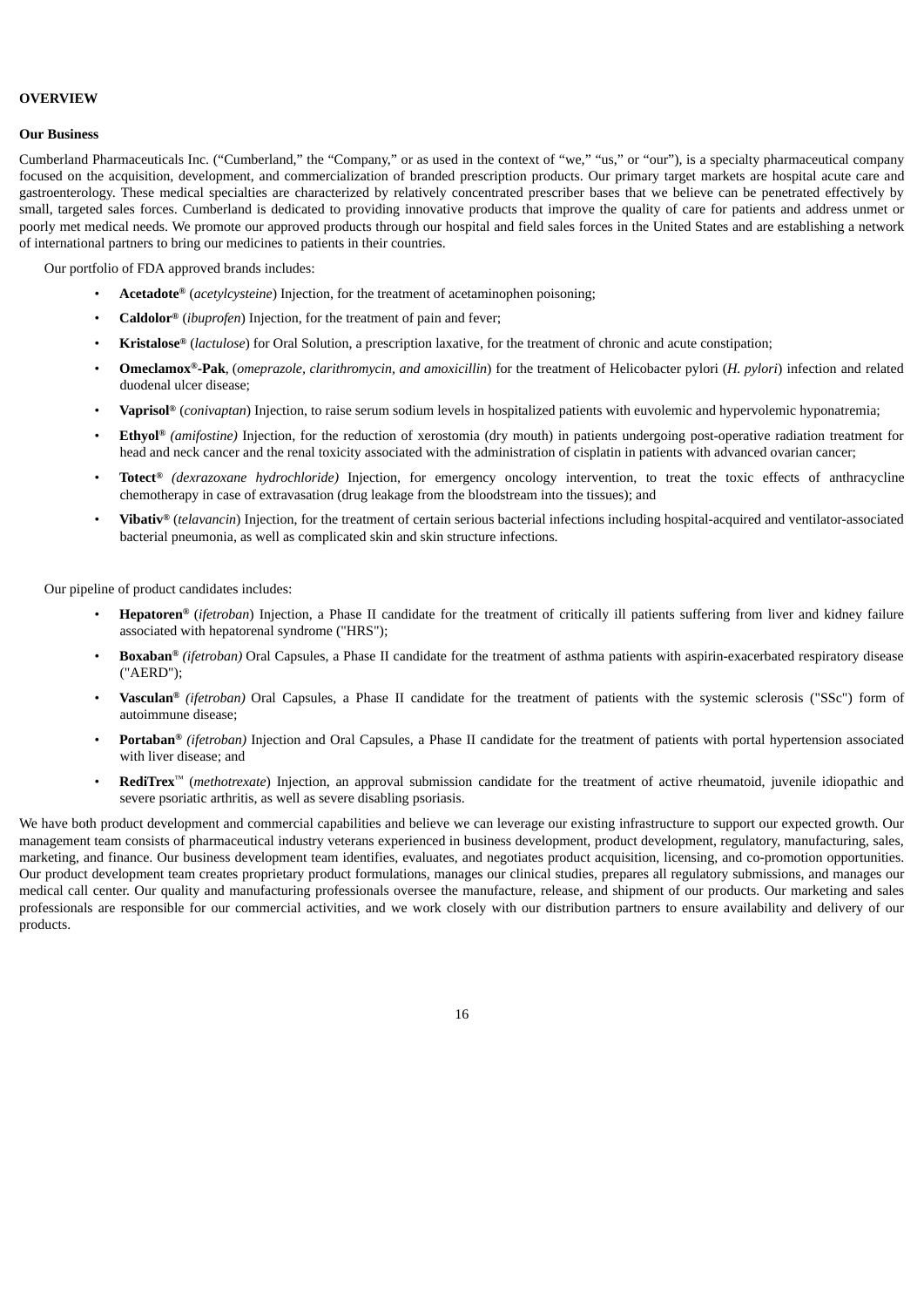#### **Growth Strategy**

Our growth strategy involves maximizing the potential of our existing brands, while continuing to build a portfolio of differentiated products. We currently market eight FDA approved products for sale in the United States. Through our international partners, we are working to bring our products to patients in their countries. We also look for opportunities to expand our products into additional patient populations through clinical trials, new indications, and select investigator-initiated studies. We actively pursue opportunities to acquire additional marketed products, as well as late-stage development product candidates in our target medical specialties. Our clinical team is developing a pipeline of new product candidates to address poorly met medical needs. Further, we are supplementing these activities with the early stage drug development activities at Cumberland Emerging Technologies ("CET"), our majority-owned subsidiary. Specifically, we are seeking long term sustainable growth by executing the following plans:

**Support and expand the use of our marketed products.** We continue to evaluate our products following their FDA approval to determine if additional clinical data could expand their market and use. We will continue to explore opportunities for label expansion to bring our products to new patient populations. We have secured pediatric approval, expanding the labeling for both our Acetadote and Caldolor brands.

**Selectively add complementary brands.** In addition to our product development activities, we are also seeking to acquire products or late-stage development product candidates to continue to build a portfolio of complementary brands. We focus on under-promoted, FDA approved drugs, as well as late-stage development products that address poorly met medical needs. We will continue to target product acquisition candidates that are competitively differentiated, have valuable intellectual property or other protective features, and allow us to leverage our existing infrastructure. Our acquisition of Vibativ represents our largest product acquisition.

**Progress clinical pipeline and incubate future product opportunities at CET.** We believe it is important to build a pipeline of innovative new product opportunities. Our ifetroban Phase II development programs represent the implementation of this strategy. At CET, we are supplementing our acquisition and late-stage development activities with the early-stage drug development activities. CET partners with universities and other research organizations to develop promising, early-stage product candidates, which Cumberland has the opportunity to further develop and commercialize. We expanded our network of university collaborations with the addition of Louisiana State University and the Medical University of South Carolina.

**Leverage our infrastructure through co-promotion partnerships.** We believe that our commercial infrastructure can help drive prescription volume and product sales. We look for strategic co-promotion partners that can complement our capabilities and enhance the opportunity for our brands. Our copromotion arrangements with Poly Pharmaceuticals, Inc. and Foxland Pharmaceuticals, Inc allow us to expand current promotional support for Kristalose across the United States.

**Build an international contribution to our business.** We have established our own commercial capabilities, including two sales divisions to address the U.S. market for our products. We are also building a network of select international partners to register our products and make them available to patients in their countries.

We will continue to develop and expand our network of international partners while supporting our partners' registration and commercialization efforts in their respective territories. The acquisition of Vibativ resulted in several new international partners and market opportunities.

**Manage our operations with financial discipline.** We continually work to manage our expenses in line with our revenues in order to deliver positive cash flow from operations. We remain in a strong financial position, with favorable gross margins, and a strong balance sheet. We continue to use cash flow from operations for our ongoing share repurchase program.

We were incorporated in 1999 and have been headquartered in Nashville, Tennessee since inception. During 2009, we completed an initial public offering of our common shares and listing on the Nasdaq stock exchange. Our website address is www.cumberlandpharma.com. We make available through our website our Annual Reports on Form 10-K, Quarterly Reports on Form 10-Q, Current Reports on Form 8-K and all material press releases and other reports as soon as reasonably practicable after their filing with the U.S. Securities and Exchange Commission, ("SEC"). These filings are also available to the public at *www.sec.gov*.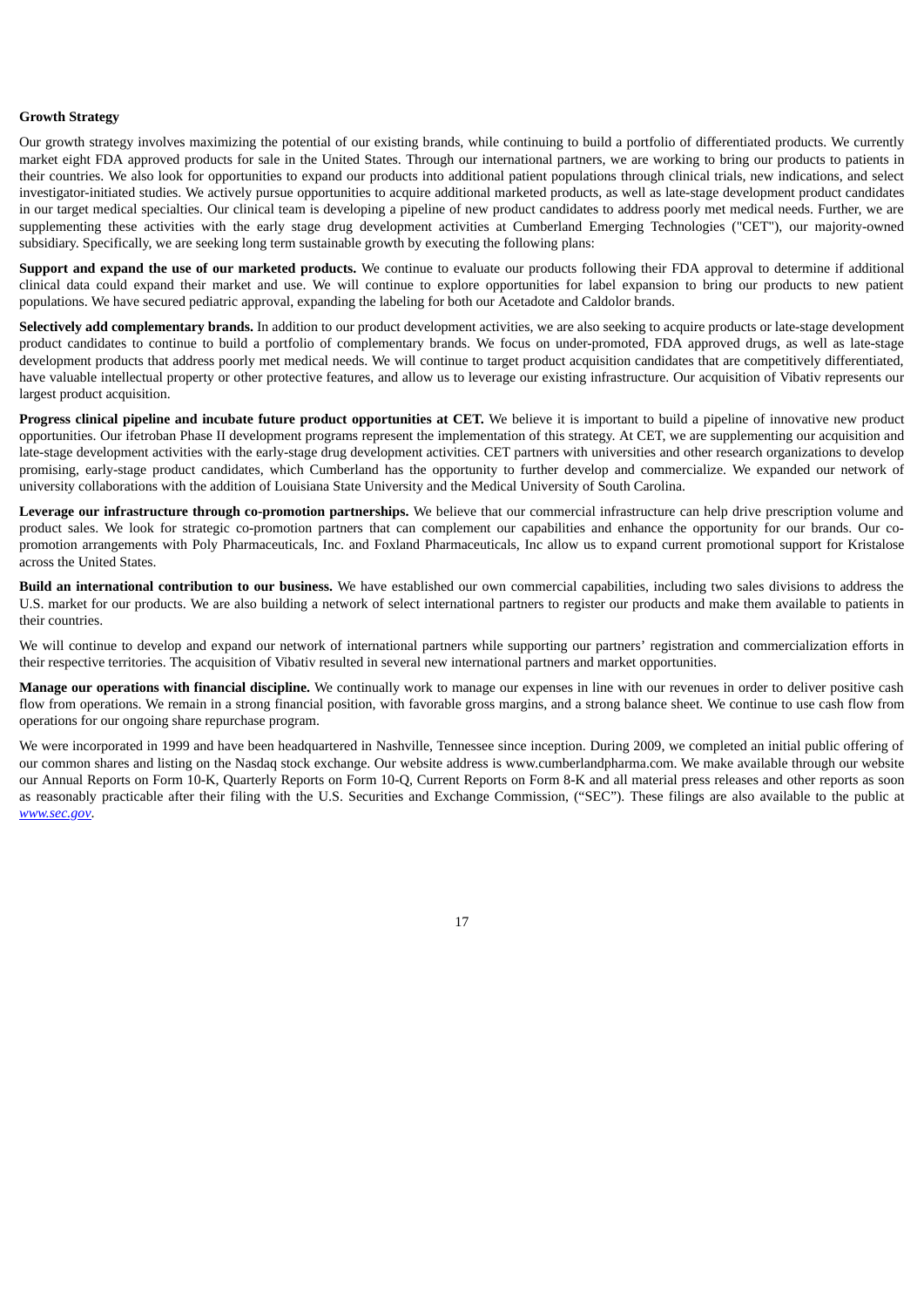## **RECENT DEVELOPMENTS**

#### **Strategic Review Update**

Earlier this year, we announced a strategic review of our brands, capabilities, and international partners. This review followed our accelerated business development initiative, which resulted in a series of transactions. Because of that progress, we felt that it was prudent to take a fresh look at our product portfolio, partners, and organization to ensure we have the proper focus and capabilities. As a result:

- We executed a License and Distribution agreement with HongKong WinHealth Pharma Group Co. Limited ("WinHealth") for our Caldolor and Acetadote brands in China and Hong Kong. We anticipate WinHealth will provide \$2 million in milestone payments and up to an estimated \$290 million in revenue contribution over a ten - year period for supplies of the products following their registration in China. In conjunction with these new arrangements, we terminated a previous License and Distribution agreement with Gloria Pharmaceuticals Co for the two brands.
- We also entered into a Strategic Alliance agreement with WinHealth to explore future business opportunities that will further the mission and goals of each organization. Founded in Hangzhou, China and currently headquartered in Hong Kong, WinHealth has developed a wide breadth of capabilities including drug licensing, product development and registration, and has established a strong network of distribution and sales promotional capabilities for the Chinese market. Further, WinHealth has established partnerships with international companies that include Boehringer-Ingelheim, Janssen, Novartis, Pfizer, and Roche, generating approximately \$330 million in annual sales in 2018.
- In addition, WinHealth entered into an agreement with CET to make a \$1 million investment through the purchase of shares of CET stock. As part of that agreement, WinHealth obtained a Board position at CET and the first opportunity to license CET products for the Chinese market. Subsequently, the Investment agreement CET had with Gloria Pharmaceuticals Co. was terminated.
- We completed the assignment and amendment of a Commercialization Agreement with Hikma Pharmaceuticals LLC ("Hikma") to register and distribute Vibativ in a number of countries throughout the Middle East. Hikma is a multinational pharmaceutical company currently headquartered in London, United Kingdom. Originally founded in Amman, Jordan the company now has market representation throughout the world, with a particular focus in the Middle East and North African regions. Hikma develops, manufactures, and markets a broad range of branded and non-branded generic medicines, generating over \$2 billion in gross sales during 2018.
- We also completed the assignment and amendment of a Commercialization Agreement with R-Pharma JSC ("R Pharma") associated with ongoing distribution of Vibativ in Russia and a number of adjacent countries in Eastern Europe. R-Pharma is one of the leading multinational pharmaceutical organizations based in Russia. Headquartered in Moscow and focusing in a wide breadth of therapeutic areas in the specialty and hospital care markets, R-Pharma generated over \$1.6 billion in revenues in 2018.
- Cumberland also completed the assignment and amendment of a Commercialization Agreement with Dr. Reddy's Laboratories Limited ("Dr. Reddy's") for the registration and distribution of Vibativ in India. Dr. Reddy's is a multinational pharmaceutical company based in Hyderabad, India. The company currently markets over 190 medications through their commercial operations in over 35 countries. Combined with their extensive network of manufacturing capabilities, Dr. Reddy's generated over \$2.2 billion in sales during their 2018 – 2019 fiscal year.
- In addition, we also signed a new License and Distribution agreement with DB Pharm Korea Co., Ltd. ("DB Pharm") for Vibativ in South Korea. DB Pharm is also currently distributing our Caldolor product in that market.
- Meanwhile, we reached an agreement with Clinigen Healthcare Limited to return the U.S rights to their Ethyol and Totect brands at the end of the third quarter 2019, in exchange for \$5 million in financial consideration paid over a two-year period.
- As a result, our hospital product efforts will now be focused on our three key acute care products Caldolor, Vibativ, and Vaprisol. In order to support this acute care business, we have completed the expansion of our hospital sales division, as well as our field-based medical science team.
- Lastly, we also concluded the License and Distribution agreement with Teligent Inc. for Caldolor in Canada.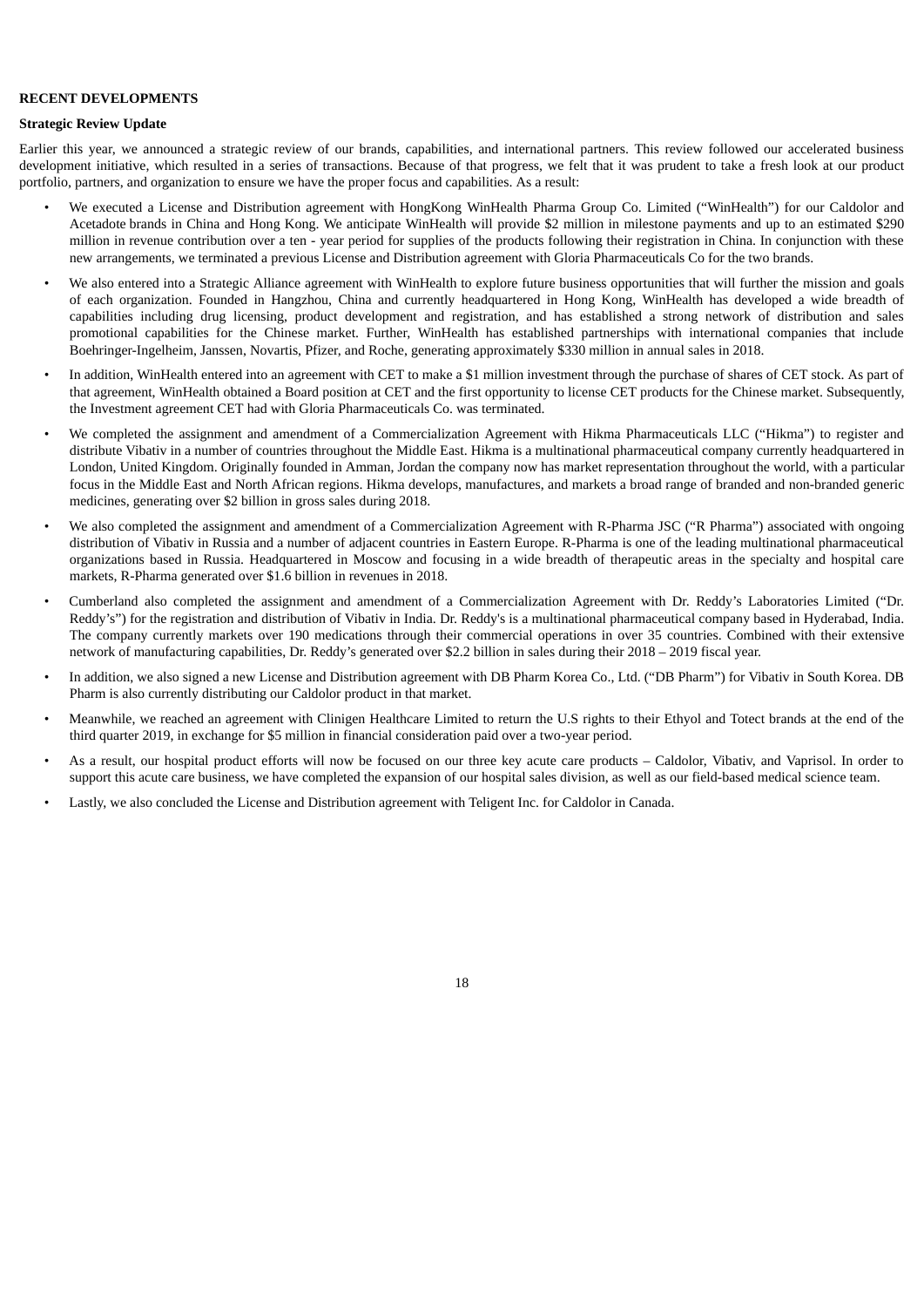#### **Methotrexate**

In January 2019, the Company received notification from the U.S Food and Drug Administration ("FDA") that the new drug application ("NDA") for our new line of methotrexate products is complete and acceptable for filing. Furthermore, the FDA has set September 2019 as the Prescription Drug User Fee ("PDUFA") action date for an approval decision.

In November 2018, we submitted the NDA for approval from the FDA. In conjunction with this submission, we remitted payment of \$1.3 million to the FDA for the PDUFA Application Fee associated with this methotrexate product line application. These products are designed to treat adult and pediatric patients with rheumatoid arthritis, as well as adults with psoriasis.

During 2019, we provided additional data to the FDA to address a number of requests arising from their review of our NDA. There is no assurance that the information provided in our response will be sufficient for the product line's approval.

#### **Caldolor**

In February 2018, Cumberland completed and filed with the FDA an application for approval. The product features a new, patented formulation in a more convenient to use package. In April 2018, the FDA determined that the application was complete and notified us of their acceptance for review. In August 2018, we received a complete response from the FDA outlining additional quality and nonclinical data needed for the application's approval. In September 2018, the Company submitted an amendment to our application containing additional quality and nonclinical data.

In January 2019, the FDA approved the application, and in April 2019, the Company began initial shipments of the product to select customers. A full launch of this next generation product is planned for late 2019.

In addition, we completed a submission to the FDA an application in support of an update to our Caldolor approval that included new geriatric, shortened infusion, pediatric, and safety data. Aiming to further expand the product's label, we provided important data generated from our clinical studies regarding an optimal infusion time, additional safety information, as well as geriatric and pediatric administration. The revised label will also include class label update on the use of NSAIDs with aspirin.

Meanwhile, we completed enrollment in our study of Caldolor in newborns with ages ranging from birth to six months of age. Once the data gathering and evaluation is complete, we will provide top line results from this trial. We also submitted a label update to the FDA for Caldolor.

#### **Ifetroban**

We have been evaluating our ifetroban product candidate in a series of clinical studies. We have completed three pilot Phase II studies involving 1) patients suffering from hepatorenal syndrome, a life threatening condition involving liver and kidney failure, 2) patients with portal hypertension associated with chronic liver disease and 3) patients suffering from aspirin-exacerbated respiratory disease, a severe form of asthma. A follow-up Phase II study is currently underway for this asthma indication. In addition, we are currently evaluating ifetroban in pilot Phase II study of patients with systemic sclerosis or scleroderma, a debilitating autoimmune disorder characterized by diffuse fibrosis of the skin and internal organs. Additional pilot studies of ifetroban are underway including several investigator initiated trials. We are awaiting further study results before deciding on the best path for approval for ifetroban, our first new chemical entity.

#### **CRITICAL ACCOUNTING POLICIES AND SIGNIFICANT JUDGMENTS AND ESTIMATES**

Please see a discussion of our critical accounting policies and significant judgments and estimates in Note 1 to the Company's Condensed Consolidated Financial Statements accompanying this report and the section entitled "Management's Discussion and Analysis of Financial Condition and Results of Operations" in our 2018 Annual Report on Form 10-K.

#### **Accounting Estimates and Judgments**

The preparation of condensed consolidated financial statements in conformity with U.S. generally accepted accounting principles requires management to make estimates, judgments and assumptions that affect the reported amounts of assets and liabilities and disclosure of contingent liabilities at the date of the financial statements and the reported amounts of revenues and expenses during the period. We base our estimates on past experience and on other factors we deem reasonable given the circumstances. Past results help form the basis of our judgments about the carrying value of assets and liabilities that cannot be determined from other sources. Actual results could differ from these estimates. These estimates, judgments and assumptions are most critical with respect to our accounting for revenue recognition, fair value of marketable securities, inventories, provision for income taxes, share-based compensation, research and development expenses and intangible assets.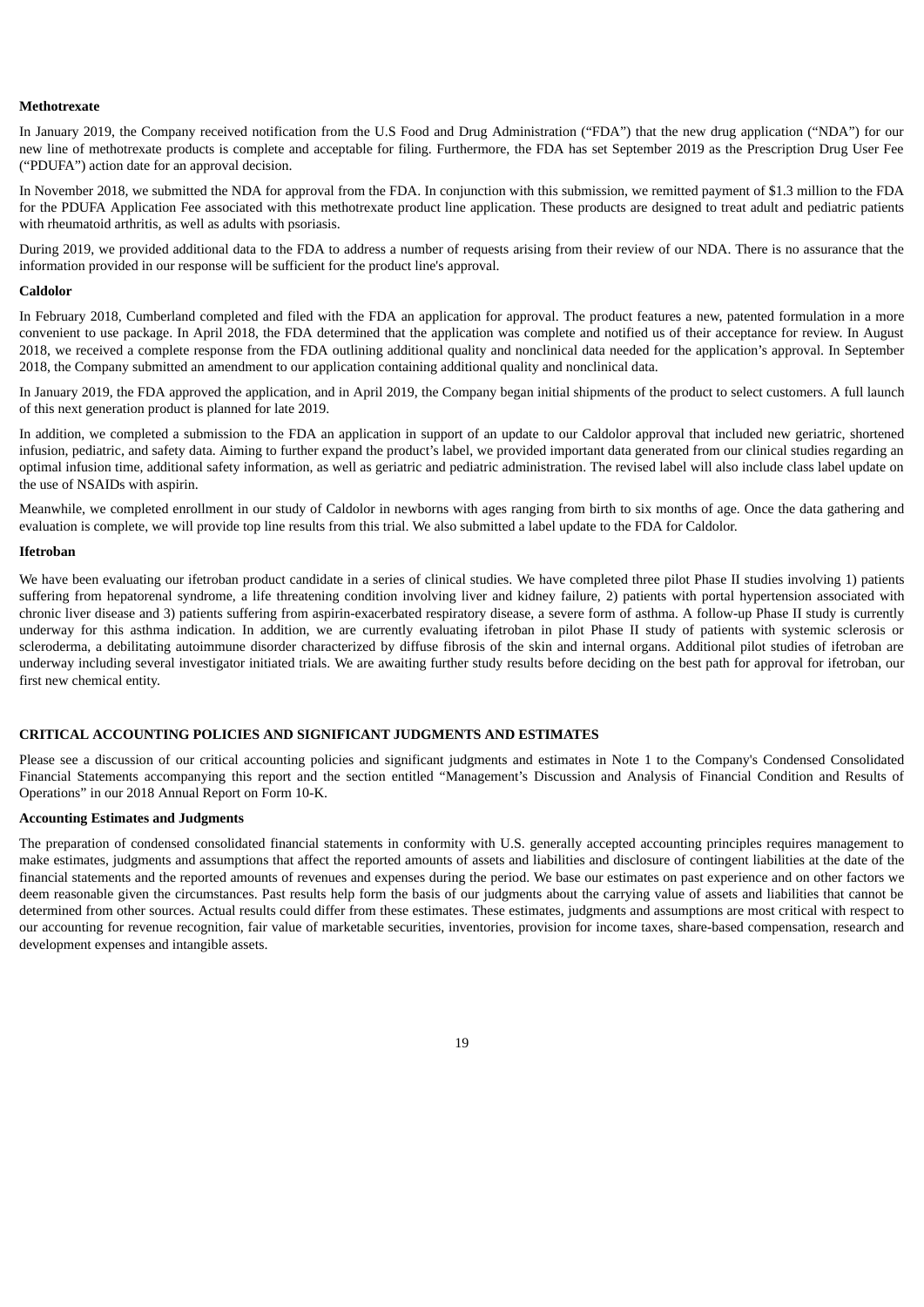# **RESULTS OF OPERATIONS**

# **Three months ended June 30, 2019 compared to the three months ended June 30, 2018**

The following table presents the unaudited interim statements of operations for the three months ended June 30, 2019 and 2018:

|                                   | Three months ended June 30, |                 |      |                 |     |               |
|-----------------------------------|-----------------------------|-----------------|------|-----------------|-----|---------------|
|                                   |                             | 2019            |      | 2018            |     | <b>Change</b> |
| Net revenues                      | \$                          | 11,580,600      | - \$ | 10,163,724      | -\$ | 1,416,876     |
| Costs and expenses:               |                             |                 |      |                 |     |               |
| Cost of products sold             |                             | 2,012,196       |      | 1,523,319       |     | 488,877       |
| Selling and marketing             |                             | 5,153,129       |      | 5,076,250       |     | 76,879        |
| Research and development          |                             | 1,458,366       |      | 1,450,390       |     | 7,976         |
| General and administrative        |                             | 2,528,916       |      | 2,334,223       |     | 194,693       |
| Amortization                      |                             | 1,029,708       |      | 648,520         |     | 381,188       |
| Total costs and expenses          |                             | 12,182,315      |      | 11,032,702      |     | 1,149,613     |
| Operating income (loss)           |                             | (601, 715)      |      | (868, 978)      |     | 267,263       |
| Interest income                   |                             | 130,565         |      | 149,706         |     | (19, 141)     |
| Interest expense                  |                             | (91,200)        |      | (22,019)        |     | (69, 181)     |
| Income (loss) before income taxes |                             | (562, 350)      |      | (741, 291)      |     | 178,941       |
| Income tax (expense) benefit      |                             | (4, 462)        |      | (4,159)         |     | (303)         |
| Net income (loss)                 |                             | $(566, 812)$ \$ |      | $(745, 450)$ \$ |     | 178,638       |

The following table summarizes net revenues by product for the periods presented:

|                    | Three months ended June 30, |            |    |              |              |             |
|--------------------|-----------------------------|------------|----|--------------|--------------|-------------|
|                    |                             | 2019       |    | 2018         |              | Change      |
| Products:          |                             |            |    |              |              |             |
| Acetadote          | \$                          | 983,473 \$ |    | 841,431 \$   |              | 142,042     |
| Omeclamox-Pak      |                             | 478,604    |    | 89,952       |              | 388,652     |
| Kristalose         |                             | 3,476,807  |    | 3,203,743    |              | 273,064     |
| Vaprisol           |                             | 212,526    |    | 1,685,900    |              | (1,473,374) |
| Caldolor           |                             | 1,054,718  |    | 1,101,023    |              | (46, 305)   |
| Ethyol             |                             | 2,008,247  |    | 2,809,691    |              | (801, 444)  |
| Totect             |                             | 154,910    |    | 269,190      |              | (114, 280)  |
| <b>Vibativ</b>     |                             | 2,599,280  |    |              |              | 2,599,280   |
| Other              |                             | 612,035    |    | 162,794      |              | 449,241     |
| Total net revenues |                             | 11,580,600 | \$ | 10, 163, 724 | $\mathbf{S}$ | 1,416,876   |

*Net revenues.* Net revenues for the three months ended June 30, 2019 were \$11.6 million, an increase of 14% over the \$10.2 million for the three months ended June 30, 2018. The increase was due primarily to our newest product, Vibativ, which delivered \$2.6 million in net revenue. As detailed in the table above, net revenue increased for three of our marketed products: Acetadote, Omeclamox-Pak and Kristalose during the quarter. These increases were partially offset by the decreases in Ethyol and Vaprisol net revenue.

Kristalose revenue increased by \$0.3 million or 9% during the second quarter of 2019 when compared to the prior year period. The product's net revenue was positively impacted by an improvement in sales volumes and net pricing.

Omeclamox-Pak revenue increased \$0.4 million or 432% for the second quarter of 2019 compared to the second quarter of 2018 primarily due to an increase in sales volumes and improved net pricing during the period. This improvement in net pricing included a decrease in expired product returns in the current period.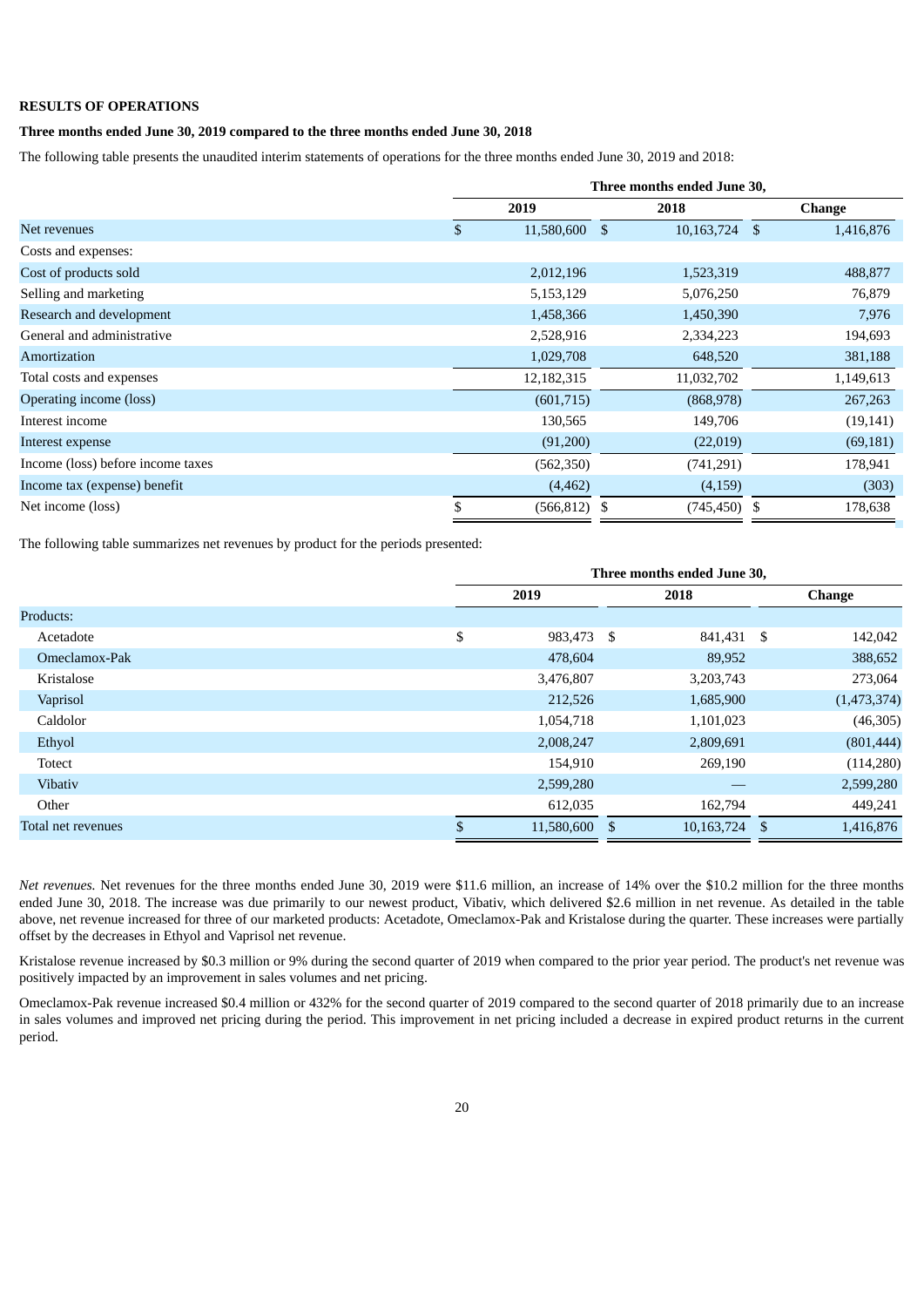Acetadote revenue includes net sales of our Acetadote brand and our share of net sales from our Authorized Generic. During the quarter, there was a 17% increase in the product's revenue when compared to the prior year period as a result of improved sales volumes.

Caldolor revenue was \$1.1 million for both the second quarter of 2019 and the second quarter of 2018. While there were higher domestic shipments of the product and improved net pricing, these changes were offset by a reduction in international shipments of Caldolor when compared to the prior year period.

Vaprisol revenue decreased \$1.5 million during the second quarter of 2019 when compared to the prior year period due to lower sales volumes. The prior year period sales were higher as a result of the arrival of a new lot of the product during April 2018 resolving temporary supply issues associated with product.

Ethyol revenue decreased by \$0.8 million for the three months ended June 30, 2019 compared to three months ended June 30, 2018 primarily as a result of lower sales volume, partially offset by improved net pricing.

Other revenue during the three months ended June 30, 2019 includes \$0.3 million in revenue related to non-refundable up-front payments associated with two new agreements with International partners.

*Cost of products sold*. Cost of products sold for the second quarter of 2019 increased \$0.5 million compared to the prior year period as a result of increased sales. Cost of products sold, as a percentage of net revenues, were 17.4% during the three months ended June 30, 2019 compared to 15.0% during the three months ended June 30, 2018. This change in costs of products sold as a percentage of revenue was attributable to a change in the product sales mix, including the sales of Vibativ.

*Selling and marketing*. Selling and marketing expense for the second quarter of 2019 increased \$0.1 million compared to the prior year period. This increase is primarily attributable to higher royalties related to the increased product sales during the second quarter of 2019.

*Research and development*. Research and development costs were \$1.5 million for the second quarter of 2019 and for the same period last year. A portion of our research and development costs is variable based on the number of trials, study sites, cost of the per patient study protocol and patients involved in the development of our new product candidates. We continue to fund our ongoing clinical initiatives associated with our pipeline products.

*General and administrative*. General and administrative expense for the second quarter of 2019 increased to \$2.5 million from \$2.3 million during the second quarter of 2018 as a result of increases in advisory, legal and professional fees during the period. A portion of these increased costs were related to our acquisition of Vibativ.

*Amortization.* Amortization expense is the ratable use of our capitalized intangible assets including product and license rights, patents, trademarks and patent defense costs. Amortization for the three months ended June 30, 2019 and the three months ended June 30, 2018 totaled approximately \$1.0 million and \$0.6 million, respectively. This increase was driven primarily by the amortization of the intangible assets acquired in the Vibativ transaction.

*Income taxes*. Income tax expense for the three months ended June 30, 2019 as a percentage of income (loss) before income taxes was 0.8% for the three months ended June 30, 2019 compared to 0.6% for the three months ended June 30, 2018.

As of June 30, 2019, we had approximately \$44 million of net operating loss carryforwards resulting from the exercise of nonqualified stock options that have historically been used to significantly offset income tax obligations. We expect to continue to pay minimal income taxes during 2019 and beyond, through the continued utilization of these net operating loss carryforwards, on any taxable income generated from our operations.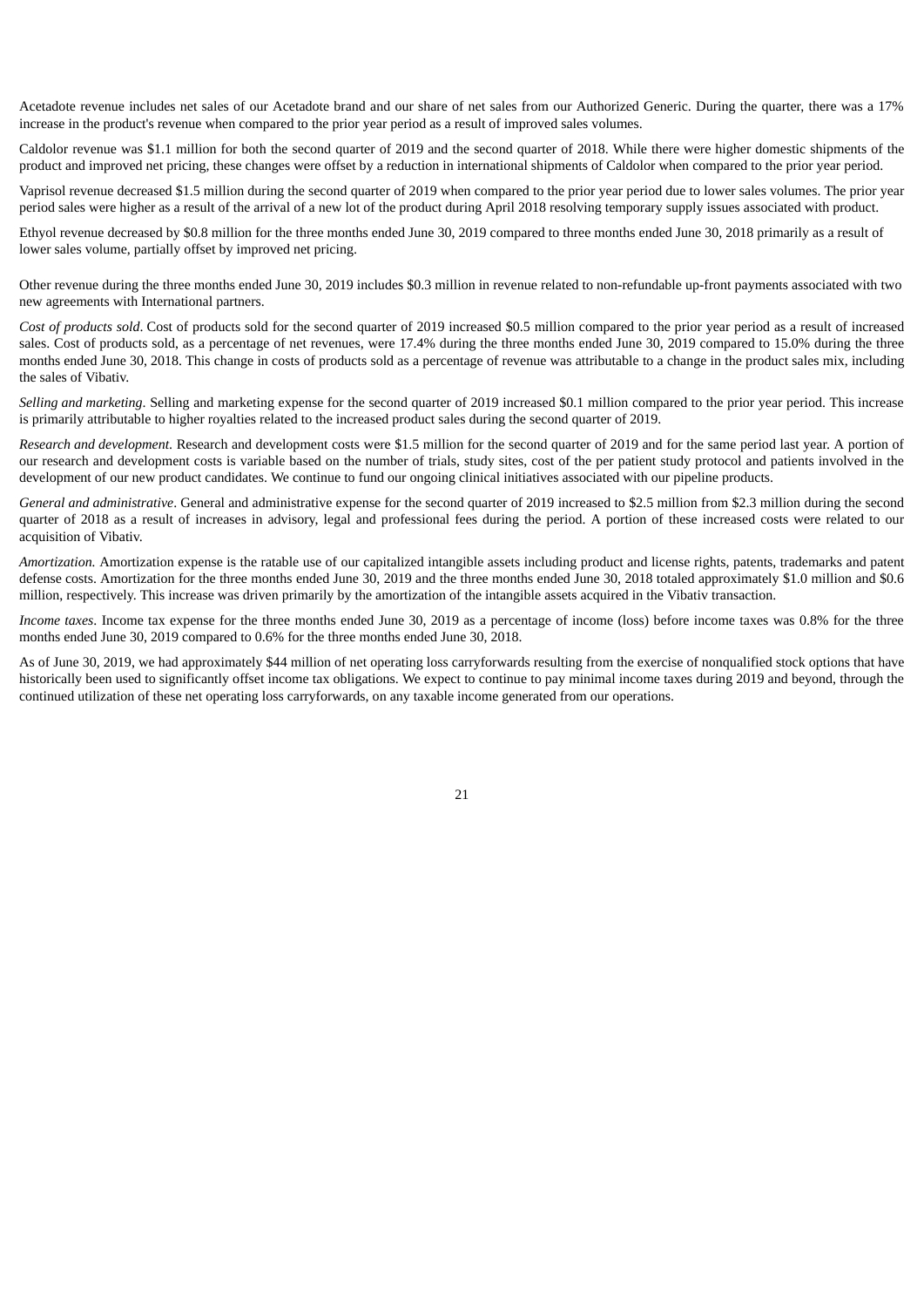#### **Six months ended June 30, 2019 compared to the six months ended June 30, 2018**

The following table presents the unaudited interim statements of operations for the six months ended June 30, 2019 and 2018:

|                                   | Six months ended June 30, |                |    |                  |    |               |
|-----------------------------------|---------------------------|----------------|----|------------------|----|---------------|
|                                   |                           | 2019           |    | 2018             |    | <b>Change</b> |
| Net revenues                      |                           | 23,483,347     | \$ | 18,751,329       | \$ | 4,732,018     |
| Costs and expenses:               |                           |                |    |                  |    |               |
| Cost of products sold             |                           | 4,011,932      |    | 3,051,280        |    | 960,652       |
| Selling and marketing             |                           | 10,273,634     |    | 9,746,761        |    | 526,873       |
| Research and development          |                           | 2,725,967      |    | 3,325,329        |    | (599, 362)    |
| General and administrative        |                           | 5,198,972      |    | 4,664,504        |    | 534,468       |
| Amortization                      |                           | 2,051,353      |    | 1,284,655        |    | 766,698       |
| Total costs and expenses          |                           | 24,261,858     |    | 22,072,529       |    | 2,189,329     |
| Operating income (loss)           |                           | (778, 511)     |    | (3,321,200)      |    | 2,542,689     |
| Interest income                   |                           | 246,426        |    | 232,200          |    | 14,226        |
| Interest expense                  |                           | (152, 111)     |    | (40, 321)        |    | (111,790)     |
| Income (loss) before income taxes |                           | (684, 196)     |    | (3, 129, 321)    |    | 2,445,125     |
| Income tax (expense) benefit      |                           | 76,966         |    | (8,318)          |    | 85,284        |
| Net income (loss)                 |                           | $(607,230)$ \$ |    | $(3,137,639)$ \$ |    | 2,530,409     |

The following table summarizes net revenues by product for the periods presented:

|                    | Six months ended June 30, |            |     |              |     |               |
|--------------------|---------------------------|------------|-----|--------------|-----|---------------|
|                    |                           | 2019       |     | 2018         |     | <b>Change</b> |
| Products:          |                           |            |     |              |     |               |
| Acetadote          | \$                        | 1,832,976  | -S  | 2,115,741 \$ |     | (282, 765)    |
| Omeclamox-Pak      |                           | 678,141    |     | 231,344      |     | 446,797       |
| Kristalose         |                           | 6,785,050  |     | 6,473,097    |     | 311,953       |
| Vaprisol           |                           | 499,202    |     | 1,779,790    |     | (1,280,588)   |
| Caldolor           |                           | 2,372,599  |     | 2,140,771    |     | 231,828       |
| Ethyol             |                           | 5,099,429  |     | 5,065,764    |     | 33,665        |
| Totect             |                           | 235,805    |     | 681,964      |     | (446, 159)    |
| <b>Vibativ</b>     |                           | 4,659,471  |     |              |     | 4,659,471     |
| Other              |                           | 1,320,674  |     | 262,858      |     | 1,057,816     |
| Total net revenues |                           | 23,483,347 | -\$ | 18,751,329   | -\$ | 4,732,018     |

*Net revenues.* Net revenues for the six months ended June 30, 2019 were \$23.5 million, an increase of \$4.7 million, or 25% compared to \$18.7 million for the six months ended June 30, 2018. The increase was due primarily to our newest product, Vibativ, which delivered \$4.7 million in net revenue. As detailed in the table above, net revenue increased for four of our marketed products: Caldolor, Ethyol, Omeclamox-Pak and Kristalose during the six months ended June 30, 2019. These increases were partially offset by the decreases to Totect, Acetadote and Vaprisol net revenue.

Kristalose revenue increased by 5% or \$0.3 million during the six months ended June 30, 2019. The product's net revenue was positively impacted by an improvement in sales volumes and net pricing.

Caldolor revenue experienced an increase of \$0.2 million during the six months ended June 30, 2019 compared to the same period last year. This 11% increase in revenue in the six months ended June 30, 2019 compared to the prior year period was the result of higher domestic shipments of the product and improved net pricing, these changes were offset by a reduction in international shipments of Caldolor when compared to the prior year period.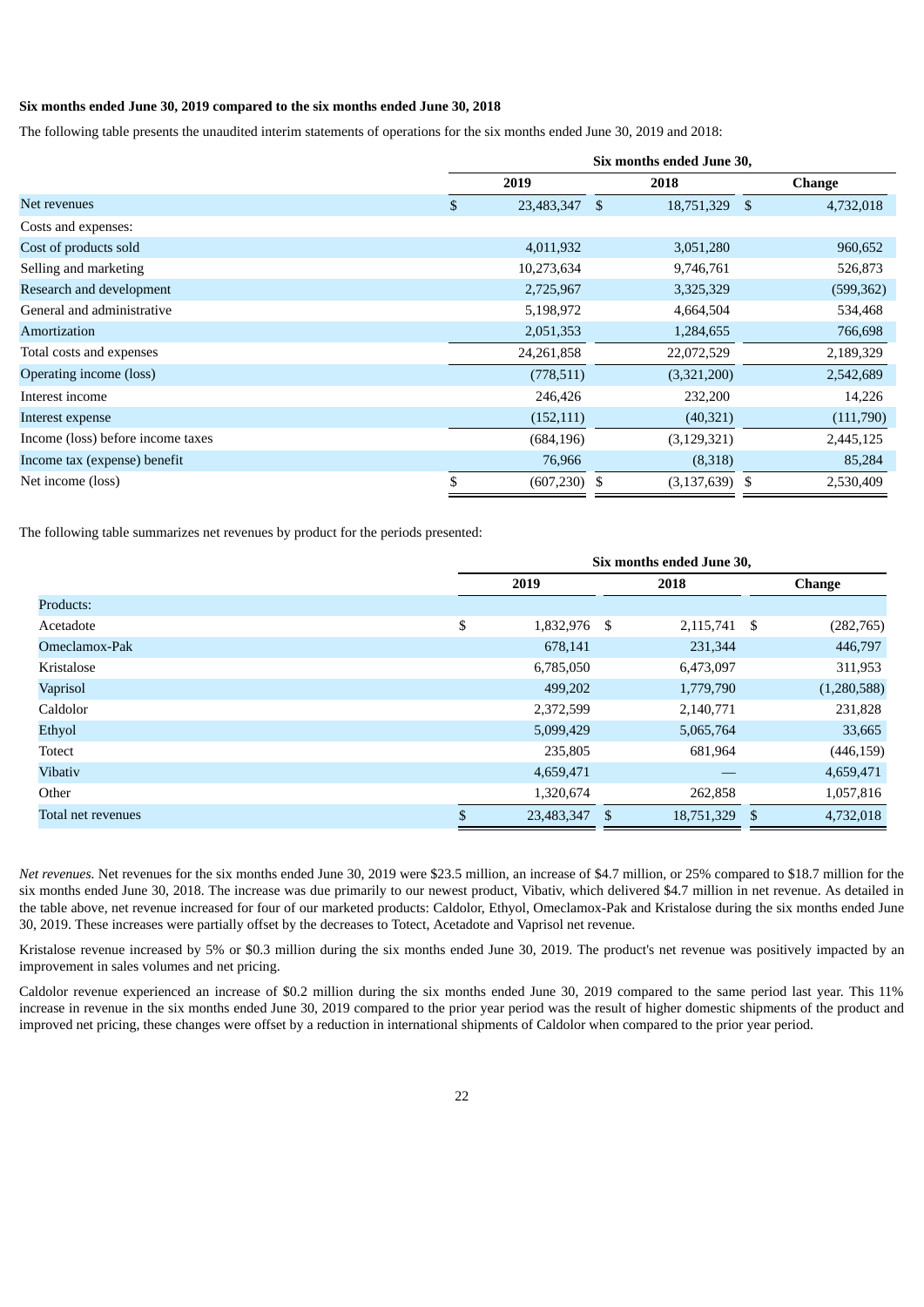Omeclamox-Pak revenue increased \$0.4 million during the six months ended June 30, 2019 compared to the prior year, primarily due to an increase in sales volumes and improved net pricing during the period. This improvement in net pricing included a decrease in expired product returns in the current period.

Ethyol revenue was \$5.1 million for the six months ended June 30, 2019 and the six months ended June 30, 2018. The product experienced a decrease in sales volumes but an improvement in net pricing.

Acetadote revenue includes net sales of our Acetadote brand and our share of net sales from our Authorized Generic. During the six months ended June 30, 2019 the Acetadote net revenue decreased \$0.3 million as a result of lower sales volumes and a decrease in net pricing.

Vaprisol revenue decreased \$1.3 million during the six months ended June 30, 2019 compared to the prior year period primarily due to decreased sales volume. The prior year period sales were higher as a result of the arrival of a new lot of the product during April 2018 resolving temporary supply issues associated with the product.

Totect revenue decreased to \$0.2 million during the six months ended June 30, 2019. We began shipments of Totect during a national shortage of dexrazoxane, resulting in strong initial demand for the product. Following our launch, supplies of dexrazoxane became available from competing suppliers, all with labeling for the cardiac indication. Totect is the only dexrazoxane available in the U.S. FDA approved for the extravasation indication.

Other revenue during the six months ended June 30, 2019 includes \$0.3 million in revenue related to non-refundable up-front payments associated with two new agreements with International partners as well as \$0.8 million in CET grant revenue.

*Cost of products sold*. Cost of products sold for the six months ended June 30, 2019 and six months ended June 30, 2018 were \$4.0 million and \$3.1 million, respectively. Cost of products sold, as a percentage of net revenues were 17.1% compared to 16.3% during the prior year. This change in costs of products sold as a percentage of revenue was attributable to a change in the product sales mix, including the sales of Vibativ.

*Selling and marketing*. Selling and marketing expenses for the six months ended June 30, 2019 were \$10.3 million, compared to \$9.7 million for the prior year period, representing an increase of approximately \$0.5 million or 5% This increase was primarily attributable to increased royalties related to product sales. There were also increases in sales and promotional spending during the six months ended June 30, 2019 to promote Vibativ, our newest brand.

*Research and development*. Research and development costs for the six months ended June 30, 2019 were \$2.7 million, compared to \$3.3 million for the same period last year, representing a decrease of approximately \$0.6 million. A portion of our research and development costs is variable based on the number of trials, study sites and patients involved in the development of our product candidates. The decrease was primarily the result of lower expenditures in our ongoing clinical initiatives associated with our pipeline products as well as decreases in our FDA fees.

*General and administrative*. General and administrative expenses were \$5.2 million for the six months ended June 30, 2019, compared to \$4.7 million during the same period last year. The \$0.5 million increase from the prior year was primarily driven by an increase in compensation and benefits, including non-cash stock based compensation.

*Amortization.* Amortization expense is the ratable use of our capitalized intangible assets including product and license rights, patents, trademarks and patent defense costs. Amortization for the six months ended June 30, 2019 totaled approximately \$2.1 million, which was an increase of \$0.8 million over the prior year. The increase in expense was attributable to the amortization of additional product rights and capitalized patents, including those assets associated with the Vibativ acquisition.

*Income taxes*. Income tax benefit for the six months ended June 30, 2019 as a percentage of income (loss) before income taxes was 11.2%. This is compared to income tax expense as a percentage of loss before income taxes of 0.3% for the six months ended June 30, 2018.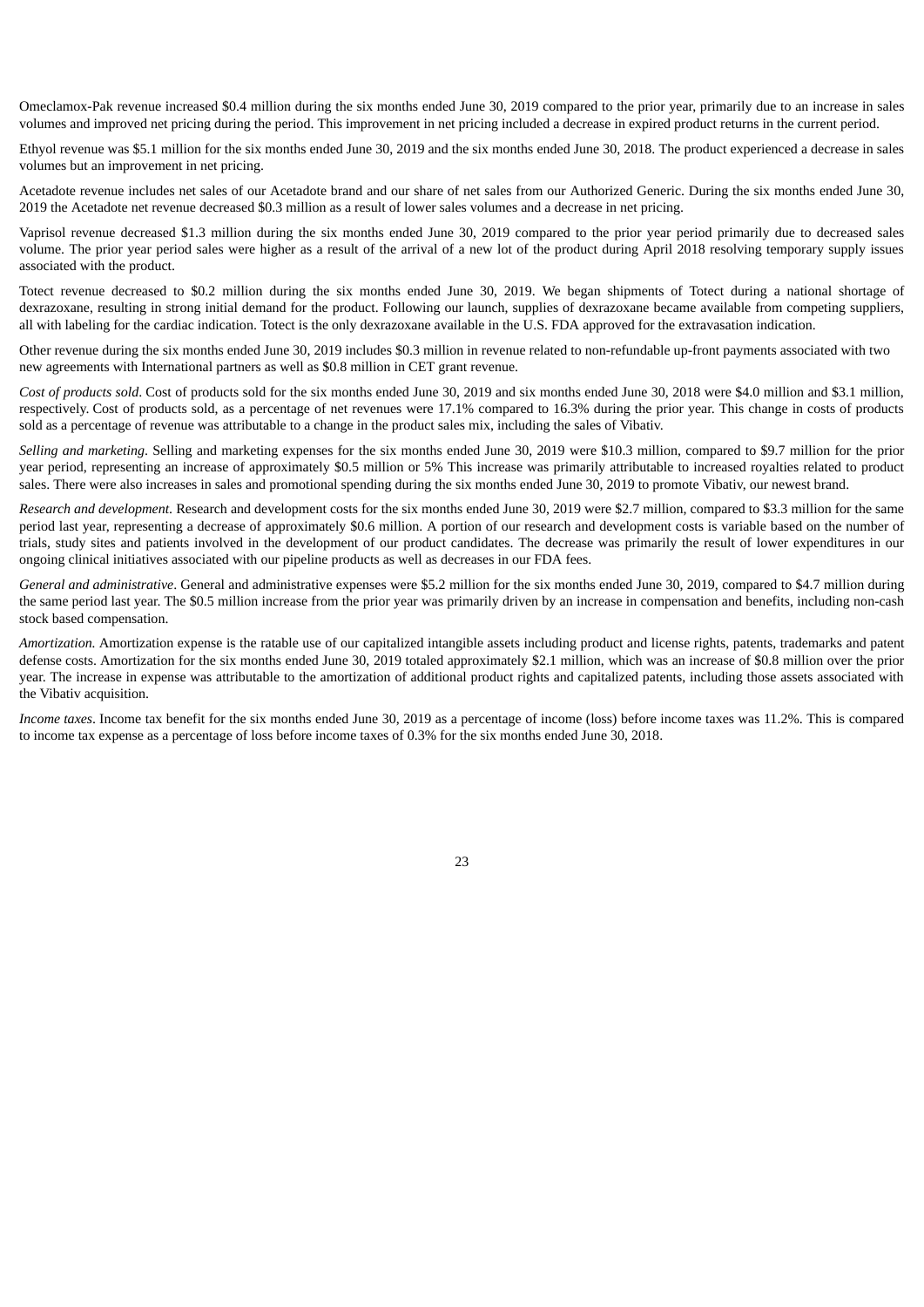## **LIQUIDITY AND CAPITAL RESOURCES**

## **Working Capital**

Our primary sources of liquidity are cash flows provided by our operations, the amounts borrowed and available under our line of credit and the cash proceeds from our initial public offering of common stock that was completed in August 2009. We believe that our internally generated cash flows, existing working capital and our line of credit, including its recent expansion to \$20 million, will be adequate to finance internal growth, finance business development initiatives, and fund capital expenditures for the foreseeable future.

We invest a portion of our cash reserves in marketable securities including short-term cash investments, U.S. Treasury notes and bonds, corporate bonds and commercial paper. At June 30, 2019 and December 31, 2018, we had approximately \$9.5 million and \$8.3 million, respectively, invested in marketable securities.

The following table summarizes our liquidity and working capital as of June 30, 2019 and December 31, 2018:

|                                                                   | <b>June 30, 2019</b> |    | <b>December 31, 2018</b> |
|-------------------------------------------------------------------|----------------------|----|--------------------------|
| Cash and cash equivalents                                         | 20,951,180           | -S | 27,938,960               |
| Marketable securities                                             | 9,479,686            |    | 8,290,679                |
| Total cash, cash equivalents and marketable securities            | 30,430,866           |    | 36,229,639               |
|                                                                   |                      |    |                          |
| Working capital (current assets less current liabilities)         | 29,615,228           |    | 31,311,813               |
| Current ratio (multiple of current assets to current liabilities) | 2.3                  |    | 2.1                      |
|                                                                   |                      |    |                          |
| Revolving line of credit availability                             |                      |    |                          |

The following table summarizes our net changes in cash and cash equivalents for the six months ended June 30, 2019 and June 30, 2018:

|                                                      | Six months ended June 30, |                  |    |                |
|------------------------------------------------------|---------------------------|------------------|----|----------------|
|                                                      |                           | 2019             |    | 2018           |
| Net cash provided by (used in):                      |                           |                  |    |                |
| <b>Operating activities</b>                          |                           | 1,464,926        | -S | 1,029,675      |
| <b>Investing activities</b>                          |                           | (6,547,278)      |    | (10, 737, 490) |
| Financing activities                                 |                           | (1,905,428)      |    | 201,602        |
| Net increase (decrease) in cash and cash equivalents |                           | $(6,987,780)$ \$ |    | (9,506,213)    |

The net \$7.0 million decrease in cash and cash equivalents for the six months ended June 30, 2019 was attributable to cash used in investing and financing activities, partially offset by the \$1.5 million in cash provided by operating activities. Cash provided by operating activities of \$1.5 million was positively impacted by the decrease in inventory of \$1.4 million as well as the add back of non-cash expenses of depreciation, amortization and share-based compensation expense totaling \$2.9 million. Cash used in investing activities included the \$5.0 million payment to Theravance as part of the acquisition of Vibativ. Cash used in investing activities also included net cash invested in marketable securities of \$1.1 million and additions to intangibles of \$0.4 million. Our financing activities reflected the \$1.2 million in cash used to repurchase shares of our common stock.

The net \$9.5 million decrease in cash and cash equivalents for the six months ended June 30, 2018 was attributable to cash used in investing activities partially offset by cash provided by financing and operating activities. Cash provided by operating activities of \$1.0 million was primarily impacted by changes in our working capital which provided net cash of \$2.2 million, including net collections of accounts receivable of \$2.6 million and non-cash expenses of depreciation and amortization and share-based compensation expense totaling \$2.1 million. The generation of operating cash was offset by a net loss for the period of \$3.1 million. Cash used in investing activities included net cash invested in marketable securities of \$10.0 million and additions to intangibles of \$0.6 million. Our financing activities included \$2.2 million in net cash provided by borrowings under our line of credit offset by \$2.0 million in cash used to repurchase shares of our common stock.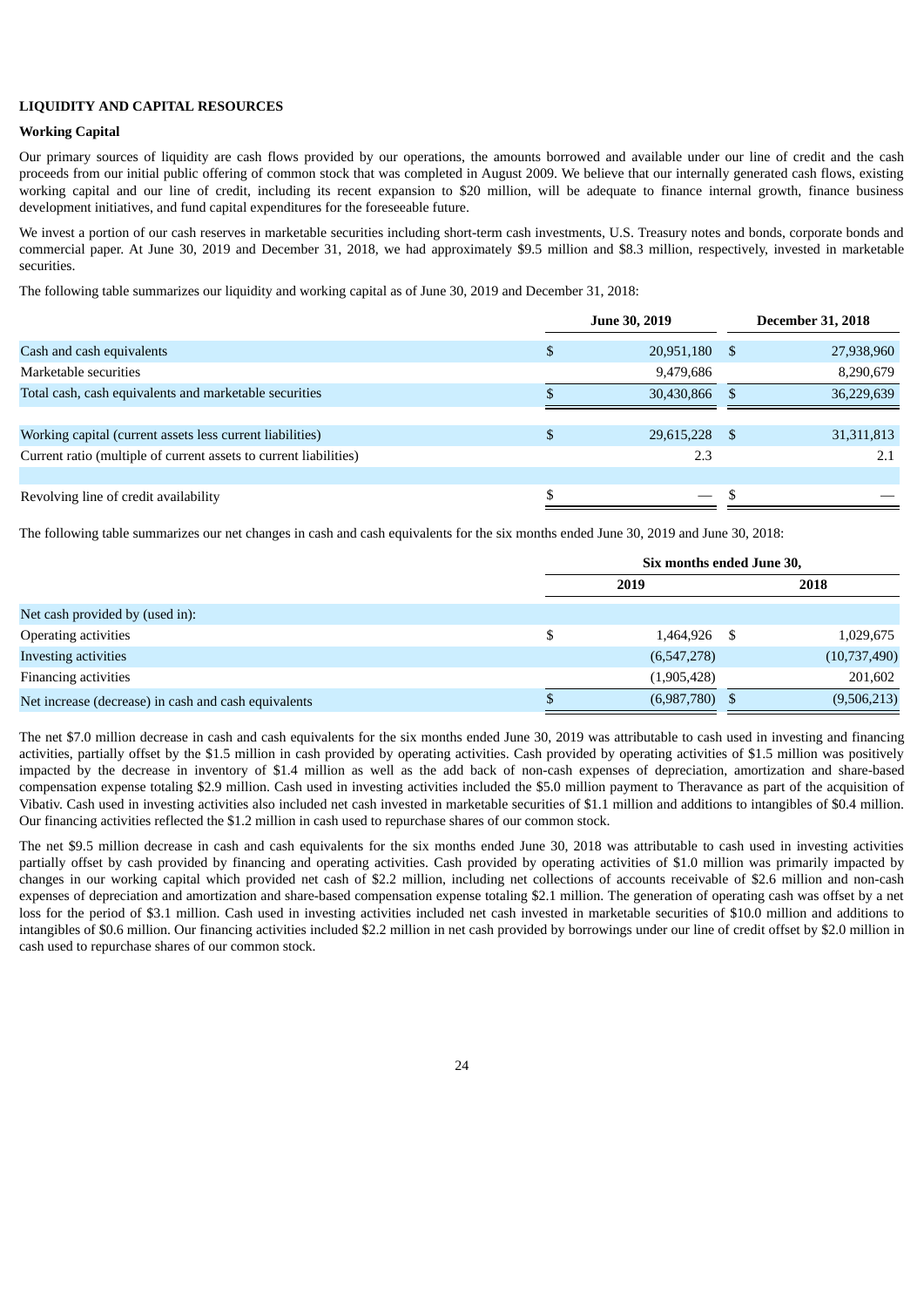#### **Debt Agreement**

On May 10, 2019, we entered into a third amendment ("Third Amendment") to the Revolving Credit Loan Agreement, dated July 28, 2017, with Pinnacle Bank ("Pinnacle Agreement"). The Third Amendment extended the term of the Pinnacle Agreement through July 31, 2021 as well as modified certain definitions and terms of the existing financial covenants. On October 17, 2018, we entered into a second amendment ("Second Amendment") which increased the maximum aggregate principal available for borrowing under the Pinnacle Agreement to \$20.0 million. For a summary of the material terms of the Pinnacle Agreement, as amended, see Note 7 to the accompanying unaudited condensed consolidated financial statements

Under the Pinnacle Agreement, we were initially subject to one financial covenant, the maintenance of a Funded Debt Ratio. On August 14, 2018 we amended the Pinnacle Agreement ("First Amendment") to replace the single financial covenant with the maintenance of either the Funded Debt Ratio or a Tangible Capital Ratio, as defined in the First Amendment. The Third Amendment modified the definition of the Funded Debt Ratio and the compliance target of the Tangible Capital Ratio. Both Third Amendment modifications were related to the Vibativ transaction. We were in compliance with the Tangible Capital Ratio financial covenant as of June 30, 2019 and expect to maintain compliance with this covenant in future periods.

#### **OFF-BALANCE SHEET ARRANGEMENTS**

During the six months ended June 30, 2019 and 2018, we did not engage in any off-balance sheet arrangements.

#### <span id="page-26-0"></span>**Item 3. Quantitative and Qualitative Disclosures about Market Risk**

#### **Interest Rate Risk**

We are exposed to market risk related to changes in interest rates on our cash on deposit in highly-liquid money market accounts and our revolving credit facility. We do not utilize derivative financial instruments or other market risk-sensitive instruments to manage exposure to interest rate changes. The main objective of our cash investment activities is to preserve principal while maximizing interest income through low-risk investments.

We believe that our interest rate risk related to our cash and cash equivalents is not material. The risk related to interest rates for these accounts would produce less income than expected if market interest rates fall. Based on current interest rates, we do not believe we are exposed to significant downside risk related to a change in interest on our money market accounts. Based on the \$9.5 million in marketable securities outstanding at June 30, 2019, a 1% decrease in the fair value of the securities would result in a reduction in pretax net income (loss) of \$0.1 million.

Based on current interest rates, we do not believe we are exposed to significant downside risk related to change in interest on our investment accounts.

The interest rate risk related to borrowings under our line of credit is based on LIBOR plus an interest rate spread. There is no LIBOR minimum and the LIBOR pricing provides for an interest rate spread of 1.75% to 2.75% (representing an interest rate of 5.15% at June 30, 2019). As of June 30, 2019, we had \$20 million in borrowings outstanding under our revolving credit facility.

#### **Exchange Rate Risk**

While we operate primarily in the United States, we are exposed to foreign currency risk. Currently, we do not utilize financial instruments to hedge exposure to foreign currency fluctuations. We believe our exposure to foreign currency fluctuation is minimal as our purchases in foreign currency have a maximum exposure of 90 days based on invoice terms with a portion of the exposure being limited to 30 days based on the due date of the invoice. Foreign currency exchange gains and losses were immaterial for the six months ended June 30, 2019 and 2018. Neither a five percent increase nor decrease from current exchange rates would have a material effect on our operating results or financial condition.

### <span id="page-26-1"></span>**Item 4. Controls and Procedures**

Management, with the participation of our Chief Executive Officer and Chief Financial Officer, evaluated the effectiveness of the design and operation of our disclosure controls and procedures, as defined in Rules 13a-15(e) and 15-15(e) of the Exchange Act, as of June 30, 2019. Based on that evaluation, our CEO and CFO concluded that, as of June 30, 2019, our disclosure controls and procedures are considered effective to ensure that the information required to be disclosed by the Company in reports filed under the Exchange Act is recorded, processed, summarized and reported within the time periods specified in the SEC's rules and forms and that such information is accumulated and communicated to the Company's management, including the Company's CEO and CFO, as appropriate, to allow for timely decisions regarding required disclosure.

<span id="page-26-2"></span>During the three months ended June 30, 2019, there has not been any change in our internal control over financial reporting that has materially affected, or is likely to materially affect, our internal control over financial reporting.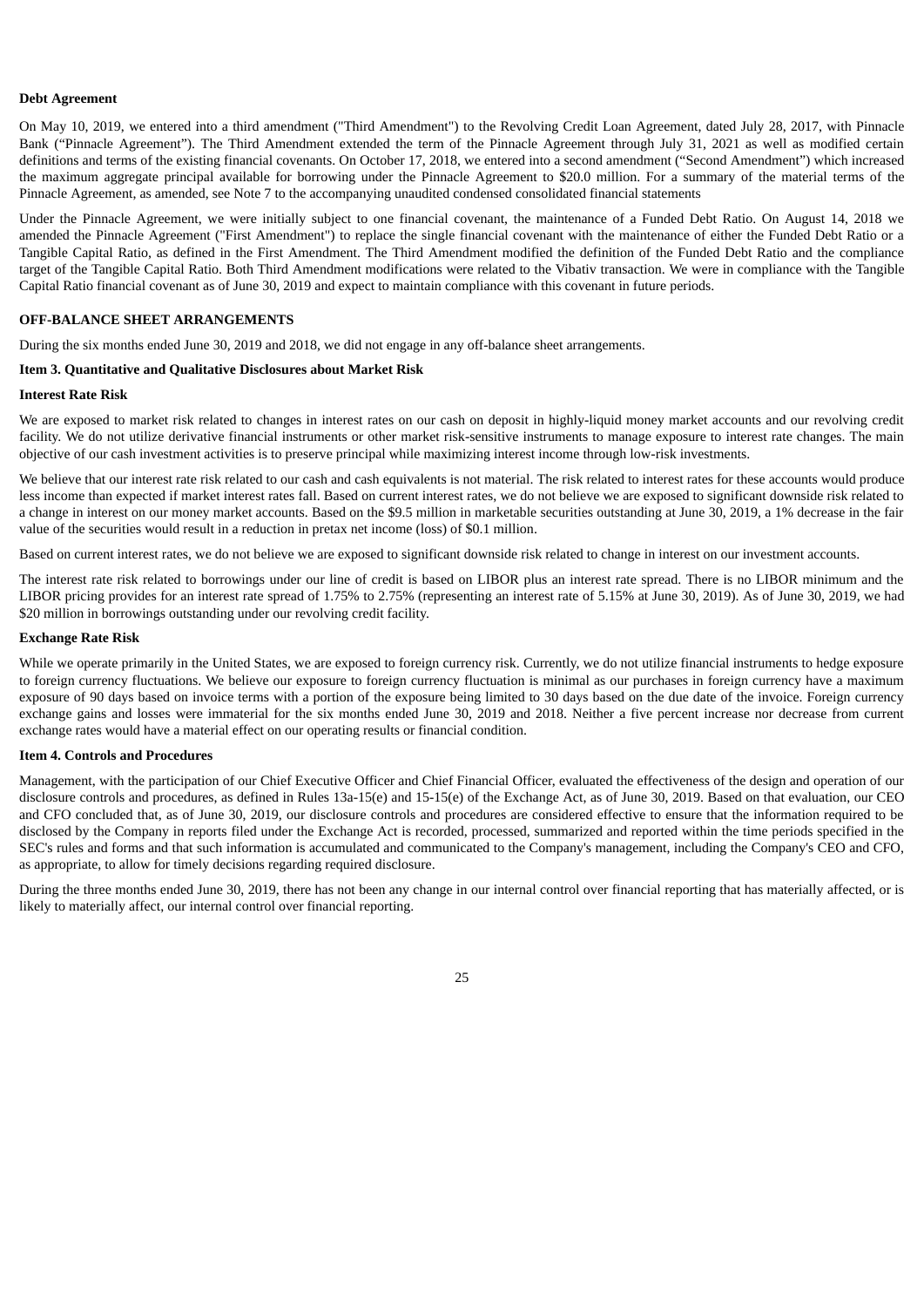# **PART II – OTHER INFORMATION**

## <span id="page-27-0"></span>**Item 1. Legal Proceedings**

<span id="page-27-1"></span>None.

## **Item 1A. Risk Factors**

There have been no material changes to the information regarding risk factors that appears in the 2018 Annual Report on Form 10-K under the section titled "Risk Factors."

# <span id="page-27-2"></span>**Item 2. Unregistered Sales of Equity Securities and Use of Proceeds**

# **Purchases of Equity Securities**

We currently have a share repurchase program to purchase up to \$10 million of our common stock pursuant to Rule 10b-18 of the Exchange Act. In January 2019, our Board of Directors established the current \$10 million repurchase program to replace the prior authorizations for repurchases of our outstanding common stock.

The following table summarizes the activity, by month, during the three months ended June 30, 2019:

| Period | <b>Total</b><br>Number of<br><b>Shares</b> (or<br>Units)<br>Purchased (1) |     | Average<br><b>Price Paid</b><br>per Share<br>(or Unit) | <b>Total Number of</b><br><b>Shares (or Units)</b><br><b>Purchased as Part</b><br>of Publicly<br>Announced Plans<br>or Programs |   | <b>Maximum Number</b><br>(or Approximate<br>Dollar Value) of<br><b>Shares (or Units)</b><br>that May Yet Be<br><b>Purchased Under</b><br>the Plans or<br>Programs (1) |
|--------|---------------------------------------------------------------------------|-----|--------------------------------------------------------|---------------------------------------------------------------------------------------------------------------------------------|---|-----------------------------------------------------------------------------------------------------------------------------------------------------------------------|
| April  | 7,129                                                                     | Φ   | 6.10                                                   | 7,129                                                                                                                           | D | 9,378,593                                                                                                                                                             |
| May    | 26,303                                                                    |     | 6.42                                                   | 26,303                                                                                                                          |   | 9,209,770                                                                                                                                                             |
| June   | 50,792                                                                    | (1) | 6.29                                                   | 50,792                                                                                                                          |   | 8,890,319                                                                                                                                                             |
| Total  | 84,224                                                                    |     |                                                        | 84,224                                                                                                                          |   |                                                                                                                                                                       |

<span id="page-27-3"></span>(1) Of this amount, 3,125 shares were repurchased directly through private purchases at the then-current fair market value of common stock.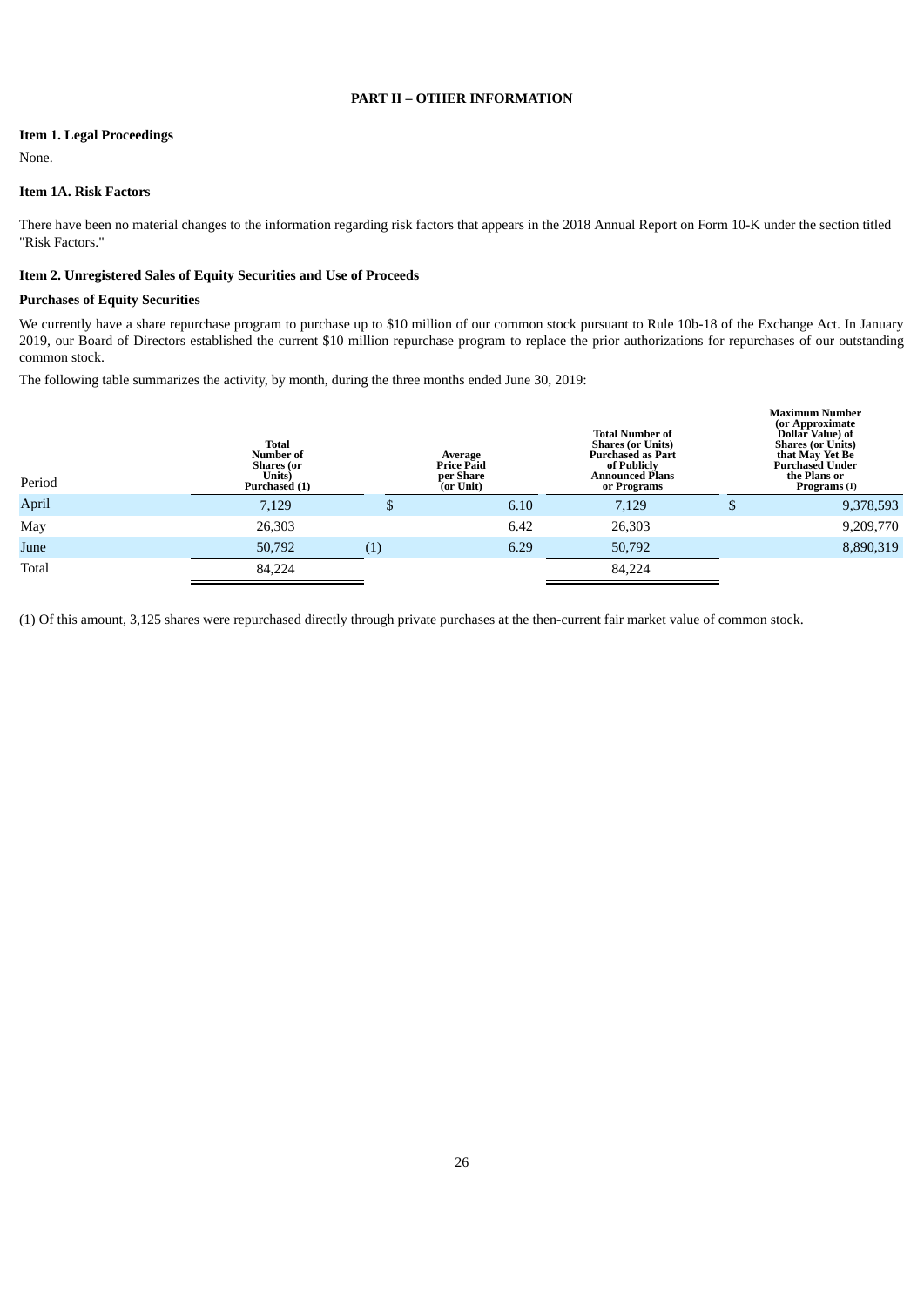# **Item 6. Exhibits**

| No.             | Description                                                                                                                                                                                                                                                                                                                                                          |
|-----------------|----------------------------------------------------------------------------------------------------------------------------------------------------------------------------------------------------------------------------------------------------------------------------------------------------------------------------------------------------------------------|
| 10.1            | First Amendment to Revolving Credit Note and Second Amendment to Revolving Credit Loan Agreement, dated as of October 17, 2018,<br>by and between Cumberland Pharmaceuticals Inc. and Pinnacle Bank, incorporated herein by reference to Exhibit 10.1 to the Company's<br>Current Report on Form 8-K (File No. 001-33637) as filed with the SEC on October 19, 2018. |
| 10.2            | Second Amendment to Revolving Credit Note and Third Amendment to Revolving Credit Loan Agreement, dated as of May 10, 2019 by and between Cumberland Pharmaceuticals Inc. and Pinnacle Bank, incorporated herein by reference<br>Current Report on Form 10-Q (File No. 001-33637) as filed with the SEC on May 15, 2019.                                             |
| $31.1*$         | Certification of Chief Executive Officer Pursuant to Rule 13-14(a) of the Securities Exchange Act of 1934 as Adopted Pursuant to<br>Section 302 of the Sarbanes-Oxley Act of 2002.                                                                                                                                                                                   |
| $31.2*$         | Certification of Chief Financial Officer Pursuant to Rule 13-14(a) of the Securities Exchange Act of 1934 as Adopted Pursuant to<br>Section 302 of the Sarbanes-Oxley Act of 2002.                                                                                                                                                                                   |
| $32.1**$        | Certification of Chief Executive and Principal Financial Officer Pursuant to 18 U.S.C. Section 1350, as Adopted Pursuant to Section 906<br>of the Sarbanes-Oxley Act of 2002.                                                                                                                                                                                        |
| $101.$ IN $S^*$ | XBRL INSTANCE DOCUMENT - THE INSTANCE DOCUMENT DOES NOT APPEAR IN THE INTERACTIVE DATA FILE<br>BECAUSE ITS XBRL TAGS ARE EMBEDDED WITHIN THE INLINE XBRL DOCUMENT.                                                                                                                                                                                                   |
| 101.SCH*        | XBRL TAXONOMY EXTENSION SCHEMA DOCUMENT                                                                                                                                                                                                                                                                                                                              |
| $101.CAL*$      | XBRL TAXONOMY EXTENSION CALCULATION LINKBASE DOCUMENT                                                                                                                                                                                                                                                                                                                |
| $101.$ DEF*     | XBRL TAXONOMY EXTENSION DEFINITION LINKBASE DOCUMENT                                                                                                                                                                                                                                                                                                                 |
| $101.LAB*$      | XBRL TAXONOMY EXTENSION LABEL LINKBASE DOCUMENT                                                                                                                                                                                                                                                                                                                      |
| 101.PRE*        | XBRL TAXONOMY EXTENSION PRESENTATION LINKBASE DOCUMENT                                                                                                                                                                                                                                                                                                               |

- \* Filed herewith.
- <span id="page-28-0"></span>\*\* Furnished herewith.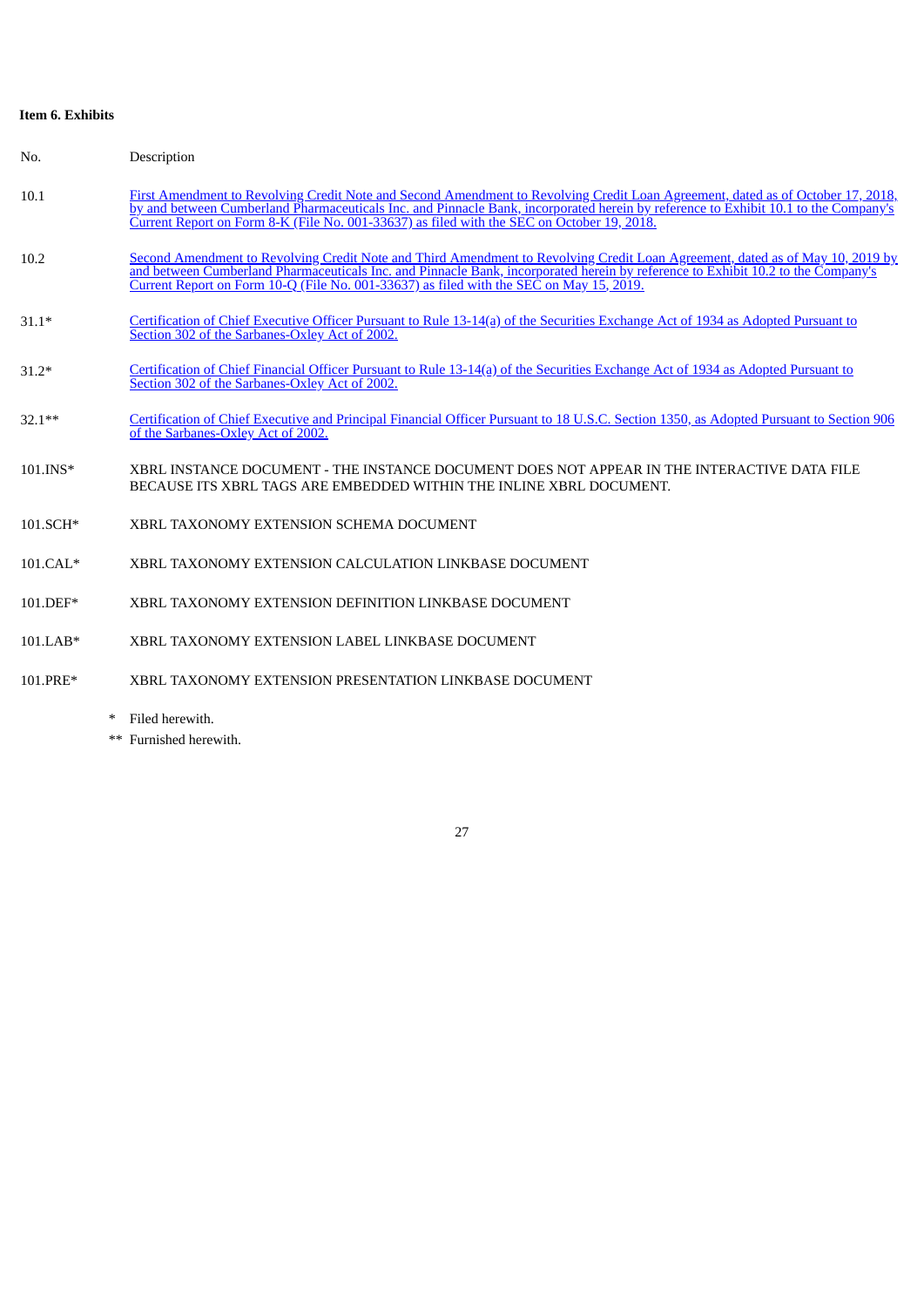# **SIGNATURES**

Pursuant to the requirements of the Securities Exchange Act of 1934, the registrant has duly caused this report to be signed on its behalf by the undersigned thereunto duly authorized.

Cumberland Pharmaceuticals Inc.

Date: August 14, 2019 By: /s/ Michael Bonner

Michael Bonner Chief Financial Officer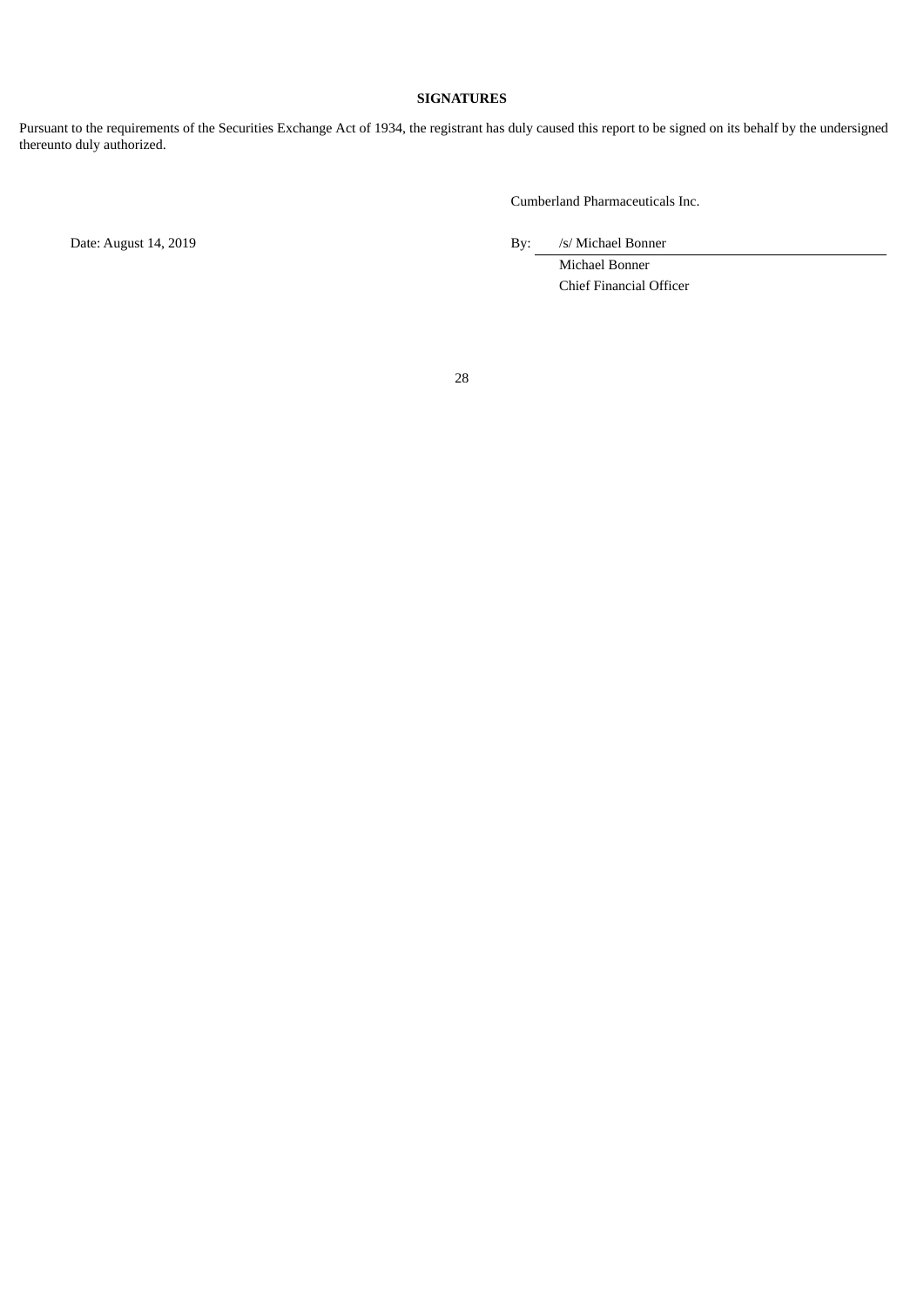## **CERTIFICATION OF CHIEF EXECUTIVE OFFICER PURSUANT TO SECTION 302 OF THE SARBANES-OXLEY ACT OF 2002**

<span id="page-30-0"></span>I, A.J. Kazimi, certify that:

- 1 I have reviewed this Form 10-Q of Cumberland Pharmaceuticals Inc.;
- 2 Based on my knowledge, this report does not contain any untrue statement of a material fact or omit to state a material fact necessary to make the statements made, in light of the circumstances under which such statements were made, not misleading with respect to the period covered by this report;
- 3 Based on my knowledge, the financial statements, and other financial information included in this report, fairly present in all material respects the financial condition, results of operations and cash flows of the registrant as of, and for, the periods presented in this report;
- 4 The registrant's other certifying officer and I are responsible for establishing and maintaining disclosure controls and procedures (as defined in Exchange Act Rules 13a-15(e) and 15d-15(e)) and internal control over financial reporting (as defined in Exchange Act Rules 13a-15(f) and 15d- $15(f)$ ) for the registrant and have:
	- Designed such disclosure controls and procedures, or caused such disclosure controls and procedures to be designed under our supervision, to ensure that material information relating to the registrant, including its consolidated subsidiaries, is made known to us by others within those entities, particularly during the period in which this report is being prepared;
	- b. Designed such internal control over financial reporting, or caused such internal control over financial reporting to be designed under our supervision, to provide reasonable assurance regarding the reliability of financial reporting and the preparation of financial statements for external purposes in accordance with generally accepted accounting principles;
	- c. Evaluated the effectiveness of the registrant's disclosure controls and procedures and presented in this report our conclusions about the effectiveness of the disclosure controls and procedures, as of the end of the period covered by this report based on such evaluation; and
	- d. Disclosed in this report any change in the registrant's internal control over financial reporting that occurred during the registrant's most recent fiscal quarter (the registrant's fourth fiscal quarter in the case of an annual report) that has materially affected, or is reasonably likely to materially affect, the registrant's internal control over financial reporting; and
- 5 The registrant's other certifying officer and I have disclosed, based on our most recent evaluation of internal control over financial reporting, to the registrant's auditors and the audit committee of the registrant's board of directors (or persons performing the equivalent functions):
	- a. All significant deficiencies and material weaknesses in the design or operation of internal control over financial reporting which are reasonably likely to adversely affect the registrant's ability to record, process, summarize and report financial information; and
	- b. Any fraud, whether or not material, that involves management or other employees who have a significant role in the registrant's internal control over financial reporting.

August 14, 2019 By: /s/ A.J. Kazimi

A.J. Kazimi Chief Executive Officer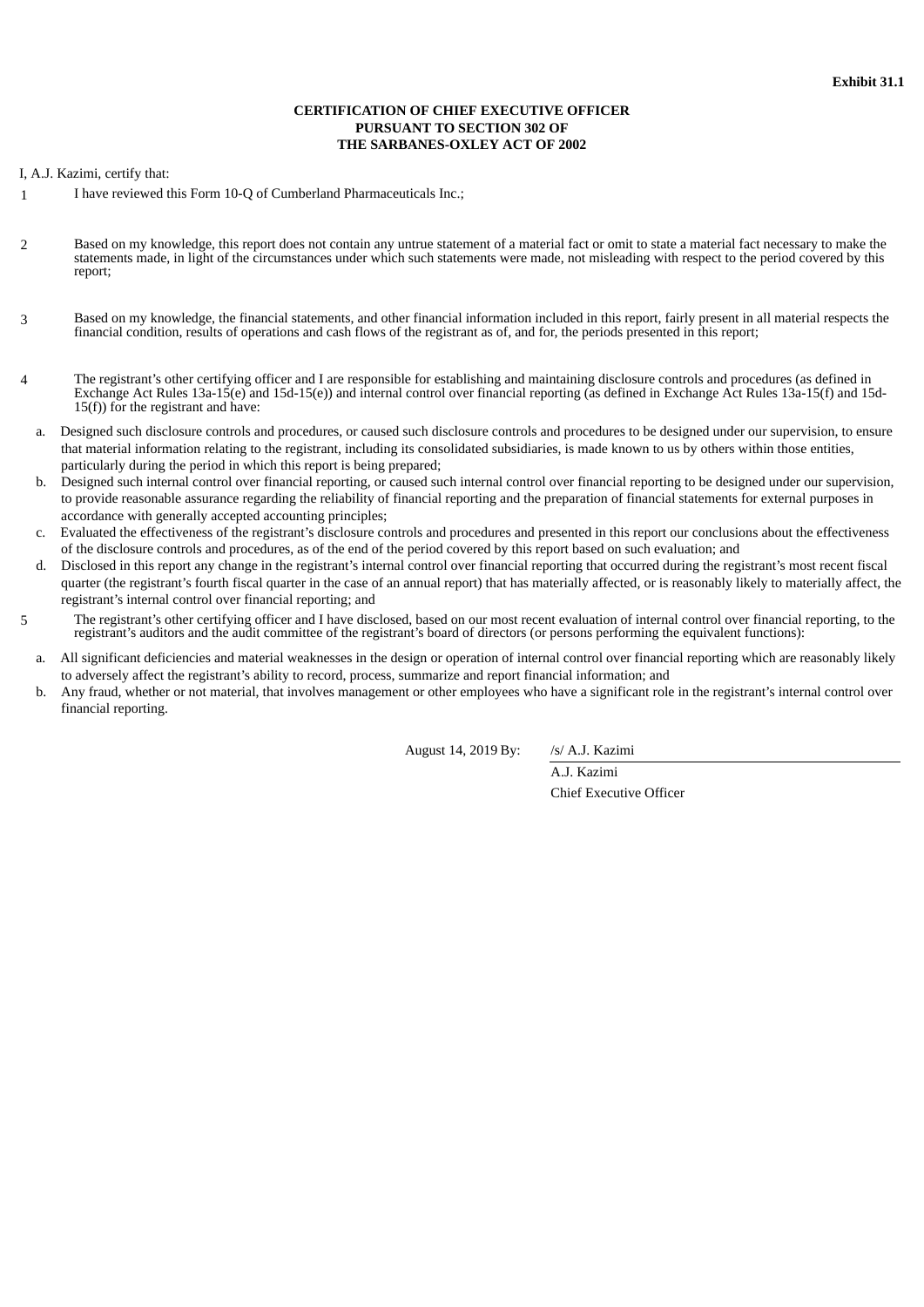# **CERTIFICATION OF CHIEF FINANCIAL OFFICER PURSUANT TO SECTION 302 OF THE SARBANES-OXLEY ACT OF 2002**

<span id="page-31-0"></span>I, Michael Bonner, certify that:

- 1 I have reviewed this Form 10-Q of Cumberland Pharmaceuticals Inc.;
- 2 Based on my knowledge, this report does not contain any untrue statement of a material fact or omit to state a material fact necessary to make the statements made, in light of the circumstances under which such statements were made, not misleading with respect to the period covered by this report;
- 3 Based on my knowledge, the financial statements, and other financial information included in this report, fairly present in all material respects the financial condition, results of operations and cash flows of the registrant as of, and for, the periods presented in this report;
- 4 The registrant's other certifying officer and I are responsible for establishing and maintaining disclosure controls and procedures (as defined in Exchange Act Rules 13a-15(e) and 15d-15(e)) and internal control over financial reporting (as defined in Exchange Act Rules 13a-15(f) and 15d- $15(f)$ ) for the registrant and have:
	- Designed such disclosure controls and procedures, or caused such disclosure controls and procedures to be designed under our supervision, to ensure that material information relating to the registrant, including its consolidated subsidiaries, is made known to us by others within those entities, particularly during the period in which this report is being prepared;
	- b. Designed such internal control over financial reporting, or caused such internal control over financial reporting to be designed under our supervision, to provide reasonable assurance regarding the reliability of financial reporting and the preparation of financial statements for external purposes in accordance with generally accepted accounting principles;
	- c. Evaluated the effectiveness of the registrant's disclosure controls and procedures and presented in this report our conclusions about the effectiveness of the disclosure controls and procedures, as of the end of the period covered by this report based on such evaluation; and
	- d. Disclosed in this report any change in the registrant's internal control over financial reporting that occurred during the registrant's most recent fiscal quarter (the registrant's fourth fiscal quarter in the case of an annual report) that has materially affected, or is reasonably likely to materially affect, the registrant's internal control over financial reporting; and
- 5 The registrant's other certifying officer and I have disclosed, based on our most recent evaluation of internal control over financial reporting, to the registrant's auditors and the audit committee of the registrant's board of directors (or persons performing the equivalent functions):
	- a. All significant deficiencies and material weaknesses in the design or operation of internal control over financial reporting which are reasonably likely to adversely affect the registrant's ability to record, process, summarize and report financial information; and
	- b. Any fraud, whether or not material, that involves management or other employees who have a significant role in the registrant's internal control over financial reporting.

August 14, 2019 By: /s/ Michael Bonner

Michael Bonner Chief Financial Officer